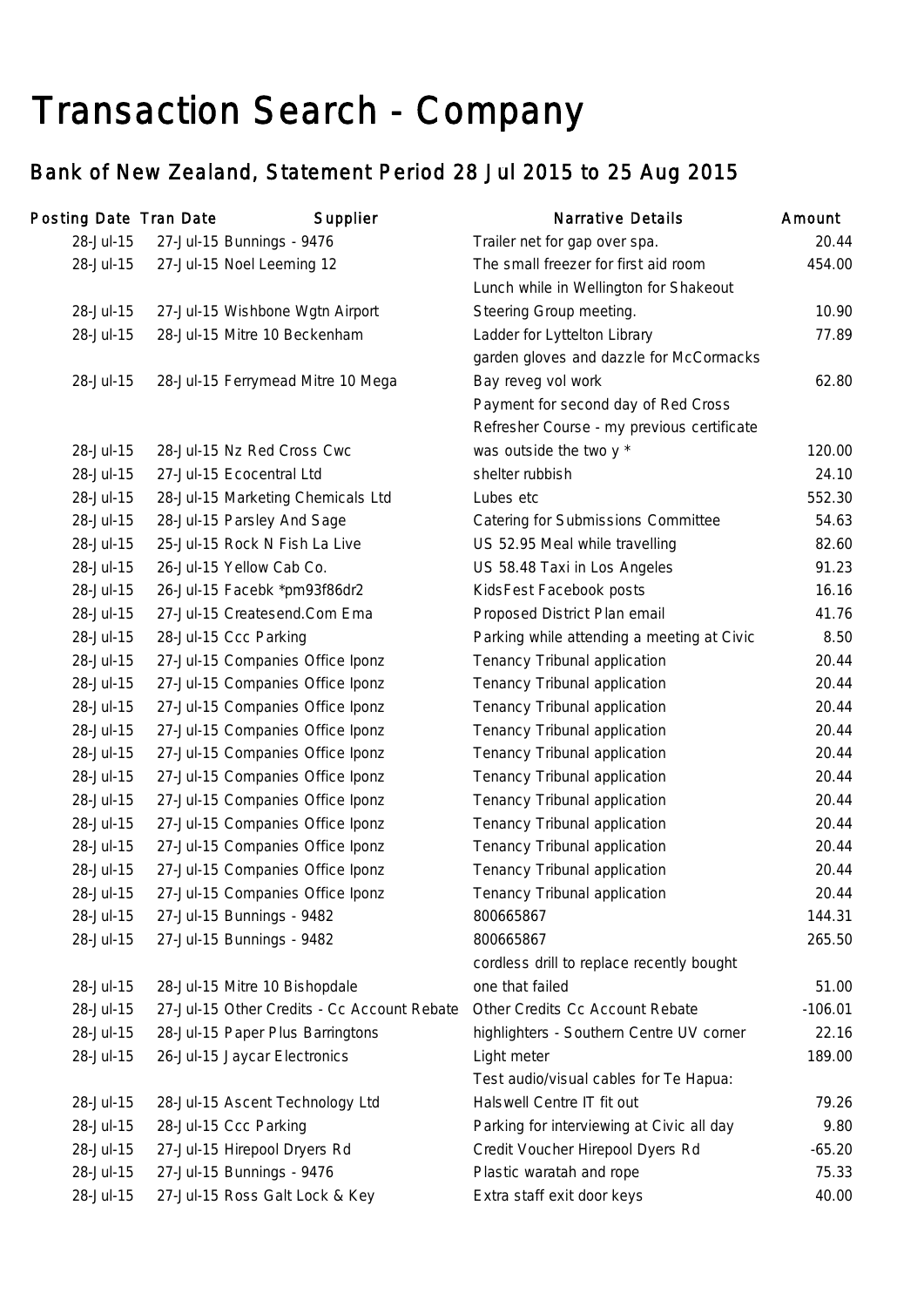| Posting Date Tran Date | Supplier                            | <b>Narrative Details</b>                   | Amount   |
|------------------------|-------------------------------------|--------------------------------------------|----------|
|                        |                                     | H&S Personal Protective Equipment x2       |          |
| 28-Jul-15              | 27-Jul-15 Blackwoods Protector      | staff (As Ordered)                         | 82.24    |
| 28-Jul-15              | 27-Jul-15 Fulton Hogan Asphalt      | cold mix for potholes                      | 230.00   |
| 28-Jul-15              | 27-Jul-15 Couplands Bakeries        | Bread and milk for re-sale in Dairy        | 30.36    |
|                        |                                     | Independent Hearings Panel - urgent        |          |
| 29-Jul-15              | 29-Jul-15 South City Lotto          | courier                                    | 8.00     |
| 29-Jul-15              | 28-Jul-15 Bunnings - 9476           | Credit Voucher Bunnings - 9476             | $-20.44$ |
|                        |                                     | Net and hooks for gap above spa,           |          |
| 29-Jul-15              | 28-Jul-15 Bunnings - 9476           | temporary fix.                             | 90.11    |
| 29-Jul-15              | 28-Jul-15 Saecowilson - Christch    | Workshop materials                         | 18.79    |
| 29-Jul-15              | 29-Jul-15 Appco Christchurch 58     | In House Maintenance - WO                  | 97.64    |
| 29-Jul-15              | 28-Jul-15 Egmont Commercial Lt M/o  | 'Ronstar' for weed control                 | 330.05   |
| 29-Jul-15              | 28-Jul-15 Bunnings - 9482           | hose pipe connectors                       | 24.80    |
| 29-Jul-15              | 28-Jul-15 Wilson Parking            | Parking for meetings                       | 24.60    |
| 29-Jul-15              | 29-Jul-15 Ccc Parking               | Parking for meetings                       | 8.50     |
| 29-Jul-15              | 26-Jul-15 Figueroa Hotel            | US 21.59 Meal while travelling             | 33.67    |
| 29-Jul-15              | 26-Jul-15 Taxi-Pass.Com             | <b>US 89.50 Taxi</b>                       | 139.57   |
| 29-Jul-15              | 29-Jul-15 Chch City Council Civic   | Parking coupons for use when at Civic      | 62.00    |
|                        |                                     | Christchurch Airport Parking; trip to CDEM |          |
| 29-Jul-15              | 29-Jul-15 Chch Airport Car Park     | Conference AKL 30/7-1/8                    | 64.00    |
| 29-Jul-15              | 28-Jul-15 Ecocentral Ltd            | Dumping costs for tyres at QEII            | 175.20   |
| 29-Jul-15              | 28-Jul-15 Ecocentral Ltd            | Dumping costs for tyres at QEII            | 753.36   |
| 29-Jul-15              | 28-Jul-15 Ideal Electrical Syd      | Rack power rails and cables                | 345.35   |
| 29-Jul-15              | 29-Jul-15 Psp Limited               | Twinwall sheet                             | 59.80    |
| 29-Jul-15              | 29-Jul-15 Ccc Parking               | Parking while attending a meeting at Civic | 8.50     |
| 29-Jul-15              | 28-Jul-15 Companies Office Iponz    | Tenancy Tribunal application               | 20.44    |
| 29-Jul-15              | 29-Jul-15 Briscoes Chch Salisbury   | 6 litre Urn for Halswell Lib.              | 199.99   |
| 29-Jul-15              | 29-Jul-15 Paper Plus Barringtons    | Wall chart                                 | 9.99     |
| 29-Jul-15              | 28-Jul-15 Shipleys Audiovisual      | Repairs to microphone - Southern Centre    | 57.50    |
| 29-Jul-15              | 28-Jul-15 Bunnings - 9476           | storage cubes for moving collections       | 22.82    |
|                        |                                     | Maori Robotics Map - Bee-Bot Robotics,     |          |
| 29-Jul-15              | 29-Jul-15 Sitech Systems NZ Ltd     | Te Hapua: Halswell Centre IT fit out       | 70.15    |
| 29-Jul-15              | 29-Jul-15 Ccc Parking               | Parking for recruitment                    | 9.80     |
|                        |                                     | adaptor fittings for low lever float in    |          |
| 29-Jul-15              | 29-Jul-15 Mrc Transmark Limited     | balance tank at Jellie Park                | 16.45    |
|                        |                                     | Consumables - Consultation Osborne         |          |
| 29-Jul-15              | 28-Jul-15 Couplands Bakeries        | <b>Street</b>                              | 44.31    |
|                        |                                     | Adobe creative Cloud access fee (Licence   |          |
| 29-Jul-15              | 27-Jul-15 Adobe Creative Cloud      | 2)                                         | 56.63    |
| 29-Jul-15              | 28-Jul-15 Bunnings - 9476           | Hinges and timber for repairs              | 119.22   |
| 29-Jul-15              | 29-Jul-15 Ccc Parking               | Parking @ civic for recruitment            | 5.50     |
| 29-Jul-15              | 28-Jul-15 Chch Airport Carpark      | Airport parking while at meeting in WGTN   | 25.00    |
| 29-Jul-15              | 28-Jul-15 Shoof Intl Ltd            | 14x muzzles 2,3,4                          | 192.05   |
| 29-Jul-15              | 28-Jul-15 Anstice Associates Holdin | Eye test Avi Modi                          | 51.75    |
| 29-Jul-15              | 28-Jul-15 Si Component Centre       | Connectors for Dataplex upgrade            | 90.60    |
|                        |                                     | Catering for SAW Network Meeting -         |          |
| 29-Jul-15              | 28-Jul-15 New World St Martins      | Tuesday 28 July 2015.                      | 5.00     |
|                        |                                     |                                            |          |

| <b>Narrative Details</b>                   | Amount   |
|--------------------------------------------|----------|
| H&S Personal Protective Equipment x2       |          |
| staff (As Ordered)                         | 82.24    |
| cold mix for potholes                      | 230.00   |
| Bread and milk for re-sale in Dairy        | 30.36    |
| Independent Hearings Panel - urgent        |          |
| courier                                    | 8.00     |
| Credit Voucher Bunnings - 9476             | $-20.44$ |
| Net and hooks for gap above spa,           |          |
| temporary fix.                             | 90.11    |
| Workshop materials                         | 18.79    |
| In House Maintenance - WO                  | 97.64    |
| 'Ronstar' for weed control                 | 330.05   |
| hose pipe connectors                       | 24.80    |
| Parking for meetings                       | 24.60    |
| Parking for meetings                       | 8.50     |
| US 21.59 Meal while travelling             | 33.67    |
| <b>US 89.50 Taxi</b>                       | 139.57   |
| Parking coupons for use when at Civic      | 62.00    |
| Christchurch Airport Parking; trip to CDEM |          |
| Conference AKL 30/7-1/8                    | 64.00    |
| Dumping costs for tyres at QEII            | 175.20   |
| Dumping costs for tyres at QEII            | 753.36   |
| Rack power rails and cables                | 345.35   |
| <b>Twinwall sheet</b>                      | 59.80    |
| Parking while attending a meeting at Civic | 8.50     |
| Tenancy Tribunal application               | 20.44    |
| 6 litre Urn for Halswell Lib.              | 199.99   |
| Wall chart                                 | 9.99     |
| Repairs to microphone - Southern Centre    | 57.50    |
| storage cubes for moving collections       | 22.82    |
| Maori Robotics Map - Bee-Bot Robotics,     |          |
| Te Hapua: Halswell Centre IT fit out       | 70.15    |
| Parking for recruitment                    | 9.80     |
| adaptor fittings for low lever float in    |          |
| balance tank at Jellie Park                | 16.45    |
| Consumables - Consultation Osborne         |          |
| <b>Street</b>                              | 44.31    |
| Adobe creative Cloud access fee (Licence   |          |
| 2)                                         | 56.63    |
| Hinges and timber for repairs              | 119.22   |
| Parking @ civic for recruitment            | 5.50     |
| Airport parking while at meeting in WGTN   | 25.00    |
| 14x muzzles 2,3,4                          | 192.05   |
| Eye test Avi Modi                          | 51.75    |
| Connectors for Dataplex upgrade            | 90.60    |
| Catering for SAW Network Meeting -         |          |
| Tuesday 28 July 2015.                      | 5.00     |
|                                            |          |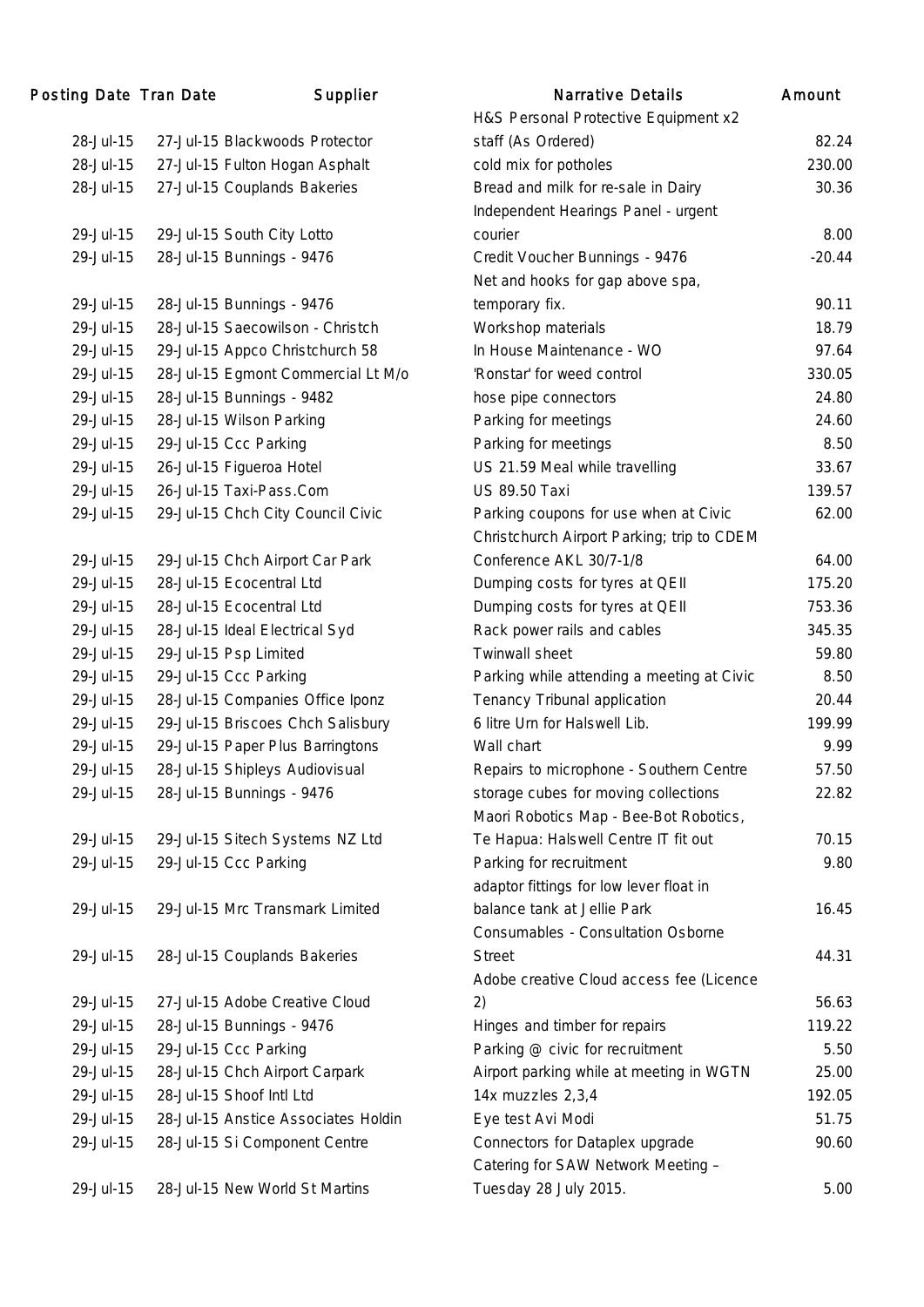## Posting Date Tran Date Supplier

|           |                                     | Catering for Child & Youth Network            |          |
|-----------|-------------------------------------|-----------------------------------------------|----------|
| 29-Jul-15 | 28-Jul-15 New World St Martins      | Meeting - Wednesday 19 August 2015.           | 5.00     |
| 30-Jul-15 | 29-Jul-15 The Fairy Light Shop      | LED lights for lighting show                  | 935.00   |
| 30-Jul-15 | 29-Jul-15 Toffs                     | Industrial Cleaning Rags for volunteers       | 35.00    |
| 30-Jul-15 | 30-Jul-15 Homershams Ltd            | In House Maintenance - WO                     | 157.55   |
| 30-Jul-15 | 29-Jul-15 Dotmar Engineering Plasti | In House Maintenance - WO                     | 291.41   |
| 30-Jul-15 | 30-Jul-15 Mrc Transmark Limited     | In House Maintenance - WO                     | 52.11    |
| 30-Jul-15 | 30-Jul-15 Ferrymead Mitre 10 Mega   | In House Maintenance - WO                     | 65.96    |
| 30-Jul-15 | 30-Jul-15 Norgren Ltd               | In House Maintenance - WO                     | 119.03   |
| 30-Jul-15 | 30-Jul-15 Seal Imports              | In House Maintenance - WO                     | 808.04   |
|           |                                     | online file transfer services for downloading |          |
|           |                                     | a presentation for ICTC Conference. File      |          |
| 30-Jul-15 | 28-Jul-15 Htl*hightail              | was too larg *                                | 24.81    |
| 30-Jul-15 | 30-Jul-15 Ace Training              | Transfer cost of excel course for x1 staff    | 178.25   |
| 30-Jul-15 | 30-Jul-15 Air NZ Online             | Solicitor one way flight to course            | 63.00    |
|           |                                     | <b>Catering for Combined Community Board</b>  |          |
| 30-Jul-15 | 29-Jul-15 Relish Catering           | Seminar                                       | 173.42   |
| 30-Jul-15 | 27-Jul-15 Mta Mvm*49th Street & 7   | US 20 Metrocard                               | 31.03    |
|           |                                     | Parking at Christchurch airport while         |          |
|           |                                     | attending a meeting with the Mayor, CE        |          |
| 30-Jul-15 | 29-Jul-15 Chch Airport Carpark      | and Minister Brownlee r *                     | 32.00    |
|           |                                     | provision of refreshments to committee        |          |
| 30-Jul-15 | 30-Jul-15 New World South City      | volunteers x30 people                         | 29.77    |
| 30-Jul-15 | 29-Jul-15 Createsend.Com Ema        | Rec & Sport Centres Welcome email             | 8.29     |
| 30-Jul-15 | 30-Jul-15 Gardenmakers              | dump fees jul 2015                            | 733.90   |
| 30-Jul-15 | 29-Jul-15 The Fairy Light Shop      | Lights                                        | 630.00   |
| 30-Jul-15 | 29-Jul-15 Ministry Of Justice       | Attachment order to recover debt              | 50.00    |
| 30-Jul-15 | 29-Jul-15 Ministry Of Justice       | Attachment order to recover debt              | 50.00    |
| 30-Jul-15 | 29-Jul-15 Ministry Of Justice       | Attachment order to recover debt              | 50.00    |
| 30-Jul-15 | 29-Jul-15 Ministry Of Justice       | Attachment order to recover debt              | 50.00    |
| 30-Jul-15 | 29-Jul-15 Ministry Of Justice       | Attachment order to recover debt              | 50.00    |
| 30-Jul-15 | 29-Jul-15 Ministry Of Justice       | Attachment order to recover debt              | 50.00    |
| 30-Jul-15 | 29-Jul-15 Ministry Of Justice       | Attachment order to recover debt              | 50.00    |
| 30-Jul-15 | 29-Jul-15 Ministry Of Justice       | Attachment order to recover debt              | 50.00    |
| 30-Jul-15 | 29-Jul-15 Ministry Of Justice       | Attachment order to recover debt              | 50.00    |
| 30-Jul-15 | 29-Jul-15 Ministry Of Justice       | Attachment order to recover debt              | 50.00    |
| 30-Jul-15 | 29-Jul-15 Ministry Of Justice       | Attachment order to recover debt              | 50.00    |
| 30-Jul-15 | 30-Jul-15 Hampton & Co Ltd          | Various materials for new studio furniture    | 1,000.00 |
| 30-Jul-15 | 30-Jul-15 Hampton & Co Ltd          | Various materials for new studio furniture    | 1,064.00 |
|           |                                     | 1 dinner while at CDEM conference             |          |
| 30-Jul-15 | 29-Jul-15 The Merchant Bar & Kit    | Auckland                                      | 24.90    |
| 30-Jul-15 | 30-Jul-15 Placemakers Cranford St   | screws for construction in nursery.           | 66.39    |
| 30-Jul-15 | 29-Jul-15 New Zealand Planning Inst | NZPI Course - Advanced Urban Design           | 450.00   |
| 30-Jul-15 | 30-Jul-15 Relish Catering           | get set go workshop food for participants     | 231.10   |
| 30-Jul-15 | 29-Jul-15 Gregs Photo & Video       | Memory card for gallery camera                | 32.00    |
| 30-Jul-15 | 29-Jul-15 New Brighton Paper P      | Postage for IANZ                              | 13.50    |
| 30-Jul-15 | 30-Jul-15 Ccc Parking               | Parking for CCC meeting                       | 6.70     |
| 30-Jul-15 | 29-Jul-15 Bunnings - 9482           | Dyna bolt, rust converter for bin maint       | 92.62    |
|           |                                     |                                               |          |

|           | ng Date Tran Date | Supplier                            | <b>Narrative Details</b>                      | Amount   |
|-----------|-------------------|-------------------------------------|-----------------------------------------------|----------|
|           |                   |                                     | Catering for Child & Youth Network            |          |
| 29-Jul-15 |                   | 28-Jul-15 New World St Martins      | Meeting - Wednesday 19 August 2015.           | 5.00     |
| 30-Jul-15 |                   | 29-Jul-15 The Fairy Light Shop      | LED lights for lighting show                  | 935.00   |
| 30-Jul-15 | 29-Jul-15 Toffs   |                                     | Industrial Cleaning Rags for volunteers       | 35.00    |
| 30-Jul-15 |                   | 30-Jul-15 Homershams Ltd            | In House Maintenance - WO                     | 157.55   |
| 30-Jul-15 |                   | 29-Jul-15 Dotmar Engineering Plasti | In House Maintenance - WO                     | 291.41   |
| 30-Jul-15 |                   | 30-Jul-15 Mrc Transmark Limited     | In House Maintenance - WO                     | 52.11    |
| 30-Jul-15 |                   | 30-Jul-15 Ferrymead Mitre 10 Mega   | In House Maintenance - WO                     | 65.96    |
| 30-Jul-15 |                   | 30-Jul-15 Norgren Ltd               | In House Maintenance - WO                     | 119.03   |
| 30-Jul-15 |                   | 30-Jul-15 Seal Imports              | In House Maintenance - WO                     | 808.04   |
|           |                   |                                     | online file transfer services for downloading |          |
|           |                   |                                     | a presentation for ICTC Conference. File      |          |
| 30-Jul-15 |                   | 28-Jul-15 Htl*hightail              | was too larg *                                | 24.81    |
| 30-Jul-15 |                   | 30-Jul-15 Ace Training              | Transfer cost of excel course for x1 staff    | 178.25   |
| 30-Jul-15 |                   | 30-Jul-15 Air NZ Online             | Solicitor one way flight to course            | 63.00    |
|           |                   |                                     | Catering for Combined Community Board         |          |
| 30-Jul-15 |                   | 29-Jul-15 Relish Catering           | Seminar                                       | 173.42   |
| 30-Jul-15 |                   | 27-Jul-15 Mta Mvm*49th Street & 7   | US 20 Metrocard                               | 31.03    |
|           |                   |                                     | Parking at Christchurch airport while         |          |
|           |                   |                                     | attending a meeting with the Mayor, CE        |          |
| 30-Jul-15 |                   | 29-Jul-15 Chch Airport Carpark      | and Minister Brownlee r *                     | 32.00    |
|           |                   |                                     | provision of refreshments to committee        |          |
| 30-Jul-15 |                   | 30-Jul-15 New World South City      | volunteers x30 people                         | 29.77    |
| 30-Jul-15 |                   | 29-Jul-15 Createsend.Com Ema        | Rec & Sport Centres Welcome email             | 8.29     |
| 30-Jul-15 |                   | 30-Jul-15 Gardenmakers              | dump fees jul 2015                            | 733.90   |
| 30-Jul-15 |                   | 29-Jul-15 The Fairy Light Shop      | Lights                                        | 630.00   |
| 30-Jul-15 |                   | 29-Jul-15 Ministry Of Justice       | Attachment order to recover debt              | 50.00    |
| 30-Jul-15 |                   | 29-Jul-15 Ministry Of Justice       | Attachment order to recover debt              | 50.00    |
| 30-Jul-15 |                   | 29-Jul-15 Ministry Of Justice       | Attachment order to recover debt              | 50.00    |
| 30-Jul-15 |                   | 29-Jul-15 Ministry Of Justice       | Attachment order to recover debt              | 50.00    |
| 30-Jul-15 |                   | 29-Jul-15 Ministry Of Justice       | Attachment order to recover debt              | 50.00    |
| 30-Jul-15 |                   | 29-Jul-15 Ministry Of Justice       | Attachment order to recover debt              | 50.00    |
| 30-Jul-15 |                   | 29-Jul-15 Ministry Of Justice       | Attachment order to recover debt              | 50.00    |
| 30-Jul-15 |                   | 29-Jul-15 Ministry Of Justice       | Attachment order to recover debt              | 50.00    |
| 30-Jul-15 |                   | 29-Jul-15 Ministry Of Justice       | Attachment order to recover debt              | 50.00    |
| 30-Jul-15 |                   | 29-Jul-15 Ministry Of Justice       | Attachment order to recover debt              | 50.00    |
| 30-Jul-15 |                   | 29-Jul-15 Ministry Of Justice       | Attachment order to recover debt              | 50.00    |
| 30-Jul-15 |                   | 30-Jul-15 Hampton & Co Ltd          | Various materials for new studio furniture    | 1,000.00 |
| 30-Jul-15 |                   | 30-Jul-15 Hampton & Co Ltd          | Various materials for new studio furniture    | 1,064.00 |
|           |                   |                                     | 1 dinner while at CDEM conference             |          |
| 30-Jul-15 |                   | 29-Jul-15 The Merchant Bar & Kit    | Auckland                                      | 24.90    |
| 30-Jul-15 |                   | 30-Jul-15 Placemakers Cranford St   | screws for construction in nursery.           | 66.39    |
| 30-Jul-15 |                   | 29-Jul-15 New Zealand Planning Inst | NZPI Course - Advanced Urban Design           | 450.00   |
| 30-Jul-15 |                   | 30-Jul-15 Relish Catering           | get set go workshop food for participants     | 231.10   |
| 30-Jul-15 |                   | 29-Jul-15 Gregs Photo & Video       | Memory card for gallery camera                | 32.00    |
| 30-Jul-15 |                   | 29-Jul-15 New Brighton Paper P      | Postage for IANZ                              | 13.50    |
| 30-Jul-15 |                   | 30-Jul-15 Ccc Parking               | Parking for CCC meeting                       | 6.70     |
| 30-Jul-15 |                   | 29-Jul-15 Bunnings - 9482           | Dyna bolt, rust converter for bin maint       | 92.62    |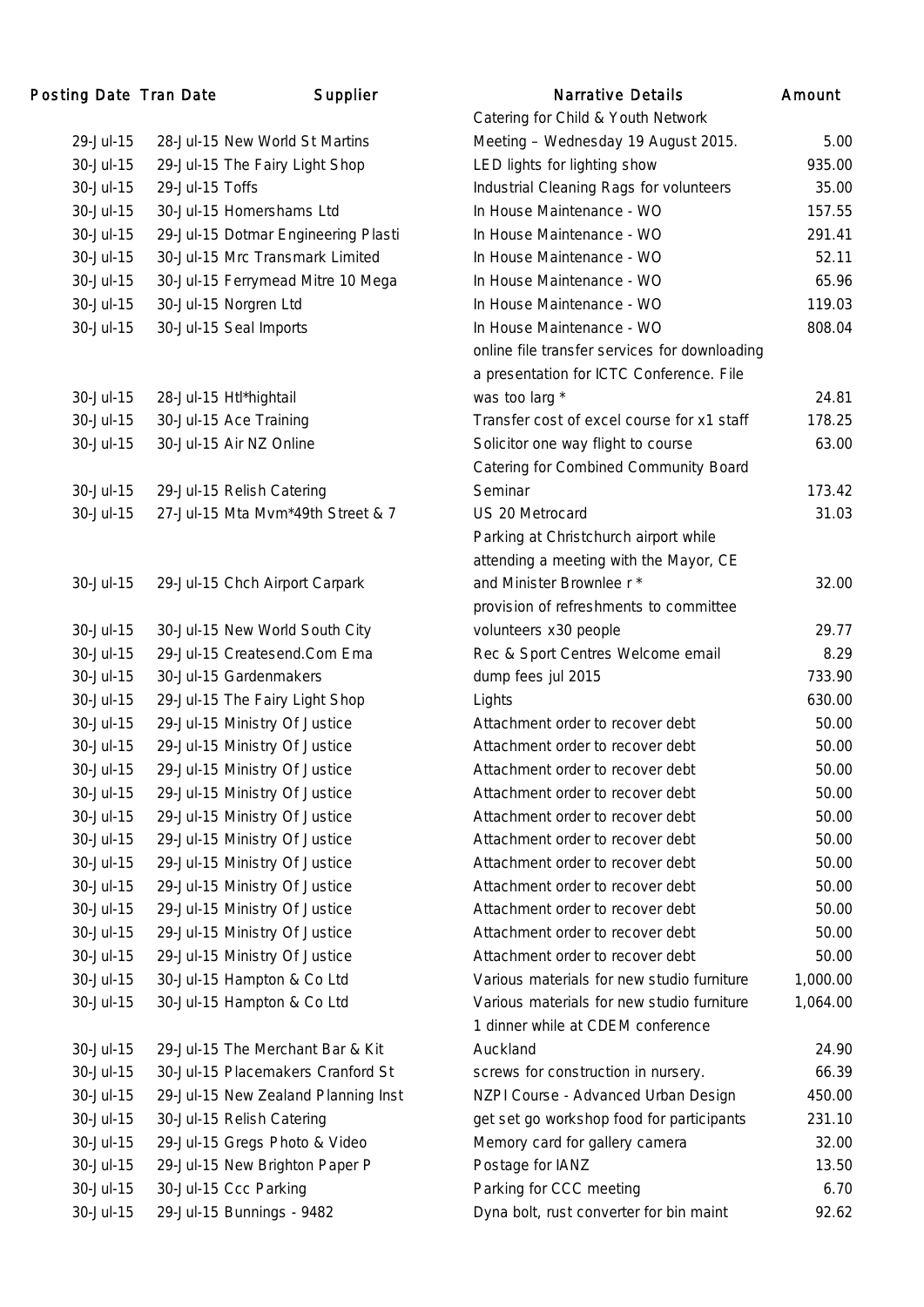| 30-Jul-15<br>29-Jul-15 The Fairy Light Shop<br>promotions and displays<br>800.<br>Promotional Vouchers for Cup & Show<br>30-Jul-15<br>28-Jul-15 Fiddlesticks<br>200.<br>campaign<br>misc materials. liquid nails, paint brushes,<br>83.<br>30-Jul-15<br>29-Jul-15 Bunnings - 9476<br>padlocks<br>19.1<br>30-Jul-15<br>29-Jul-15 Bunnings - 9482<br>Key cutting<br>Hand-held lights for mobile performances<br>30-Jul-15<br>29-Jul-15 Pauls Fishing Kites<br>317.<br>at events<br>5.1<br>30-Jul-15<br>30-Jul-15 Jaycar Pty Ltd<br>USB Hub for kiosk reimage kit<br>Pack of writeable DVDs and 3x flash<br>29.5<br>30-Jul-15<br>30-Jul-15 Twl 123 Eastgate<br>drives for bark recordings etc<br>keys tor Fendalton community centre<br>30-Jul-15<br>30-Jul-15 Armstrong Locksmiths<br>36.1<br>29-Jul-15 Qualmark NZ Ltd<br>30-Jul-15<br>Yearly fee for Qualmark 2015 to 2016<br>1,062.<br>30-Jul-15<br>27-Jul-15 Luhring Augustine<br>Library book<br>144.<br>29-Jul-15 The Fairy Light Shop<br>30-Jul-15<br>Lighting for Botanic Gardens event<br>600.<br>meal for staff member at conference<br>31-Jul-15<br>30-Jul-15 Subway Wial<br>13.<br>31-Jul-15<br>30-Jul-15 Chch Airport Carpark<br>carparking expenses for conference<br>25.1<br>taxi expenses for staff member at<br>38.<br>31-Jul-15<br>30-Jul-15 Wgtn Taxi 33888-882<br>conference in Wellington<br>Jug for the staffroom<br>64.<br>31-Jul-15<br>31-Jul-15 Twl 178 Barrington<br>31-Jul-15 Mrc Transmark Limited<br>In House Maintenance - WO<br>31-Jul-15<br>46.<br>128.<br>31-Jul-15<br>30-Jul-15 M J Shardlow & Colid<br>tape and transfer gun<br>hootsuite august 2015<br>31-Jul-15<br>29-Jul-15 Hootsuite Media Inc.<br>116.<br>Items for preschool session<br>5.1<br>31-Jul-15<br>30-Jul-15 1 \$ 8 Shop The Palms<br>31-Jul-15<br>30-Jul-15 Kmart - Shirley<br>Items for preschool session<br>13.<br>31-Jul-15<br>28-Jul-15 Vts Philadelphia Taxi<br>US 21.41 Taxi in Philadelphia<br>32.5<br>31-Jul-15<br>28-Jul-15 Con Murphys<br>US 25.92 Meal while travelling<br>39.<br>28-Jul-15 Crowne Plaza Times Squ<br>96.<br>31-Jul-15<br>US 62.62 Meals while travelling<br>29-Jul-15 Pj Clarkes Washing<br>55.<br>31-Jul-15<br>US 36.27 Meal while travelling<br>30-Jul-15 Blackwoods Protector<br>383.<br>31-Jul-15<br>safety boots for x2 staff & high viz gear<br>31-Jul-15<br>30-Jul-15 Wilson Parking New Zealan<br>Parking at Civic Offices<br>15.<br>31-Jul-15<br>29-Jul-15 Surveymonkey.Com<br>Survey Monkey monthly subscription<br>39.5<br>31-Jul-15<br>29-Jul-15 Box.Com UK Ltd Usd<br>Box sub Aug 15<br>69.<br>31-Jul-15<br>30-Jul-15 Wilson Parking<br>All day car parking at Civic for meetings<br>11.<br>31-Jul-15<br>30-Jul-15 Companies Office Iponz<br>Tenancy Tribunal application<br>20.4<br>31-Jul-15<br>30-Jul-15 Ministry Of Justice<br>Attachment order to recover debt<br>50.0<br>31-Jul-15<br>30-Jul-15 Ministry Of Justice<br>Attachment order to recover debt<br>50.1<br>31-Jul-15<br>30-Jul-15 Ministry Of Justice<br>Attachment order to recover debt<br>50.0<br>31-Jul-15<br>30-Jul-15 Ministry Of Justice<br>Attachment order to recover debt<br>50.0<br>Drawer insert rubber for new studio<br>30-Jul-15 Para Rubber Christchur<br>furniture<br>12.<br>31-Jul-15<br>Scan of collection work for Lift Handbook<br>31-Jul-15<br>30-Jul-15 Kens Cameras & Video<br>44.<br>31-Jul-15<br>30-Jul-15 Bunnings - 9476<br>Castors for new studio furniture<br>54.<br>31-Jul-15<br>Vinyl for desk top - New studio furniture<br>30-Jul-15 Fitzgibbon Carpet Co<br>185.<br>30-Jul-15 Smiths Hire<br>31-Jul-15<br>Styx Res office plate compactor hire<br>80.0<br>WOF For trailer 1505<br>31-Jul-15<br>30-Jul-15 Hopman Motors<br>30.0<br>new bubble for Robotic Survey Instrument | Posting Date Tran Date | Supplier | <b>Narrative Details</b> | Amount |
|------------------------------------------------------------------------------------------------------------------------------------------------------------------------------------------------------------------------------------------------------------------------------------------------------------------------------------------------------------------------------------------------------------------------------------------------------------------------------------------------------------------------------------------------------------------------------------------------------------------------------------------------------------------------------------------------------------------------------------------------------------------------------------------------------------------------------------------------------------------------------------------------------------------------------------------------------------------------------------------------------------------------------------------------------------------------------------------------------------------------------------------------------------------------------------------------------------------------------------------------------------------------------------------------------------------------------------------------------------------------------------------------------------------------------------------------------------------------------------------------------------------------------------------------------------------------------------------------------------------------------------------------------------------------------------------------------------------------------------------------------------------------------------------------------------------------------------------------------------------------------------------------------------------------------------------------------------------------------------------------------------------------------------------------------------------------------------------------------------------------------------------------------------------------------------------------------------------------------------------------------------------------------------------------------------------------------------------------------------------------------------------------------------------------------------------------------------------------------------------------------------------------------------------------------------------------------------------------------------------------------------------------------------------------------------------------------------------------------------------------------------------------------------------------------------------------------------------------------------------------------------------------------------------------------------------------------------------------------------------------------------------------------------------------------------------------------------------------------------------------------------------------------------------------------------------------------------------------------------------------------------------------------------------------------------------------------------------------------------------------------------------------------------------------------------------------------------------------------------------------------------------------------------------------------------------------------------------------------------------------------------------------------------------------------------------------------------------------------------------------------------------------|------------------------|----------|--------------------------|--------|
|                                                                                                                                                                                                                                                                                                                                                                                                                                                                                                                                                                                                                                                                                                                                                                                                                                                                                                                                                                                                                                                                                                                                                                                                                                                                                                                                                                                                                                                                                                                                                                                                                                                                                                                                                                                                                                                                                                                                                                                                                                                                                                                                                                                                                                                                                                                                                                                                                                                                                                                                                                                                                                                                                                                                                                                                                                                                                                                                                                                                                                                                                                                                                                                                                                                                                                                                                                                                                                                                                                                                                                                                                                                                                                                                                                        |                        |          |                          |        |
|                                                                                                                                                                                                                                                                                                                                                                                                                                                                                                                                                                                                                                                                                                                                                                                                                                                                                                                                                                                                                                                                                                                                                                                                                                                                                                                                                                                                                                                                                                                                                                                                                                                                                                                                                                                                                                                                                                                                                                                                                                                                                                                                                                                                                                                                                                                                                                                                                                                                                                                                                                                                                                                                                                                                                                                                                                                                                                                                                                                                                                                                                                                                                                                                                                                                                                                                                                                                                                                                                                                                                                                                                                                                                                                                                                        |                        |          |                          |        |
|                                                                                                                                                                                                                                                                                                                                                                                                                                                                                                                                                                                                                                                                                                                                                                                                                                                                                                                                                                                                                                                                                                                                                                                                                                                                                                                                                                                                                                                                                                                                                                                                                                                                                                                                                                                                                                                                                                                                                                                                                                                                                                                                                                                                                                                                                                                                                                                                                                                                                                                                                                                                                                                                                                                                                                                                                                                                                                                                                                                                                                                                                                                                                                                                                                                                                                                                                                                                                                                                                                                                                                                                                                                                                                                                                                        |                        |          |                          |        |
|                                                                                                                                                                                                                                                                                                                                                                                                                                                                                                                                                                                                                                                                                                                                                                                                                                                                                                                                                                                                                                                                                                                                                                                                                                                                                                                                                                                                                                                                                                                                                                                                                                                                                                                                                                                                                                                                                                                                                                                                                                                                                                                                                                                                                                                                                                                                                                                                                                                                                                                                                                                                                                                                                                                                                                                                                                                                                                                                                                                                                                                                                                                                                                                                                                                                                                                                                                                                                                                                                                                                                                                                                                                                                                                                                                        |                        |          |                          |        |
|                                                                                                                                                                                                                                                                                                                                                                                                                                                                                                                                                                                                                                                                                                                                                                                                                                                                                                                                                                                                                                                                                                                                                                                                                                                                                                                                                                                                                                                                                                                                                                                                                                                                                                                                                                                                                                                                                                                                                                                                                                                                                                                                                                                                                                                                                                                                                                                                                                                                                                                                                                                                                                                                                                                                                                                                                                                                                                                                                                                                                                                                                                                                                                                                                                                                                                                                                                                                                                                                                                                                                                                                                                                                                                                                                                        |                        |          |                          |        |
|                                                                                                                                                                                                                                                                                                                                                                                                                                                                                                                                                                                                                                                                                                                                                                                                                                                                                                                                                                                                                                                                                                                                                                                                                                                                                                                                                                                                                                                                                                                                                                                                                                                                                                                                                                                                                                                                                                                                                                                                                                                                                                                                                                                                                                                                                                                                                                                                                                                                                                                                                                                                                                                                                                                                                                                                                                                                                                                                                                                                                                                                                                                                                                                                                                                                                                                                                                                                                                                                                                                                                                                                                                                                                                                                                                        |                        |          |                          |        |
|                                                                                                                                                                                                                                                                                                                                                                                                                                                                                                                                                                                                                                                                                                                                                                                                                                                                                                                                                                                                                                                                                                                                                                                                                                                                                                                                                                                                                                                                                                                                                                                                                                                                                                                                                                                                                                                                                                                                                                                                                                                                                                                                                                                                                                                                                                                                                                                                                                                                                                                                                                                                                                                                                                                                                                                                                                                                                                                                                                                                                                                                                                                                                                                                                                                                                                                                                                                                                                                                                                                                                                                                                                                                                                                                                                        |                        |          |                          |        |
|                                                                                                                                                                                                                                                                                                                                                                                                                                                                                                                                                                                                                                                                                                                                                                                                                                                                                                                                                                                                                                                                                                                                                                                                                                                                                                                                                                                                                                                                                                                                                                                                                                                                                                                                                                                                                                                                                                                                                                                                                                                                                                                                                                                                                                                                                                                                                                                                                                                                                                                                                                                                                                                                                                                                                                                                                                                                                                                                                                                                                                                                                                                                                                                                                                                                                                                                                                                                                                                                                                                                                                                                                                                                                                                                                                        |                        |          |                          |        |
|                                                                                                                                                                                                                                                                                                                                                                                                                                                                                                                                                                                                                                                                                                                                                                                                                                                                                                                                                                                                                                                                                                                                                                                                                                                                                                                                                                                                                                                                                                                                                                                                                                                                                                                                                                                                                                                                                                                                                                                                                                                                                                                                                                                                                                                                                                                                                                                                                                                                                                                                                                                                                                                                                                                                                                                                                                                                                                                                                                                                                                                                                                                                                                                                                                                                                                                                                                                                                                                                                                                                                                                                                                                                                                                                                                        |                        |          |                          |        |
|                                                                                                                                                                                                                                                                                                                                                                                                                                                                                                                                                                                                                                                                                                                                                                                                                                                                                                                                                                                                                                                                                                                                                                                                                                                                                                                                                                                                                                                                                                                                                                                                                                                                                                                                                                                                                                                                                                                                                                                                                                                                                                                                                                                                                                                                                                                                                                                                                                                                                                                                                                                                                                                                                                                                                                                                                                                                                                                                                                                                                                                                                                                                                                                                                                                                                                                                                                                                                                                                                                                                                                                                                                                                                                                                                                        |                        |          |                          |        |
|                                                                                                                                                                                                                                                                                                                                                                                                                                                                                                                                                                                                                                                                                                                                                                                                                                                                                                                                                                                                                                                                                                                                                                                                                                                                                                                                                                                                                                                                                                                                                                                                                                                                                                                                                                                                                                                                                                                                                                                                                                                                                                                                                                                                                                                                                                                                                                                                                                                                                                                                                                                                                                                                                                                                                                                                                                                                                                                                                                                                                                                                                                                                                                                                                                                                                                                                                                                                                                                                                                                                                                                                                                                                                                                                                                        |                        |          |                          |        |
|                                                                                                                                                                                                                                                                                                                                                                                                                                                                                                                                                                                                                                                                                                                                                                                                                                                                                                                                                                                                                                                                                                                                                                                                                                                                                                                                                                                                                                                                                                                                                                                                                                                                                                                                                                                                                                                                                                                                                                                                                                                                                                                                                                                                                                                                                                                                                                                                                                                                                                                                                                                                                                                                                                                                                                                                                                                                                                                                                                                                                                                                                                                                                                                                                                                                                                                                                                                                                                                                                                                                                                                                                                                                                                                                                                        |                        |          |                          |        |
|                                                                                                                                                                                                                                                                                                                                                                                                                                                                                                                                                                                                                                                                                                                                                                                                                                                                                                                                                                                                                                                                                                                                                                                                                                                                                                                                                                                                                                                                                                                                                                                                                                                                                                                                                                                                                                                                                                                                                                                                                                                                                                                                                                                                                                                                                                                                                                                                                                                                                                                                                                                                                                                                                                                                                                                                                                                                                                                                                                                                                                                                                                                                                                                                                                                                                                                                                                                                                                                                                                                                                                                                                                                                                                                                                                        |                        |          |                          |        |
|                                                                                                                                                                                                                                                                                                                                                                                                                                                                                                                                                                                                                                                                                                                                                                                                                                                                                                                                                                                                                                                                                                                                                                                                                                                                                                                                                                                                                                                                                                                                                                                                                                                                                                                                                                                                                                                                                                                                                                                                                                                                                                                                                                                                                                                                                                                                                                                                                                                                                                                                                                                                                                                                                                                                                                                                                                                                                                                                                                                                                                                                                                                                                                                                                                                                                                                                                                                                                                                                                                                                                                                                                                                                                                                                                                        |                        |          |                          |        |
|                                                                                                                                                                                                                                                                                                                                                                                                                                                                                                                                                                                                                                                                                                                                                                                                                                                                                                                                                                                                                                                                                                                                                                                                                                                                                                                                                                                                                                                                                                                                                                                                                                                                                                                                                                                                                                                                                                                                                                                                                                                                                                                                                                                                                                                                                                                                                                                                                                                                                                                                                                                                                                                                                                                                                                                                                                                                                                                                                                                                                                                                                                                                                                                                                                                                                                                                                                                                                                                                                                                                                                                                                                                                                                                                                                        |                        |          |                          |        |
|                                                                                                                                                                                                                                                                                                                                                                                                                                                                                                                                                                                                                                                                                                                                                                                                                                                                                                                                                                                                                                                                                                                                                                                                                                                                                                                                                                                                                                                                                                                                                                                                                                                                                                                                                                                                                                                                                                                                                                                                                                                                                                                                                                                                                                                                                                                                                                                                                                                                                                                                                                                                                                                                                                                                                                                                                                                                                                                                                                                                                                                                                                                                                                                                                                                                                                                                                                                                                                                                                                                                                                                                                                                                                                                                                                        |                        |          |                          |        |
|                                                                                                                                                                                                                                                                                                                                                                                                                                                                                                                                                                                                                                                                                                                                                                                                                                                                                                                                                                                                                                                                                                                                                                                                                                                                                                                                                                                                                                                                                                                                                                                                                                                                                                                                                                                                                                                                                                                                                                                                                                                                                                                                                                                                                                                                                                                                                                                                                                                                                                                                                                                                                                                                                                                                                                                                                                                                                                                                                                                                                                                                                                                                                                                                                                                                                                                                                                                                                                                                                                                                                                                                                                                                                                                                                                        |                        |          |                          |        |
|                                                                                                                                                                                                                                                                                                                                                                                                                                                                                                                                                                                                                                                                                                                                                                                                                                                                                                                                                                                                                                                                                                                                                                                                                                                                                                                                                                                                                                                                                                                                                                                                                                                                                                                                                                                                                                                                                                                                                                                                                                                                                                                                                                                                                                                                                                                                                                                                                                                                                                                                                                                                                                                                                                                                                                                                                                                                                                                                                                                                                                                                                                                                                                                                                                                                                                                                                                                                                                                                                                                                                                                                                                                                                                                                                                        |                        |          |                          |        |
|                                                                                                                                                                                                                                                                                                                                                                                                                                                                                                                                                                                                                                                                                                                                                                                                                                                                                                                                                                                                                                                                                                                                                                                                                                                                                                                                                                                                                                                                                                                                                                                                                                                                                                                                                                                                                                                                                                                                                                                                                                                                                                                                                                                                                                                                                                                                                                                                                                                                                                                                                                                                                                                                                                                                                                                                                                                                                                                                                                                                                                                                                                                                                                                                                                                                                                                                                                                                                                                                                                                                                                                                                                                                                                                                                                        |                        |          |                          |        |
|                                                                                                                                                                                                                                                                                                                                                                                                                                                                                                                                                                                                                                                                                                                                                                                                                                                                                                                                                                                                                                                                                                                                                                                                                                                                                                                                                                                                                                                                                                                                                                                                                                                                                                                                                                                                                                                                                                                                                                                                                                                                                                                                                                                                                                                                                                                                                                                                                                                                                                                                                                                                                                                                                                                                                                                                                                                                                                                                                                                                                                                                                                                                                                                                                                                                                                                                                                                                                                                                                                                                                                                                                                                                                                                                                                        |                        |          |                          |        |
|                                                                                                                                                                                                                                                                                                                                                                                                                                                                                                                                                                                                                                                                                                                                                                                                                                                                                                                                                                                                                                                                                                                                                                                                                                                                                                                                                                                                                                                                                                                                                                                                                                                                                                                                                                                                                                                                                                                                                                                                                                                                                                                                                                                                                                                                                                                                                                                                                                                                                                                                                                                                                                                                                                                                                                                                                                                                                                                                                                                                                                                                                                                                                                                                                                                                                                                                                                                                                                                                                                                                                                                                                                                                                                                                                                        |                        |          |                          |        |
|                                                                                                                                                                                                                                                                                                                                                                                                                                                                                                                                                                                                                                                                                                                                                                                                                                                                                                                                                                                                                                                                                                                                                                                                                                                                                                                                                                                                                                                                                                                                                                                                                                                                                                                                                                                                                                                                                                                                                                                                                                                                                                                                                                                                                                                                                                                                                                                                                                                                                                                                                                                                                                                                                                                                                                                                                                                                                                                                                                                                                                                                                                                                                                                                                                                                                                                                                                                                                                                                                                                                                                                                                                                                                                                                                                        |                        |          |                          |        |
|                                                                                                                                                                                                                                                                                                                                                                                                                                                                                                                                                                                                                                                                                                                                                                                                                                                                                                                                                                                                                                                                                                                                                                                                                                                                                                                                                                                                                                                                                                                                                                                                                                                                                                                                                                                                                                                                                                                                                                                                                                                                                                                                                                                                                                                                                                                                                                                                                                                                                                                                                                                                                                                                                                                                                                                                                                                                                                                                                                                                                                                                                                                                                                                                                                                                                                                                                                                                                                                                                                                                                                                                                                                                                                                                                                        |                        |          |                          |        |
|                                                                                                                                                                                                                                                                                                                                                                                                                                                                                                                                                                                                                                                                                                                                                                                                                                                                                                                                                                                                                                                                                                                                                                                                                                                                                                                                                                                                                                                                                                                                                                                                                                                                                                                                                                                                                                                                                                                                                                                                                                                                                                                                                                                                                                                                                                                                                                                                                                                                                                                                                                                                                                                                                                                                                                                                                                                                                                                                                                                                                                                                                                                                                                                                                                                                                                                                                                                                                                                                                                                                                                                                                                                                                                                                                                        |                        |          |                          |        |
|                                                                                                                                                                                                                                                                                                                                                                                                                                                                                                                                                                                                                                                                                                                                                                                                                                                                                                                                                                                                                                                                                                                                                                                                                                                                                                                                                                                                                                                                                                                                                                                                                                                                                                                                                                                                                                                                                                                                                                                                                                                                                                                                                                                                                                                                                                                                                                                                                                                                                                                                                                                                                                                                                                                                                                                                                                                                                                                                                                                                                                                                                                                                                                                                                                                                                                                                                                                                                                                                                                                                                                                                                                                                                                                                                                        |                        |          |                          |        |
|                                                                                                                                                                                                                                                                                                                                                                                                                                                                                                                                                                                                                                                                                                                                                                                                                                                                                                                                                                                                                                                                                                                                                                                                                                                                                                                                                                                                                                                                                                                                                                                                                                                                                                                                                                                                                                                                                                                                                                                                                                                                                                                                                                                                                                                                                                                                                                                                                                                                                                                                                                                                                                                                                                                                                                                                                                                                                                                                                                                                                                                                                                                                                                                                                                                                                                                                                                                                                                                                                                                                                                                                                                                                                                                                                                        |                        |          |                          |        |
|                                                                                                                                                                                                                                                                                                                                                                                                                                                                                                                                                                                                                                                                                                                                                                                                                                                                                                                                                                                                                                                                                                                                                                                                                                                                                                                                                                                                                                                                                                                                                                                                                                                                                                                                                                                                                                                                                                                                                                                                                                                                                                                                                                                                                                                                                                                                                                                                                                                                                                                                                                                                                                                                                                                                                                                                                                                                                                                                                                                                                                                                                                                                                                                                                                                                                                                                                                                                                                                                                                                                                                                                                                                                                                                                                                        |                        |          |                          |        |
|                                                                                                                                                                                                                                                                                                                                                                                                                                                                                                                                                                                                                                                                                                                                                                                                                                                                                                                                                                                                                                                                                                                                                                                                                                                                                                                                                                                                                                                                                                                                                                                                                                                                                                                                                                                                                                                                                                                                                                                                                                                                                                                                                                                                                                                                                                                                                                                                                                                                                                                                                                                                                                                                                                                                                                                                                                                                                                                                                                                                                                                                                                                                                                                                                                                                                                                                                                                                                                                                                                                                                                                                                                                                                                                                                                        |                        |          |                          |        |
|                                                                                                                                                                                                                                                                                                                                                                                                                                                                                                                                                                                                                                                                                                                                                                                                                                                                                                                                                                                                                                                                                                                                                                                                                                                                                                                                                                                                                                                                                                                                                                                                                                                                                                                                                                                                                                                                                                                                                                                                                                                                                                                                                                                                                                                                                                                                                                                                                                                                                                                                                                                                                                                                                                                                                                                                                                                                                                                                                                                                                                                                                                                                                                                                                                                                                                                                                                                                                                                                                                                                                                                                                                                                                                                                                                        |                        |          |                          |        |
|                                                                                                                                                                                                                                                                                                                                                                                                                                                                                                                                                                                                                                                                                                                                                                                                                                                                                                                                                                                                                                                                                                                                                                                                                                                                                                                                                                                                                                                                                                                                                                                                                                                                                                                                                                                                                                                                                                                                                                                                                                                                                                                                                                                                                                                                                                                                                                                                                                                                                                                                                                                                                                                                                                                                                                                                                                                                                                                                                                                                                                                                                                                                                                                                                                                                                                                                                                                                                                                                                                                                                                                                                                                                                                                                                                        |                        |          |                          |        |
|                                                                                                                                                                                                                                                                                                                                                                                                                                                                                                                                                                                                                                                                                                                                                                                                                                                                                                                                                                                                                                                                                                                                                                                                                                                                                                                                                                                                                                                                                                                                                                                                                                                                                                                                                                                                                                                                                                                                                                                                                                                                                                                                                                                                                                                                                                                                                                                                                                                                                                                                                                                                                                                                                                                                                                                                                                                                                                                                                                                                                                                                                                                                                                                                                                                                                                                                                                                                                                                                                                                                                                                                                                                                                                                                                                        |                        |          |                          |        |
|                                                                                                                                                                                                                                                                                                                                                                                                                                                                                                                                                                                                                                                                                                                                                                                                                                                                                                                                                                                                                                                                                                                                                                                                                                                                                                                                                                                                                                                                                                                                                                                                                                                                                                                                                                                                                                                                                                                                                                                                                                                                                                                                                                                                                                                                                                                                                                                                                                                                                                                                                                                                                                                                                                                                                                                                                                                                                                                                                                                                                                                                                                                                                                                                                                                                                                                                                                                                                                                                                                                                                                                                                                                                                                                                                                        |                        |          |                          |        |
|                                                                                                                                                                                                                                                                                                                                                                                                                                                                                                                                                                                                                                                                                                                                                                                                                                                                                                                                                                                                                                                                                                                                                                                                                                                                                                                                                                                                                                                                                                                                                                                                                                                                                                                                                                                                                                                                                                                                                                                                                                                                                                                                                                                                                                                                                                                                                                                                                                                                                                                                                                                                                                                                                                                                                                                                                                                                                                                                                                                                                                                                                                                                                                                                                                                                                                                                                                                                                                                                                                                                                                                                                                                                                                                                                                        |                        |          |                          |        |
|                                                                                                                                                                                                                                                                                                                                                                                                                                                                                                                                                                                                                                                                                                                                                                                                                                                                                                                                                                                                                                                                                                                                                                                                                                                                                                                                                                                                                                                                                                                                                                                                                                                                                                                                                                                                                                                                                                                                                                                                                                                                                                                                                                                                                                                                                                                                                                                                                                                                                                                                                                                                                                                                                                                                                                                                                                                                                                                                                                                                                                                                                                                                                                                                                                                                                                                                                                                                                                                                                                                                                                                                                                                                                                                                                                        |                        |          |                          |        |
|                                                                                                                                                                                                                                                                                                                                                                                                                                                                                                                                                                                                                                                                                                                                                                                                                                                                                                                                                                                                                                                                                                                                                                                                                                                                                                                                                                                                                                                                                                                                                                                                                                                                                                                                                                                                                                                                                                                                                                                                                                                                                                                                                                                                                                                                                                                                                                                                                                                                                                                                                                                                                                                                                                                                                                                                                                                                                                                                                                                                                                                                                                                                                                                                                                                                                                                                                                                                                                                                                                                                                                                                                                                                                                                                                                        |                        |          |                          |        |
|                                                                                                                                                                                                                                                                                                                                                                                                                                                                                                                                                                                                                                                                                                                                                                                                                                                                                                                                                                                                                                                                                                                                                                                                                                                                                                                                                                                                                                                                                                                                                                                                                                                                                                                                                                                                                                                                                                                                                                                                                                                                                                                                                                                                                                                                                                                                                                                                                                                                                                                                                                                                                                                                                                                                                                                                                                                                                                                                                                                                                                                                                                                                                                                                                                                                                                                                                                                                                                                                                                                                                                                                                                                                                                                                                                        |                        |          |                          |        |
|                                                                                                                                                                                                                                                                                                                                                                                                                                                                                                                                                                                                                                                                                                                                                                                                                                                                                                                                                                                                                                                                                                                                                                                                                                                                                                                                                                                                                                                                                                                                                                                                                                                                                                                                                                                                                                                                                                                                                                                                                                                                                                                                                                                                                                                                                                                                                                                                                                                                                                                                                                                                                                                                                                                                                                                                                                                                                                                                                                                                                                                                                                                                                                                                                                                                                                                                                                                                                                                                                                                                                                                                                                                                                                                                                                        |                        |          |                          |        |
|                                                                                                                                                                                                                                                                                                                                                                                                                                                                                                                                                                                                                                                                                                                                                                                                                                                                                                                                                                                                                                                                                                                                                                                                                                                                                                                                                                                                                                                                                                                                                                                                                                                                                                                                                                                                                                                                                                                                                                                                                                                                                                                                                                                                                                                                                                                                                                                                                                                                                                                                                                                                                                                                                                                                                                                                                                                                                                                                                                                                                                                                                                                                                                                                                                                                                                                                                                                                                                                                                                                                                                                                                                                                                                                                                                        |                        |          |                          |        |
|                                                                                                                                                                                                                                                                                                                                                                                                                                                                                                                                                                                                                                                                                                                                                                                                                                                                                                                                                                                                                                                                                                                                                                                                                                                                                                                                                                                                                                                                                                                                                                                                                                                                                                                                                                                                                                                                                                                                                                                                                                                                                                                                                                                                                                                                                                                                                                                                                                                                                                                                                                                                                                                                                                                                                                                                                                                                                                                                                                                                                                                                                                                                                                                                                                                                                                                                                                                                                                                                                                                                                                                                                                                                                                                                                                        |                        |          |                          |        |
|                                                                                                                                                                                                                                                                                                                                                                                                                                                                                                                                                                                                                                                                                                                                                                                                                                                                                                                                                                                                                                                                                                                                                                                                                                                                                                                                                                                                                                                                                                                                                                                                                                                                                                                                                                                                                                                                                                                                                                                                                                                                                                                                                                                                                                                                                                                                                                                                                                                                                                                                                                                                                                                                                                                                                                                                                                                                                                                                                                                                                                                                                                                                                                                                                                                                                                                                                                                                                                                                                                                                                                                                                                                                                                                                                                        |                        |          |                          |        |
|                                                                                                                                                                                                                                                                                                                                                                                                                                                                                                                                                                                                                                                                                                                                                                                                                                                                                                                                                                                                                                                                                                                                                                                                                                                                                                                                                                                                                                                                                                                                                                                                                                                                                                                                                                                                                                                                                                                                                                                                                                                                                                                                                                                                                                                                                                                                                                                                                                                                                                                                                                                                                                                                                                                                                                                                                                                                                                                                                                                                                                                                                                                                                                                                                                                                                                                                                                                                                                                                                                                                                                                                                                                                                                                                                                        |                        |          |                          |        |
|                                                                                                                                                                                                                                                                                                                                                                                                                                                                                                                                                                                                                                                                                                                                                                                                                                                                                                                                                                                                                                                                                                                                                                                                                                                                                                                                                                                                                                                                                                                                                                                                                                                                                                                                                                                                                                                                                                                                                                                                                                                                                                                                                                                                                                                                                                                                                                                                                                                                                                                                                                                                                                                                                                                                                                                                                                                                                                                                                                                                                                                                                                                                                                                                                                                                                                                                                                                                                                                                                                                                                                                                                                                                                                                                                                        |                        |          |                          |        |
|                                                                                                                                                                                                                                                                                                                                                                                                                                                                                                                                                                                                                                                                                                                                                                                                                                                                                                                                                                                                                                                                                                                                                                                                                                                                                                                                                                                                                                                                                                                                                                                                                                                                                                                                                                                                                                                                                                                                                                                                                                                                                                                                                                                                                                                                                                                                                                                                                                                                                                                                                                                                                                                                                                                                                                                                                                                                                                                                                                                                                                                                                                                                                                                                                                                                                                                                                                                                                                                                                                                                                                                                                                                                                                                                                                        |                        |          |                          |        |
|                                                                                                                                                                                                                                                                                                                                                                                                                                                                                                                                                                                                                                                                                                                                                                                                                                                                                                                                                                                                                                                                                                                                                                                                                                                                                                                                                                                                                                                                                                                                                                                                                                                                                                                                                                                                                                                                                                                                                                                                                                                                                                                                                                                                                                                                                                                                                                                                                                                                                                                                                                                                                                                                                                                                                                                                                                                                                                                                                                                                                                                                                                                                                                                                                                                                                                                                                                                                                                                                                                                                                                                                                                                                                                                                                                        |                        |          |                          |        |
|                                                                                                                                                                                                                                                                                                                                                                                                                                                                                                                                                                                                                                                                                                                                                                                                                                                                                                                                                                                                                                                                                                                                                                                                                                                                                                                                                                                                                                                                                                                                                                                                                                                                                                                                                                                                                                                                                                                                                                                                                                                                                                                                                                                                                                                                                                                                                                                                                                                                                                                                                                                                                                                                                                                                                                                                                                                                                                                                                                                                                                                                                                                                                                                                                                                                                                                                                                                                                                                                                                                                                                                                                                                                                                                                                                        |                        |          |                          |        |
|                                                                                                                                                                                                                                                                                                                                                                                                                                                                                                                                                                                                                                                                                                                                                                                                                                                                                                                                                                                                                                                                                                                                                                                                                                                                                                                                                                                                                                                                                                                                                                                                                                                                                                                                                                                                                                                                                                                                                                                                                                                                                                                                                                                                                                                                                                                                                                                                                                                                                                                                                                                                                                                                                                                                                                                                                                                                                                                                                                                                                                                                                                                                                                                                                                                                                                                                                                                                                                                                                                                                                                                                                                                                                                                                                                        |                        |          |                          |        |
|                                                                                                                                                                                                                                                                                                                                                                                                                                                                                                                                                                                                                                                                                                                                                                                                                                                                                                                                                                                                                                                                                                                                                                                                                                                                                                                                                                                                                                                                                                                                                                                                                                                                                                                                                                                                                                                                                                                                                                                                                                                                                                                                                                                                                                                                                                                                                                                                                                                                                                                                                                                                                                                                                                                                                                                                                                                                                                                                                                                                                                                                                                                                                                                                                                                                                                                                                                                                                                                                                                                                                                                                                                                                                                                                                                        |                        |          |                          |        |

|           | ng Date Tran Date | Supplier                            | <b>Narrative Details</b>                      | Amount   |
|-----------|-------------------|-------------------------------------|-----------------------------------------------|----------|
| 30-Jul-15 |                   | 29-Jul-15 The Fairy Light Shop      | promotions and displays                       | 800.00   |
|           |                   |                                     | Promotional Vouchers for Cup & Show           |          |
| 30-Jul-15 |                   | 28-Jul-15 Fiddlesticks              | campaign                                      | 200.00   |
|           |                   |                                     | misc materials . liquid nails, paint brushes, |          |
| 30-Jul-15 |                   | 29-Jul-15 Bunnings - 9476           | padlocks                                      | 83.42    |
| 30-Jul-15 |                   | 29-Jul-15 Bunnings - 9482           | Key cutting                                   | 19.32    |
|           |                   |                                     | Hand-held lights for mobile performances      |          |
| 30-Jul-15 |                   | 29-Jul-15 Pauls Fishing Kites       | at events                                     | 317.00   |
| 30-Jul-15 |                   | 30-Jul-15 Jaycar Pty Ltd            | USB Hub for kiosk reimage kit                 | 5.00     |
|           |                   |                                     | Pack of writeable DVDs and 3x flash           |          |
| 30-Jul-15 |                   | 30-Jul-15 Twl 123 Eastgate          | drives for bark recordings etc                | 29.99    |
| 30-Jul-15 |                   | 30-Jul-15 Armstrong Locksmiths      | keys tor Fendalton community centre           | 36.00    |
| 30-Jul-15 |                   | 29-Jul-15 Qualmark NZ Ltd           | Yearly fee for Qualmark 2015 to 2016          | 1,062.21 |
| 30-Jul-15 |                   | 27-Jul-15 Luhring Augustine         | Library book                                  | 144.28   |
| 30-Jul-15 |                   | 29-Jul-15 The Fairy Light Shop      | Lighting for Botanic Gardens event            | 600.00   |
| 31-Jul-15 |                   | 30-Jul-15 Subway Wial               | meal for staff member at conference           | 13.40    |
| 31-Jul-15 |                   | 30-Jul-15 Chch Airport Carpark      | carparking expenses for conference            | 25.00    |
|           |                   |                                     | taxi expenses for staff member at             |          |
| 31-Jul-15 |                   | 30-Jul-15 Wgtn Taxi 33888-882       | conference in Wellington                      | 38.70    |
| 31-Jul-15 |                   | 31-Jul-15 Twl 178 Barrington        | Jug for the staffroom                         | 64.50    |
| 31-Jul-15 |                   | 31-Jul-15 Mrc Transmark Limited     | In House Maintenance - WO                     | 46.58    |
| 31-Jul-15 |                   | 30-Jul-15 M J Shardlow & Colid      | tape and transfer gun                         | 128.80   |
| 31-Jul-15 |                   | 29-Jul-15 Hootsuite Media Inc.      | hootsuite august 2015                         | 116.83   |
| 31-Jul-15 |                   | 30-Jul-15 1 \$ 8 Shop The Palms     | Items for preschool session                   | 5.00     |
| 31-Jul-15 |                   | 30-Jul-15 Kmart - Shirley           | Items for preschool session                   | 13.50    |
| 31-Jul-15 |                   | 28-Jul-15 Vts Philadelphia Taxi     | US 21.41 Taxi in Philadelphia                 | 32.91    |
| 31-Jul-15 |                   | 28-Jul-15 Con Murphys               | US 25.92 Meal while travelling                | 39.85    |
| 31-Jul-15 |                   | 28-Jul-15 Crowne Plaza Times Squ    | US 62.62 Meals while travelling               | 96.28    |
| 31-Jul-15 |                   | 29-Jul-15 Pj Clarkes Washing        | US 36.27 Meal while travelling                | 55.77    |
| 31-Jul-15 |                   | 30-Jul-15 Blackwoods Protector      | safety boots for x2 staff & high viz gear     | 383.91   |
| 31-Jul-15 |                   | 30-Jul-15 Wilson Parking New Zealan | Parking at Civic Offices                      | 15.60    |
| 31-Jul-15 |                   | 29-Jul-15 Surveymonkey.Com          | Survey Monkey monthly subscription            | 39.97    |
| 31-Jul-15 |                   | 29-Jul-15 Box.Com UK Ltd Usd        | Box sub Aug 15                                | 69.18    |
| 31-Jul-15 |                   | 30-Jul-15 Wilson Parking            | All day car parking at Civic for meetings     | 11.60    |
| 31-Jul-15 |                   | 30-Jul-15 Companies Office Iponz    | Tenancy Tribunal application                  | 20.44    |
| 31-Jul-15 |                   | 30-Jul-15 Ministry Of Justice       | Attachment order to recover debt              | 50.00    |
| 31-Jul-15 |                   | 30-Jul-15 Ministry Of Justice       | Attachment order to recover debt              | 50.00    |
| 31-Jul-15 |                   | 30-Jul-15 Ministry Of Justice       | Attachment order to recover debt              | 50.00    |
| 31-Jul-15 |                   | 30-Jul-15 Ministry Of Justice       | Attachment order to recover debt              | 50.00    |
|           |                   |                                     | Drawer insert rubber for new studio           |          |
| 31-Jul-15 |                   | 30-Jul-15 Para Rubber Christchur    | furniture                                     | 12.50    |
| 31-Jul-15 |                   | 30-Jul-15 Kens Cameras & Video      | Scan of collection work for Lift Handbook     | 44.90    |
| 31-Jul-15 |                   | 30-Jul-15 Bunnings - 9476           | Castors for new studio furniture              | 54.04    |
| 31-Jul-15 |                   | 30-Jul-15 Fitzgibbon Carpet Co      | Vinyl for desk top - New studio furniture     | 185.00   |
| 31-Jul-15 |                   | 30-Jul-15 Smiths Hire               | Styx Res office plate compactor hire          | 80.00    |
| 31-Jul-15 |                   | 30-Jul-15 Hopman Motors             | WOF For trailer 1505                          | 30.00    |
|           |                   |                                     | new bubble for Robotic Survey Instrument      |          |
| 31-Jul-15 |                   | 31-Jul-15 Geosystems NZ Ltd Chch    | Pole                                          | 28.75    |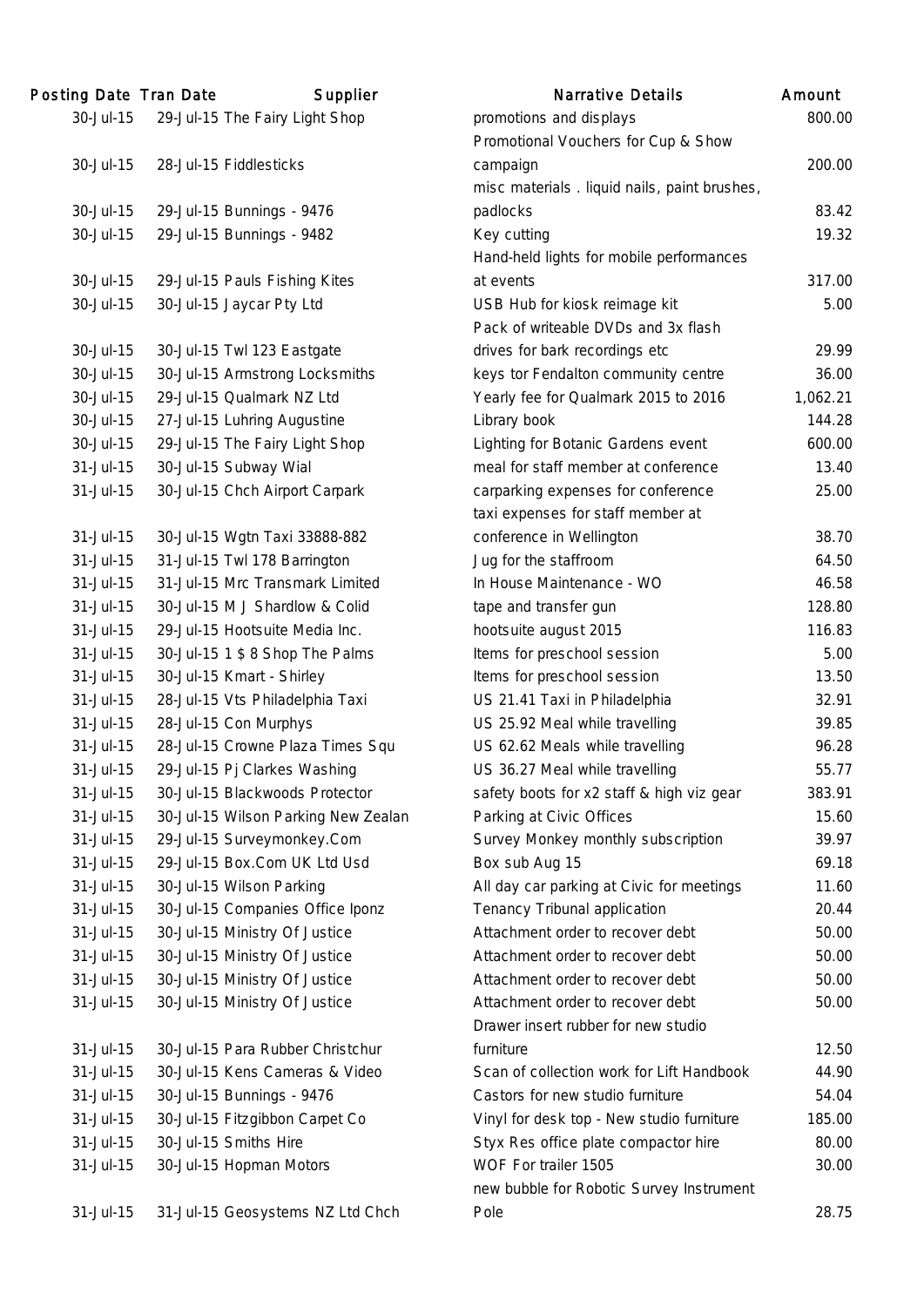| <b>Posting Date Tran Date</b> |                   | Supplier                            | <b>Narrative Details</b>                  | Amount |
|-------------------------------|-------------------|-------------------------------------|-------------------------------------------|--------|
|                               |                   |                                     | volunteer supplies - food for bbq after   |        |
| 31-Jul-15                     |                   | 31-Jul-15 Countdown                 | event                                     | 218.06 |
| 31-Jul-15                     |                   | 30-Jul-15 Parkhouse Rd Garden       | tiny ted trial gravel chip                | 46.00  |
| 31-Jul-15                     |                   | 31-Jul-15 Uoc Parking Meters        | Parking @ university for meeting          | 4.25   |
|                               |                   |                                     | Screws for Omega backboard - Linwood      |        |
| 31-Jul-15                     |                   | 30-Jul-15 Blacks Fasteners Lt       | new copier                                | 18.92  |
|                               |                   |                                     | Three copies of 'Who Moved my Cheese'     |        |
|                               |                   |                                     | for team member                           |        |
| 31-Jul-15                     |                   | 31-Jul-15 Paper Plus                | development/engagement.                   | 74.97  |
| 31-Jul-15                     |                   | 31-Jul-15 Briscoes Northlands       | Sheets & Dust pans for accommodation      | 75.47  |
| 31-Jul-15                     |                   | 30-Jul-15 Barrington Mall Post      | BG Gift shop customer purchase postage    | 6.00   |
| 3-Aug-15                      |                   | 31-Jul-15 Mr Sushi Victoria         | Independent Hearings Panel meeting        | 39.00  |
| 3-Aug-15                      |                   | 3-Aug-15 Supervalue Lyttelton       | Stationary                                | 5.71   |
| 3-Aug-15                      |                   | 3-Aug-15 Supervalue Lyttelton       | Harbour Network Meeting (August 2015)     | 26.22  |
|                               |                   |                                     | Safety tape and signs for motorcycle road |        |
| 3-Aug-15                      |                   | 31-Jul-15 Blackwoods Protector      | safety event                              | 120.86 |
| 3-Aug-15                      |                   | 31-Jul-15 Blackwoods Protector      | PPE x2 staff                              | 105.78 |
|                               |                   |                                     | Packets of biscuits for morning teas for  |        |
| 3-Aug-15                      |                   | 3-Aug-15 Countdown                  | The Monday Forum (3 months supply)        | 29.96  |
| 3-Aug-15                      |                   | 2-Aug-15 Ecocentral Ltd             | Dumping charges - shelter                 | 28.92  |
| 3-Aug-15                      |                   | 3-Aug-15 Ferrymead Mitre 10 Mega    | Maintenance - Compound                    | 23.54  |
| 3-Aug-15                      |                   | 3-Aug-15 Jaycar Pty Ltd             | In House Maintenance - WO                 | 35.90  |
| 3-Aug-15                      |                   | 31-Jul-15 Resene Paints             | Paint                                     | 116.62 |
| 3-Aug-15                      |                   | 1-Aug-15 Fulcrumapp.Com             | Supply of data capture tool CWW assets    | 154.96 |
| 3-Aug-15                      |                   | 30-Jul-15 Jetstar Airways Pty Ltd N | Solicitor one way flight to course        | 89.00  |
| 3-Aug-15                      |                   | 31-Jul-15 Bridon New Zealand - Chch | New pulleys for stadium nets              | 98.12  |
| 3-Aug-15                      |                   | 31-Jul-15 Hospital Textiles         | Towels for Hire                           | 505.89 |
| 3-Aug-15                      |                   | 29-Jul-15 Vts Philadelphia Taxi     | US 6.78 Taxi in Philadelphia              | 10.56  |
| 3-Aug-15                      |                   | 29-Jul-15 Wash Metrorail            | US 14.50 Trains in Washington             | 22.59  |
| 3-Aug-15                      |                   | 30-Jul-15 Pratt Street Ale House    | US 18.00 Meal while travelling            | 32.71  |
| 3-Aug-15                      |                   | 30-Jul-15 Hilton Hotels Capital     | US 31.60 Meal while travelling            | 49.46  |
| 3-Aug-15                      |                   | 30-Jul-15 Facebk *jaga98e8v2        | Facebook advertising                      | 56.73  |
| 3-Aug-15                      |                   | 1-Aug-15 Facebk *qfqnd829v2         | Facebook advertising                      | 48.54  |
| 3-Aug-15                      |                   | 31-Jul-15 The Heritage Hotel Akuckl | Heritage AKL - CDEM Conf - 30/7-1/8       | 191.84 |
|                               |                   |                                     | Snap Send Save and Wheelie bins           |        |
| 3-Aug-15                      |                   | 31-Jul-15 Facebook Aj7ae9nhx2       | Facebook posts                            | 9.98   |
| 3-Aug-15                      |                   | 31-Jul-15 Createsend.Com Ema        | FRP - July update                         | 106.83 |
| 3-Aug-15                      |                   | 1-Aug-15 Facebk *9cwf492dr2         | Snap Send Save Facebook posts             | 15.08  |
| 3-Aug-15                      | 30-Jul-15 Goformz |                                     | GoFormz sub Aug 15 health licensing       | 98.61  |
| 3-Aug-15                      |                   | 31-Jul-15 Bunnings - 9482           | Trestle table & measure tape for stadium  | 65.00  |
|                               |                   |                                     | Volunteer response Teams combined         |        |
| 3-Aug-15                      |                   | 31-Jul-15 Paknsave Moorhouse        | training day.                             | 184.45 |
| 3-Aug-15                      |                   | 31-Jul-15 Companies Office Iponz    | Tenancy Tribunal application              | 20.44  |
| 3-Aug-15                      |                   | 31-Jul-15 Bp Connect Marshlands     | Milk for BLFP tearoom                     | 19.27  |
| 3-Aug-15                      |                   | 30-Jul-15 Project Mgmt Institute    | PMI PMP Recertification x1                | 93.46  |
| 3-Aug-15                      |                   | 3-Aug-15 New World South City       | Councillors working lunch                 | 78.46  |
|                               |                   |                                     | to access information from Christchurch   |        |
| 3-Aug-15                      |                   | 1-Aug-15 Dropbox*1725gmvqddpz       | 360 trail shared files                    | 15.63  |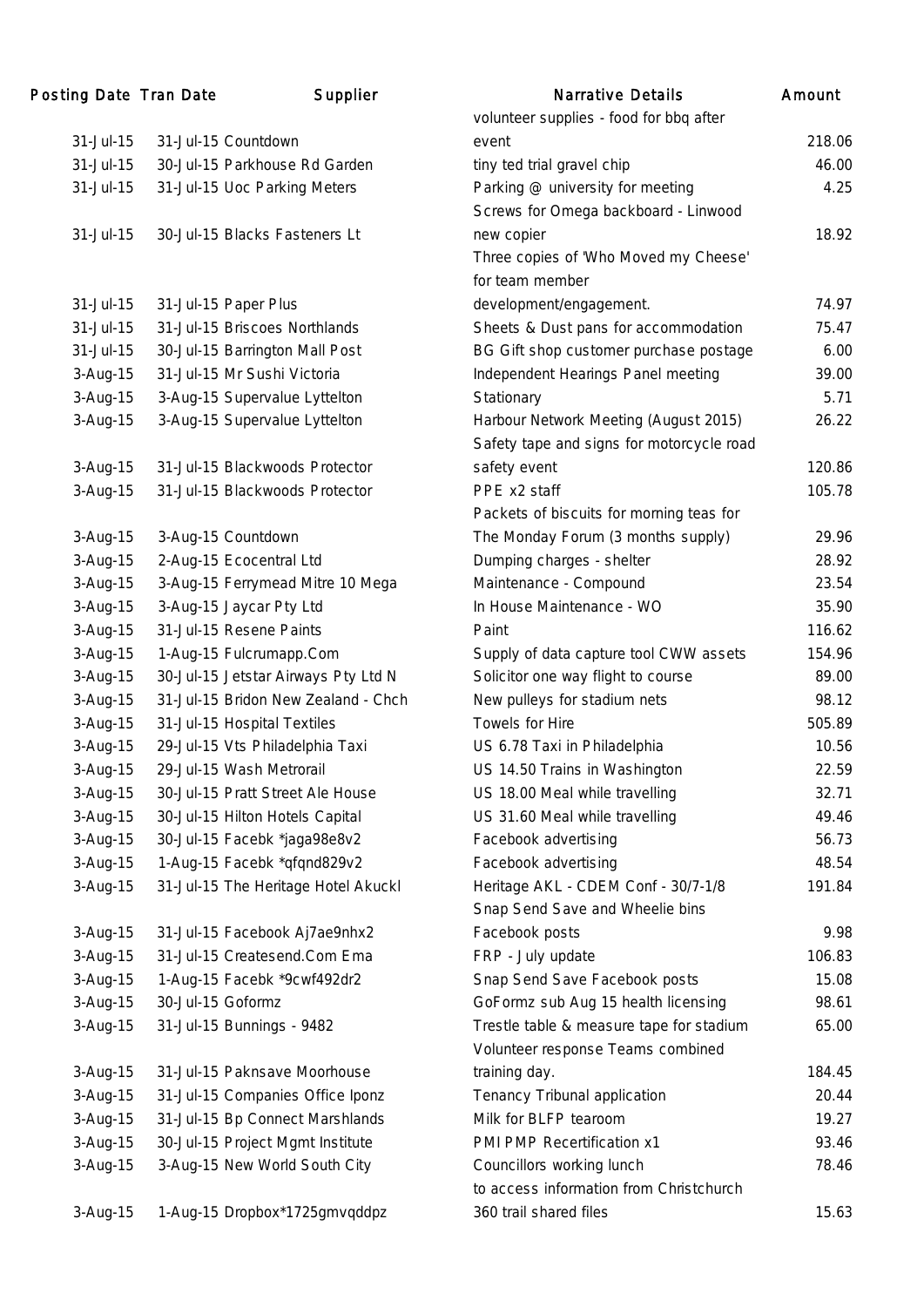| Posting Date Tran Date |                 | Supplier                            | <b>Narrative Details</b>                     | Amount    |
|------------------------|-----------------|-------------------------------------|----------------------------------------------|-----------|
|                        |                 |                                     | Postage of health resources for staff        |           |
| 3-Aug-15               |                 | 3-Aug-15 National Heart Fndtn       | seminar                                      | 10.50     |
| 3-Aug-15               |                 | 31-Jul-15 Wsl South City            | <b>AA Batteries</b>                          | 17.95     |
|                        |                 |                                     | Sweet item for Songpa Scholars meeting       |           |
|                        |                 |                                     | with the Mayor and Councillors on 4          |           |
| 3-Aug-15               |                 | 1-Aug-15 French Bakery Limited      | August                                       | 12.40     |
|                        |                 |                                     | Biscuits for meetings - sister city          |           |
| 3-Aug-15               |                 | 1-Aug-15 Countdown                  | meetings, chairs meeting                     | 22.83     |
|                        |                 |                                     | Storage facility costs for overflow shop     |           |
|                        |                 |                                     | merchandise and storing tools and            |           |
| 3-Aug-15               |                 | 3-Aug-15 Safestore Container        | equipment.                                   | 458.00    |
|                        |                 |                                     | food supplies for volunteer event-mtb        |           |
| 3-Aug-15               |                 | 31-Jul-15 Halswell Butchery 2007 Lt | working bee                                  | 100.00    |
|                        |                 |                                     | fastenings for stock sign at Te Oka          |           |
| 3-Aug-15               |                 | 3-Aug-15 Mitre 10 Beckenham         | Reserve                                      | 20.98     |
|                        |                 |                                     | 8 castors for iLuv iPad docking stations for |           |
| 3-Aug-15               |                 | 31-Jul-15 Bunnings - 9476           | Te Hapua: Halswell Centre IT fit out         | 41.52     |
| 3-Aug-15               |                 | 3-Aug-15 New World Halswell         | Items for staff room and workroom            | 16.67     |
| 3-Aug-15               |                 | 31-Jul-15 Bunnings - 9482           | Bin installation supplies                    | 455.80    |
| 3-Aug-15               |                 | 3-Aug-15 Texture Plants Lt          | Juniperus and Lachenalia                     | 37.57     |
| 3-Aug-15               |                 | 3-Aug-15 Mitre 10 Mega Hornby       | Nitrosol and Linseed oil                     | 67.88     |
| 3-Aug-15               |                 | 31-Jul-15 Caltex Hornby             | Milk for tearoom                             | 7.20      |
| 3-Aug-15               |                 | 31-Jul-15 Bridon New Zealand - Chch | rope for around ground                       | 145.49    |
| 3-Aug-15               |                 | 31-Jul-15 Ascent Technology Ltd     | SLC iPad power connector replacement         | 22.07     |
|                        |                 |                                     | Annual subs to the Facilities Management     |           |
| 3-Aug-15               | 31-Jul-15 Fmanz |                                     | Association of NZ (FMANZ)                    | 150.00    |
| 3-Aug-15               |                 | 3-Aug-15 Twl 220 Riccarton          | Mat for Children's area Fendalton Library    | 99.99     |
| 3-Aug-15               |                 | 31-Jul-15 Couplands Bakeries        | Bread and milk for re-sale in the dairy      | 19.14     |
| 3-Aug-15               |                 | 2-Aug-15 Couplands Bakeries         | Bread and milk for re-sale in the dairy      | 19.14     |
| 3-Aug-15               | 30-Jul-15 Yaffa |                                     | Library book                                 | 50.95     |
| 3-Aug-15               |                 | 30-Jul-15 Amazon *mktplce Eu-Uk     | Library book credit                          | $-128.56$ |
| 3-Aug-15               |                 | 31-Jul-15 Amazon *mktplce Eu-Uk     | Library book                                 | 55.49     |
| 3-Aug-15               |                 | 31-Jul-15 Skr*abebooks.Co 3hp7l2    | Library book                                 | 62.14     |
| 3-Aug-15               |                 | 31-Jul-15 Amazon *mktplce Eu-Uk     | Library book                                 | 136.00    |
| 3-Aug-15               |                 | 31-Jul-15 Mapura Australia Pty      | Taxi Airport - City centre                   | 19.44     |
| 3-Aug-15               |                 | 31-Jul-15 Www.Ingogo                | Taxi                                         | 25.30     |
| 3-Aug-15               |                 | 31-Jul-15 Gm Cabs Pty. Ltd.         | Taxi                                         | 73.26     |
| 4-Aug-15               |                 | 3-Aug-15 Blacks Fasteners Lt        | In House Maintenance - WO                    | 13.75     |
| 4-Aug-15               |                 | 4-Aug-15 Mrc Transmark Limited      | In House Maintenance - WO                    | 51.34     |
| 4-Aug-15               |                 | 4-Aug-15 Countdown                  | Milk for Carlyle St staff room               | 6.00      |
| 4-Aug-15               |                 | 3-Aug-15 Ascot Television Ser       | television repair                            | 287.50    |
| 4-Aug-15               |                 | 3-Aug-15 Ecocentral Ltd             | tip refuse truck                             | 520.56    |
| 4-Aug-15               |                 | 3-Aug-15 Wilson Parking             | Parking                                      | 9.60      |
| 4-Aug-15               |                 | 4-Aug-15 Parsley And Sage           | Catering for Community Board Meeting         | 113.28    |
| 4-Aug-15               |                 | 31-Jul-15 Yellow Transporation      | US 10 Taxi in Baltimore                      | 15.65     |
|                        |                 |                                     | Parking - InfoCouncil Training 4 August      |           |
| 4-Aug-15               |                 | 4-Aug-15 Ccc Parking                | 2015                                         | 3.60      |
|                        |                 |                                     |                                              |           |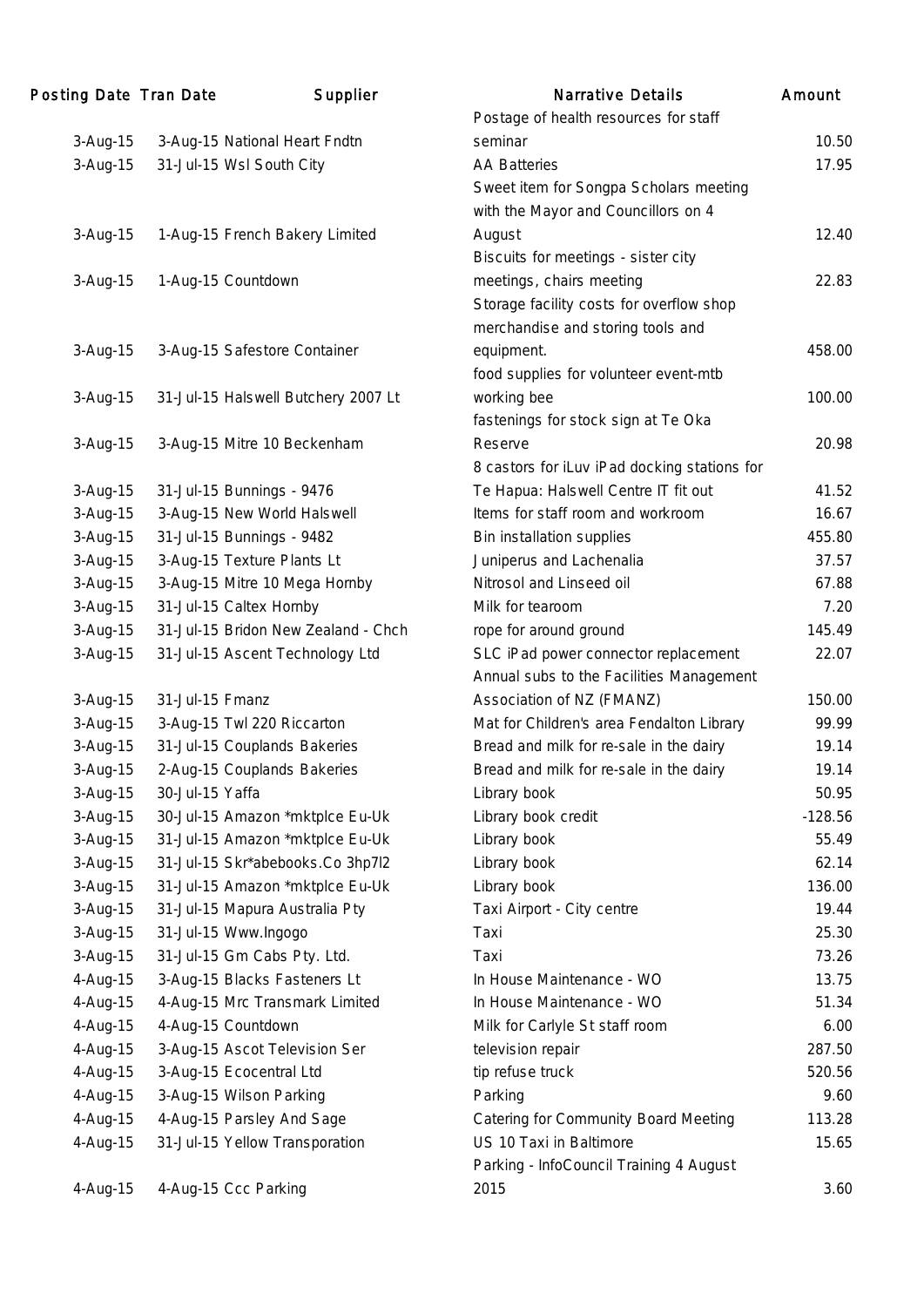| Posting Date Tran Date | Supplier                           | <b>Narrative Details</b>                     | Amount |
|------------------------|------------------------------------|----------------------------------------------|--------|
|                        |                                    | Fruit juice and serviettes for staff         |        |
| 4-Aug-15               | 4-Aug-15 Countdown                 | retirement function                          | 61.87  |
|                        |                                    | Provision of refreshment to member of        |        |
|                        |                                    | supporting Kapahaka group - official         |        |
| 4-Aug-15               | 3-Aug-15 The Kitchen Cafe          | welcome                                      | 5.40   |
| 4-Aug-15               | 2-Aug-15 Facebook 69alc86hx2       | Snap Send Solve Facebook posts               | 44.64  |
| 4-Aug-15               | 3-Aug-15 Createsend.Com Ema        | Art Gallery July/August update.              | 64.72  |
| 4-Aug-15               | 2-Aug-15 Y G*yogaglo               | Adult Rec training website costs             | 28.17  |
|                        |                                    | Stationary - oil-based paint pen for City    |        |
| 4-Aug-15               | 4-Aug-15 Fishpond Co NZ            | Housing mugs                                 | 25.97  |
| 4-Aug-15               | 3-Aug-15 Chriss Clothing Srvcs     | alterations to ranger uniform trousers       | 40.00  |
|                        |                                    | 3mthly subscription for web hosting season   |        |
| 4-Aug-15               | 3-Aug-15 Digiweb New Zealand Ltd   | of cycling                                   | 189.75 |
|                        |                                    | rubbish bags and rubber gloves for ranger    |        |
| 4-Aug-15               | 3-Aug-15 The Service Company Ltd   | cleaning                                     | 352.38 |
| 4-Aug-15               | 3-Aug-15 Nz Safety Br 23           | Safety Fencing for Brewery Car Park          | 127.69 |
|                        |                                    | balloon cups and sticks for birthday parties |        |
| 4-Aug-15               | 4-Aug-15 Party Warehouse           | in Southern Centre                           | 325.00 |
| 4-Aug-15               | 3-Aug-15 Sushi Time Southcity      | Councillors working lunch                    | 23.50  |
|                        |                                    | tea, coffee, lightbulbs, cleaning materials  |        |
| 4-Aug-15               | 4-Aug-15 Four Square Akaroa        | etc                                          | 58.12  |
| 4-Aug-15               | 3-Aug-15 Ian Coombes Ltd           | Pool Vacuum Parts                            | 21.97  |
| 4-Aug-15               | 4-Aug-15 Caltex Redwood            | milk for staffroom                           | 9.30   |
| 4-Aug-15               | 3-Aug-15 Fendalton Mall Pharmacy   | Greeting Cards for Fendalton TL              | 53.93  |
|                        |                                    | Flowers for colleague's Next of Kin          |        |
|                        |                                    | bereavement. LLT approved.                   | 90.00  |
| 4-Aug-15<br>4-Aug-15   | 3-Aug-15 Jenny Burtt Florists Ltd  |                                              | 6.70   |
| 4-Aug-15               | 4-Aug-15 Ccc Parking               | Central City parking for recruitment round   | 93.50  |
|                        | 3-Aug-15 Parkhouse Rd Garden       | secateurs and pruners                        |        |
| 4-Aug-15               | 4-Aug-15 Mitre 10 Beckenham        | Garden Tools                                 | 57.85  |
| 4-Aug-15               | 3-Aug-15 Parkhouse Rd Garden       | soil to repair cricket world cup damage      | 367.50 |
| 4-Aug-15               | 4-Aug-15 Fresh Choice Parklands    | Milk for Parklands                           | 12.62  |
|                        |                                    | Repair to trolley which shifts bleacher      |        |
| 4-Aug-15               | 3-Aug-15 Martin Hydraulics         | seating units                                | 39.01  |
| 4-Aug-15               | 4-Aug-15 Ferrymead Mitre 10 Mega   | replacement catch for ladies toilet window   | 11.98  |
|                        |                                    | Display materials for Children's area        |        |
| 4-Aug-15               | 3-Aug-15 The Childrens Bookshop    | Fendalton Library                            | 200.59 |
| 4-Aug-15               | 2-Aug-15 Amazon *mktplce Eu-Uk     | Library book                                 | 38.24  |
|                        |                                    | Large watch battery for "Rover" buzzer on    |        |
| 4-Aug-15               | 3-Aug-15 Mister Minit Bush Inn     | staff BFG.                                   | 19.90  |
| 4-Aug-15               | 1-Aug-15 Melbourn Conventon        | <b>Drink</b>                                 | 5.69   |
| 4-Aug-15               | 1-Aug-15 Cafe Baci                 | Meal                                         | 32.84  |
| 4-Aug-15               | 1-Aug-15 Pure South                | Meal                                         | 40.35  |
| 4-Aug-15               | 2-Aug-15 Earl Canteen Emporium Pty | Meal                                         | 41.48  |
|                        |                                    | Spreydon Heathcote Community Board -         |        |
| 5-Aug-15               | 5-Aug-15 New World Halswell        | Catering for Board meetings                  | 31.28  |
|                        |                                    | Spreydon Heathcote Community Board -         |        |
| 5-Aug-15               | 5-Aug-15 Parsley And Sage          | Catering for Board meeting                   | 152.84 |
| 5-Aug-15               | 3-Aug-15 Paypal *mindkitsltd       | Filament 3D printer                          | 82.98  |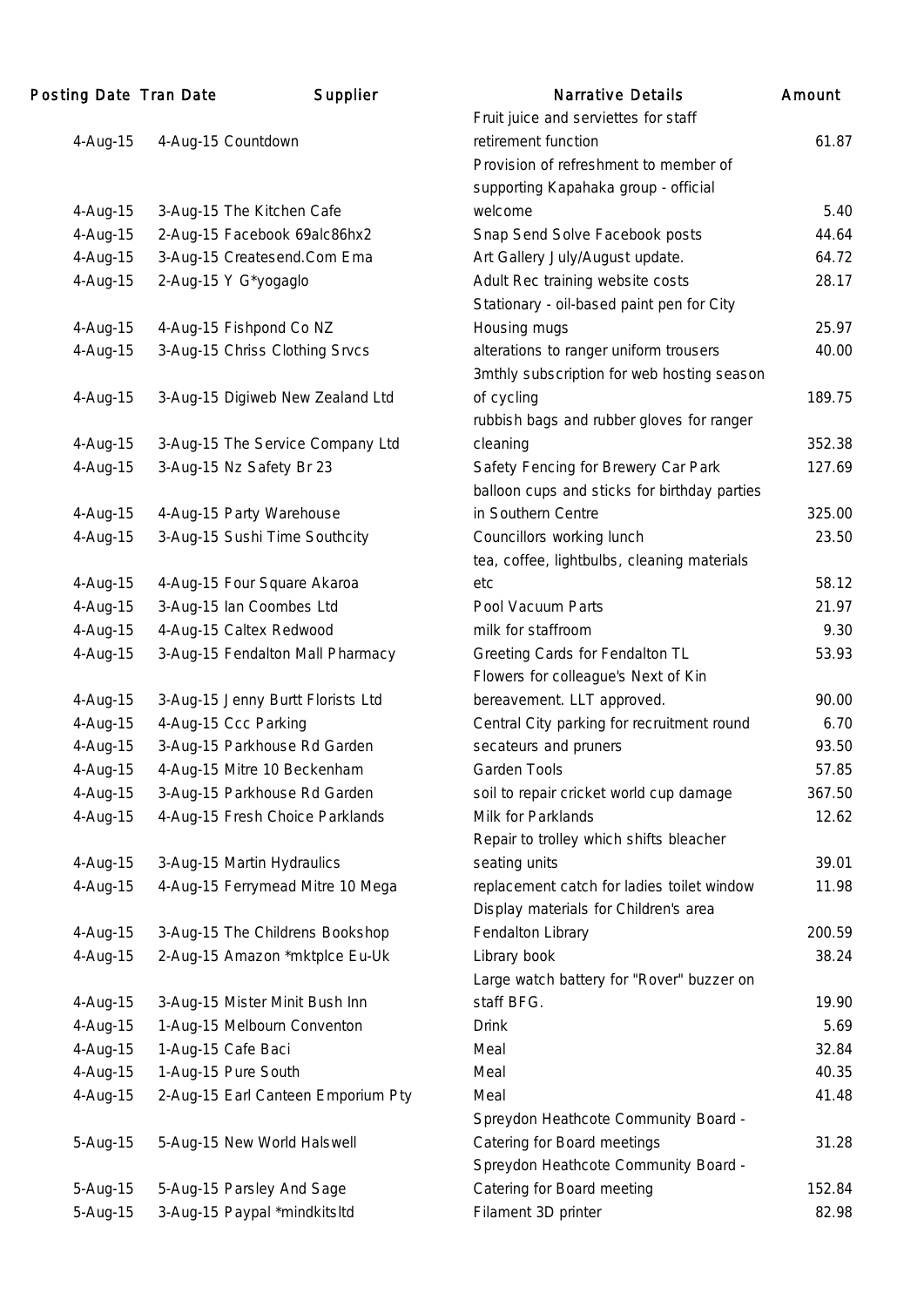| Posting Date Tran Date | Supplier                           | <b>Narrative Details</b>                     | Amount |
|------------------------|------------------------------------|----------------------------------------------|--------|
|                        |                                    | Alcohol Legislation Handbook for LSU         |        |
| 5-Aug-15               | 4-Aug-15 Thomson Reuters           | Library                                      | 59.11  |
| 5-Aug-15               | 4-Aug-15 Bunnings - 9482           | hardboard for drawer repair                  | 23.80  |
| 5-Aug-15               | 4-Aug-15 Wilson Parking            | Parking for Training                         | 5.60   |
|                        |                                    | Evening meal for x1 staff during FRFANZ      |        |
| 5-Aug-15               | 4-Aug-15 Fairweathers On Scott     | Conference, Blenheim (food only)             | 13.50  |
|                        |                                    | Parking - InfoCouncil Training 4 August      |        |
| 5-Aug-15               | 4-Aug-15 Wilson Parking            | 2015                                         | 9.60   |
| 5-Aug-15               | 31-Jul-15 Australian Registrars    | Dip LCM refresher course                     | 568.00 |
| 5-Aug-15               | 4-Aug-15 Bunnings - 9476           | Water Timers, plants                         | 45.42  |
| 5-Aug-15               | 5-Aug-15 Gardenmakers              | dump fees Aug 2015                           | 505.94 |
| 5-Aug-15               | 4-Aug-15 Computer Dynamics Ltd     | cables & leads                               | 496.31 |
|                        |                                    | Parking @ Civic - Emerging Leaders           |        |
| 5-Aug-15               | 5-Aug-15 Ccc Parking               | Meeting                                      | 5.15   |
| 5-Aug-15               | 3-Aug-15 Paknsave Moorhouse        | Pak n Save gift cards                        | 250.00 |
|                        |                                    | Groynes mower 1838 spark plug and            |        |
| 5-Aug-15               | 4-Aug-15 Stihl Shop Northwood      | spanner                                      | 28.75  |
| 5-Aug-15               | 4-Aug-15 Nz Safety                 | 3 new hard hats for Re Build Central         | 124.10 |
|                        |                                    | repairs to shadow wall light - fix wall wall |        |
| 5-Aug-15               | 4-Aug-15 The Light Site Ltd        | socket in Southern Centre                    | 34.50  |
|                        |                                    | 1x staff attended a Transport and            |        |
|                        |                                    | Infrastructure Seminar in Auckland as a      |        |
| 5-Aug-15               | 5-Aug-15 Auckland Co Op Taxis      | presenter. All c *                           | 74.90  |
|                        |                                    | Refreshments item for Civic Welcome          |        |
|                        |                                    |                                              |        |
|                        |                                    | function - Kurashiki student exchange        | 217.93 |
| 5-Aug-15               | 4-Aug-15 Relish Catering           | inbound group on 31 July a *                 |        |
| 5-Aug-15               | 5-Aug-15 Ccc Parking               | Parking for CCC meeting                      | 6.70   |
| 5-Aug-15               | 4-Aug-15 Cyclone Cycles & Mowers L | service on two chainsaws                     | 107.50 |
|                        |                                    | Meeting in Civic, No CCC car parks           |        |
| 5-Aug-15               | 4-Aug-15 Wilson Parking            | available                                    | 5.60   |
|                        |                                    | Atdec SD-POS-HA Spacedec Desk Mount -        |        |
| 5-Aug-15               | 4-Aug-15 Ascent Technology Ltd     | Te Hapua: Halswell Lib IT fit-out            | 586.71 |
|                        |                                    | Atdec TH-TVCB Telehook Mobile cart for       |        |
|                        |                                    | digital display for Te Hapua: Halswell       |        |
| 5-Aug-15               | 5-Aug-15 Ascent Technology Ltd     | Centre IT fit-out                            | 702.09 |
|                        |                                    | Ink cartridge for laboratory instrument      |        |
| 5-Aug-15               | 4-Aug-15 Computer Food             | printer                                      | 206.88 |
| 5-Aug-15               | 4-Aug-15 Bunnings - 9482           | Compost for planting trial                   | 39.84  |
| 5-Aug-15               | 4-Aug-15 South Hort                | Consumables - Tomatoes for tenants           | 518.91 |
| 5-Aug-15               | 4-Aug-15 South Pacific Rose Nurser | Roses central rose garden                    | 253.66 |
| 5-Aug-15               | 3-Aug-15 Adobe Creative Cloud      | Adobe Creative Cloud access (licence 1)      | 56.79  |
|                        |                                    | Catering for Riccarton Liaison Group         |        |
| 5-Aug-15               | 5-Aug-15 Countdown                 | meeting 5 August 2015                        | 23.21  |
|                        |                                    | Taxi from airport to NZTA head office        |        |
| 5-Aug-15               | 5-Aug-15 Wgtn Combined Taxis       | <b>WGTN</b>                                  | 38.80  |
|                        |                                    | pellet and seed feed for bird and big        |        |
| 5-Aug-15               | 4-Aug-15 The Feed Shack            | animals                                      | 695.81 |
| 5-Aug-15               | 2-Aug-15 Old Art Gallery           | Library books                                | 238.56 |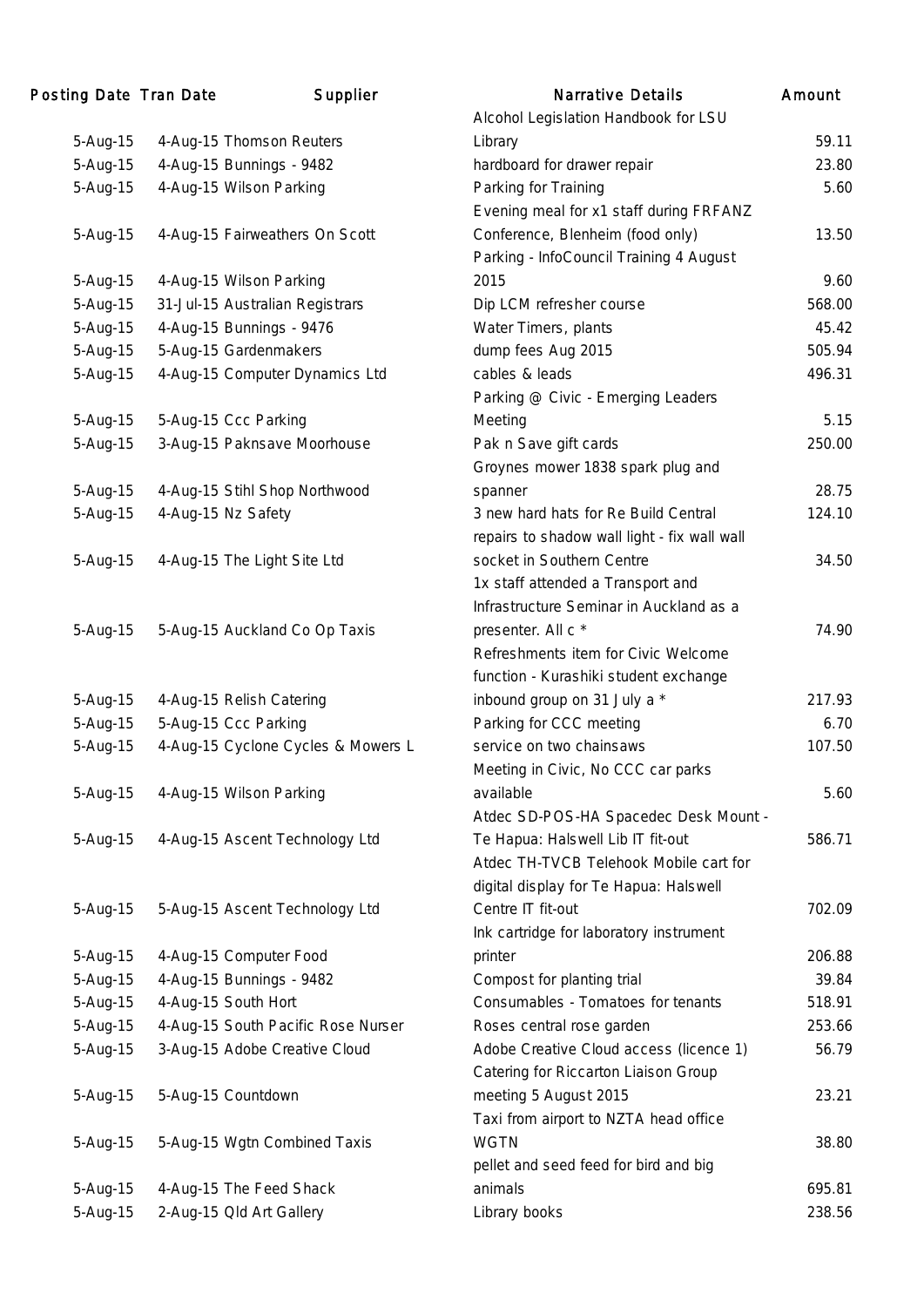| Posting Date Tran Date | Supplier                           | <b>Narrative Details</b>                     | Amount |
|------------------------|------------------------------------|----------------------------------------------|--------|
| 5-Aug-15               | 3-Aug-15 Amazon *mktplce Eu-Uk     | Library book                                 | 73.34  |
| 5-Aug-15               | 5-Aug-15 Industry 61 Cafe          | Lunch with Dave from the NZ Warriors         | 37.30  |
| 5-Aug-15               | 5-Aug-15 Blue Star Taxis           | Taxi to airport                              | 62.80  |
| 5-Aug-15               | 2-Aug-15 Holy Guacamole Holdi      | Meal                                         | 22.94  |
|                        |                                    | Catering for Hoon Hay Network Meeting -      |        |
| 5-Aug-15               | 5-Aug-15 Sydenham Bakery           | Wednesday 5 August 2015.                     | 84.50  |
|                        |                                    | Catering for Community Board Chairs and      |        |
| 6-Aug-15               | 6-Aug-15 Countdown                 | <b>Staff Meeting</b>                         | 14.22  |
|                        |                                    | Parking coupons for Spreydon Heathcote       |        |
| 6-Aug-15               | 6-Aug-15 Beckenham Service Ctr     | staff visiting Civic                         | 486.00 |
| $6 - Aug-15$           | 6-Aug-15 Freshchoice Barrington    | Milk for staffroom                           | 6.24   |
| 6-Aug-15               | 5-Aug-15 Blacks Fasteners Lt       | screws for gate counter                      | 16.80  |
| $6 - Aug-15$           | 6-Aug-15 Placemakers Riccarton     | screws for seat plaques                      | 8.99   |
| 6-Aug-15               | 6-Aug-15 Ferrymead Mitre 10 Mega   | sprayer, brush and hose set for shelter      | 62.43  |
| $6 - Aug-15$           | 5-Aug-15 Blacks Fasteners Lt       | In House Maintenance - WO                    | 23.00  |
| 6-Aug-15               | 5-Aug-15 Forman Building Systems   | In House Maintenance - WO                    | 342.38 |
| $6 - Aug-15$           | 6-Aug-15 Seal Imports              | In House Maintenance - WO                    | 4.97   |
| 6-Aug-15               | 4-Aug-15 Iti Image Group Pty Ltd   | 100ml Projection screen paint sample         | 69.98  |
| $6 - Aug-15$           | 5-Aug-15 Bridon New Zealand - Chch | carabiners & shackles for nets in stadium    | 36.23  |
|                        |                                    | Cleaning supplies and glue for fixing seat   |        |
| 6-Aug-15               | 5-Aug-15 Bunnings - 9476           | in t-times                                   | 71.06  |
| 6-Aug-15               | 5-Aug-15 Bridon New Zealand And Go | New Pulleys for blue net in stadium          | 144.83 |
|                        |                                    | Stadium pulleys , Already uploaded and       |        |
|                        |                                    | paid for re 5Aug this is the doubled         |        |
| $6$ -Aug-15            | 5-Aug-15 Bridon New Zealand And Go | charged and credited on *                    | 144.83 |
|                        |                                    | Online form software used for forms and      |        |
| $6 - Aug-15$           | 4-Aug-15 Formassembly.Com          | community grant forms                        | 392.03 |
| 6-Aug-15               | 5-Aug-15 Blackwoods Protector      | safety boots for x1 staff                    | 158.99 |
|                        |                                    | Refreshments for two stakeholders -          |        |
| 6-Aug-15               | 5-Aug-15 Boulevard Cafe & Bar      | Antarctic Office development                 | 12.90  |
|                        |                                    | refreshments, meeting with Chinese consul    |        |
| $6$ -Aug-15            | 6-Aug-15 The Kitchen Cafe          | staff pre-delegation                         | 9.40   |
| $6 - Aug-15$           | 5-Aug-15 Createsend.Com Ema        | Sport & Rec Centres Newsletter               | 85.26  |
| $6 - Aug-15$           | 5-Aug-15 Kings Seeds (Nz) Limited  | Vegetable Seeds Section A                    | 208.08 |
| $6 - Aug-15$           | 6-Aug-15 Southern Woods Nursery    | Plants Section H&I                           | 84.67  |
|                        |                                    | National Digital Forum Corporate             |        |
| 6-Aug-15               | 4-Aug-15 Paypal *nationaldig       | Membership                                   | 100.00 |
| 6-Aug-15               | 5-Aug-15 Smiths Hire               | Styx loader hire mulch shift                 | 120.00 |
|                        |                                    | Torch for CFRU H&S cupboard. Required        |        |
|                        |                                    | in general but specifically bought for entry |        |
| $6 - Aug-15$           | 6-Aug-15 Mitre 10 Beckenham        | into Cashmere Cav *                          | 29.98  |
| 6-Aug-15               | 5-Aug-15 Mulford Plastics (Nz      | PVC sheet for swim smart platforms.          | 775.21 |
|                        |                                    | Catering for the civic welcome for Wanju     |        |
| 6-Aug-15               | 5-Aug-15 Boulevard Cafe & Bar      | educational group from Korea on 5 Aug        | 76.00  |
| $6 - Aug-15$           | 6-Aug-15 Noble-Adams Machinery     | Service sprayer                              | 355.65 |
|                        |                                    | Consumables - Consultation at Innes          |        |
| $6 - Aug-15$           | 4-Aug-15 Paknsave Moorhouse        | Courts                                       | 30.41  |
|                        |                                    |                                              |        |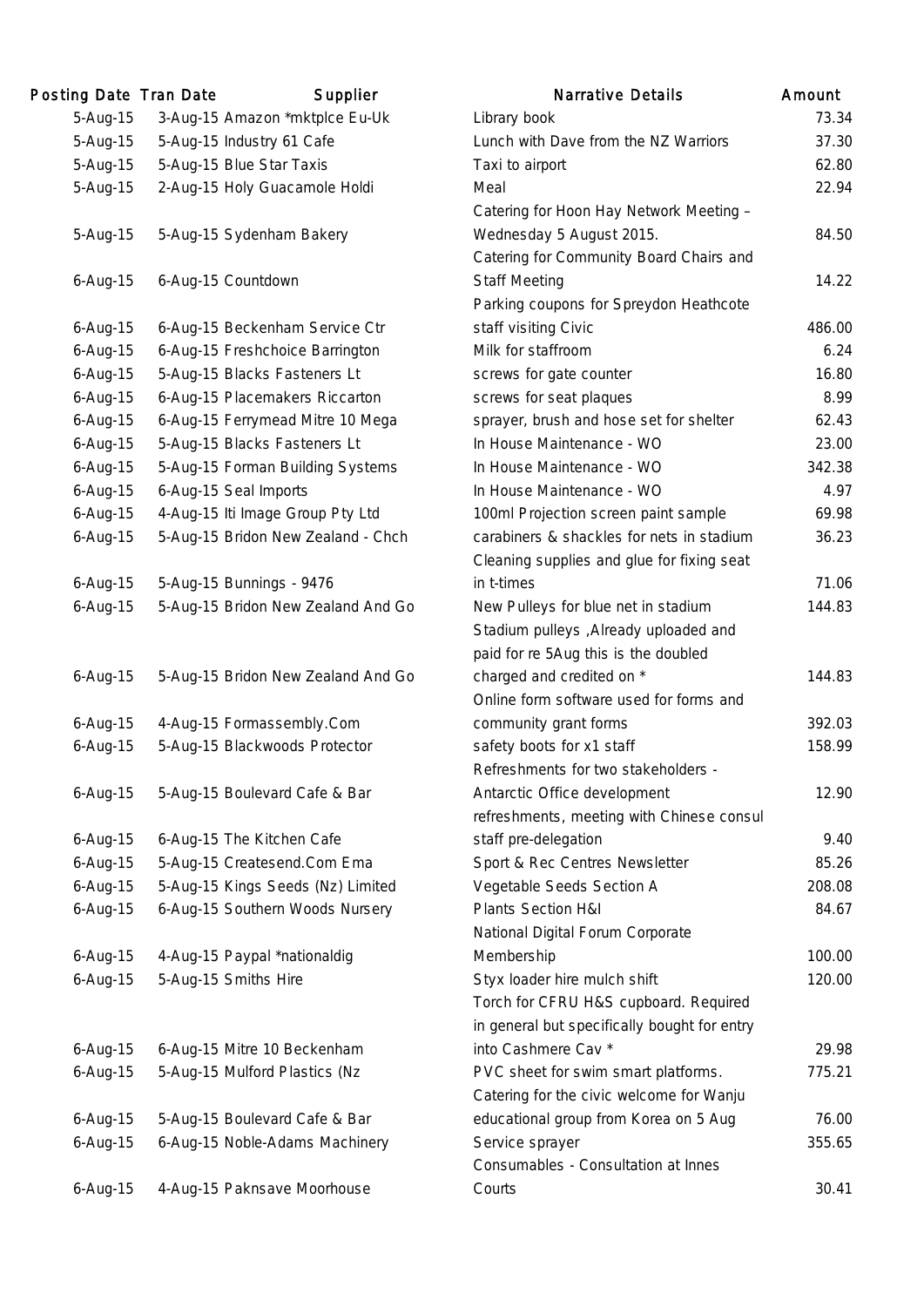| Posting Date Tran Date | Supplier                           | <b>Narrative Details</b>                     | Amount   |
|------------------------|------------------------------------|----------------------------------------------|----------|
|                        |                                    | Catering for Riccarton Liaison Group         |          |
| $6 - Aug-15$           | 5-Aug-15 Couplands Bakeries        | meeting 5 August 2015                        | 40.50    |
| $6 - Aug-15$           | 5-Aug-15 Chch Airport Carpark      | Airport parking while at meeting in WGTN     | 25.00    |
| $6 - Aug-15$           | 6-Aug-15 The Chain Man Ltd         | lynch pins for lifting frame                 | 5.52     |
|                        |                                    | Shirley Papanui Community Board,             |          |
|                        |                                    | Community Service Awards 2015 - post         |          |
| $6 - Aug-15$           | 5-Aug-15 Papanui Post Shop         | CD of photos to recipients.                  | 22.00    |
|                        |                                    | For the Shirley/Papanui Community Board      |          |
| $6 - Aug-15$           | 5-Aug-15 New World Bishopdale      | meeting on 5 August 2015.                    | 59.10    |
| 6-Aug-15               | 5-Aug-15 Super Cheap Auto          | Anti Theft wheel lock for Events Trailer     | 84.98    |
|                        |                                    | Large envelopes required by Team Leader      |          |
| $6 - Aug-15$           | 6-Aug-15 Paper Plus Eastgate       | & SAMO for mailing hearing documents         | 68.90    |
| $6 - Aug-15$           | 6-Aug-15 Shq Touchwood Books       | Credit Voucher Shq Touchwood Books           | $-95.00$ |
| 6-Aug-15               | 5-Aug-15 Bistro Bambina            | Coffee with Tracy - Nine Touring             | 14.00    |
| $6 - Aug-15$           | 6-Aug-15 Auckland Transport        | Parking                                      | 2.50     |
| 6-Aug-15               | 6-Aug-15 Auckland Transport        | Parking                                      | 2.50     |
| $6 - Aug-15$           | 6-Aug-15 Auckland Transport        | Parking                                      | 4.50     |
|                        |                                    | Morning tea for the Eccles Entertainment     |          |
| 6-Aug-15               | 6-Aug-15 The Mustard Kitchen       | office                                       | 69.50    |
| $6 - Aug-15$           | 5-Aug-15 Ross Galt Lock & Key      | Padlocks for gate at Chaneys forest          | 147.60   |
| $6 - Aug-15$           | 3-Aug-15 Leftbank Right PI Sou     | Meals                                        | 52.06    |
| 7-Aug-15               | 6-Aug-15 Frobisher Cafe            | Independent Hearings Panel meetings          | 16.50    |
| 7-Aug-15               | 6-Aug-15 Pak N Save Riccarton      | Independent Hearings Panel meetings          | 49.33    |
|                        |                                    | Selection of toys for babies to play with in |          |
| 7-Aug-15               | 6-Aug-15 Toyworld Marshland        | toddlers pool.                               | 78.96    |
| 7-Aug-15               | 6-Aug-15 Bp Connect Marshlands     | fuel for ute                                 | 65.00    |
| 7-Aug-15               | 6-Aug-15 Bp Connect Marshlands     | fuel for can stock                           | 67.81    |
| 7-Aug-15               | 6-Aug-15 Wilson Parking            | Parking for Training                         | 5.60     |
| 7-Aug-15               | 4-Aug-15 Hilton Baltimore          | US 1026.14 Hotel & meal while travelling     | 1,617.27 |
|                        |                                    | Staff morning tea farewell on resignation -  |          |
| 7-Aug-15               | 6-Aug-15 Boulevard Cafe & Bar      | food only                                    | 150.00   |
| 7-Aug-15               | 5-Aug-15 Facebook Js74h8sgx2       | Snap Send Solve Facebook posts               | 57.61    |
| 7-Aug-15               | 6-Aug-15 Createsend.Com Ema        | Community Facilities fee changes email       | 8.97     |
| 7-Aug-15               | 6-Aug-15 Companies Office Iponz    | Tenancy Tribunal application                 | 20.44    |
| 7-Aug-15               | 6-Aug-15 Companies Office Iponz    | Tenancy Tribunal application                 | 20.44    |
| 7-Aug-15               | 7-Aug-15 Irrigation Warehouse      | in-line valves & clamps for prop house       | 30.34    |
|                        |                                    | NZ Council for Infrastructure Development,   |          |
|                        |                                    | Christchurch Conference 20-21 August         |          |
| 7-Aug-15               | 6-Aug-15 Building Nations Symposiu | 2015 : 'Building Nat *                       | 1,144.25 |
|                        |                                    | Volunteer Guide recognition for National     |          |
| 7-Aug-15               | 7-Aug-15 Fairfax Media (Ps)        | Volunteers week                              | 237.54   |
|                        |                                    | Airport parking - ChCh - Trip to Auck        |          |
| 7-Aug-15               | 6-Aug-15 Chch Airport Carpark      | Contractors 5/8-6/8                          | 50.00    |
|                        |                                    | 2 Pens for ceremonial signing ceremony       |          |
| 7-Aug-15               | 6-Aug-15 Wsl South City            | and USB memory sticks for the team use       | 37.38    |
| 7-Aug-15               | 7-Aug-15 Countdown                 | Gas lighter for laboratory                   | 18.54    |
|                        |                                    | soft brush for pool cleaning new pool        |          |
| 7-Aug-15               | 6-Aug-15 Bunnings - 9476           | Scarborough                                  | 39.82    |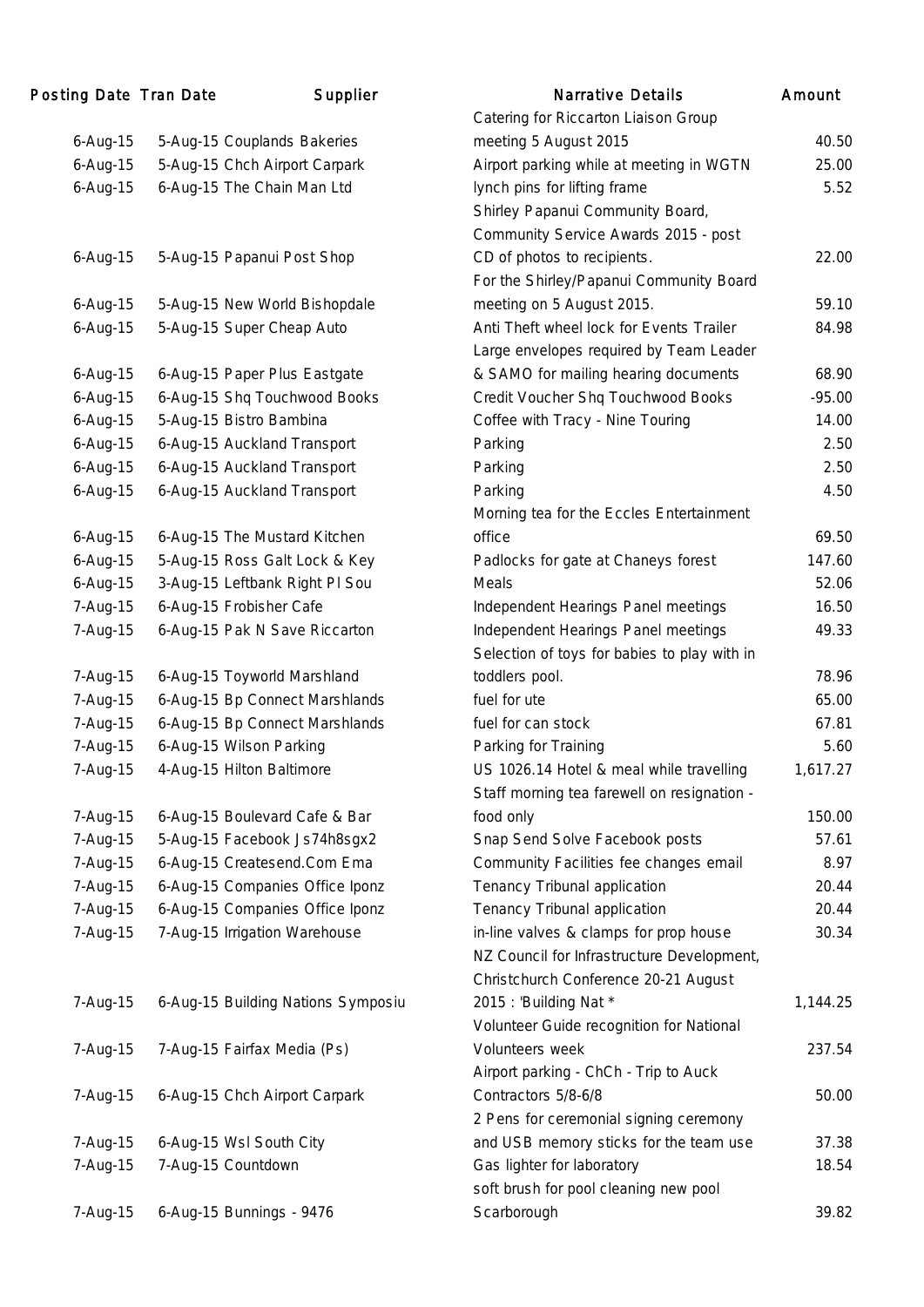| Posting Date Tran Date |                 | Supplier                           | <b>Narrative Details</b>                  | Amount |
|------------------------|-----------------|------------------------------------|-------------------------------------------|--------|
|                        |                 |                                    | corrosion and rust prevention to pipes &  |        |
|                        |                 |                                    | equip Waltham (plus other pools as        |        |
| 7-Aug-15               |                 | 6-Aug-15 Bunnings - 9476           | needed)                                   | 82.52  |
| 7-Aug-15               |                 | 7-Aug-15 Site Safe                 | Site Safe - x1                            | 106.95 |
| 7-Aug-15               |                 | 7-Aug-15 Site Safe                 | Site Safe - x1                            | 106.95 |
|                        |                 |                                    | 1x staff attendance at Transport NZ       |        |
|                        |                 |                                    | Summit & Infrastructure 2015, expenditure |        |
| 7-Aug-15               |                 | 7-Aug-15 Blue Star Taxis           | for taxi from h *                         | 37.00  |
| 7-Aug-15               |                 | 7-Aug-15 Animates Tower Junction   | Hay Mini Bales for section A scarecrow    | 84.00  |
|                        |                 |                                    | LIU Digital Library Web Team Face book    |        |
| 7-Aug-15               |                 | 5-Aug-15 Facebk *bekva8azs2        | promotion for event                       | 20.64  |
|                        |                 |                                    | Hand-held lights for mobile performances  |        |
| 7-Aug-15               |                 | 6-Aug-15 Pauls Fishing Kites       | at events                                 | 317.00 |
|                        |                 |                                    | Bolts for wheels for trolleys to shift    |        |
| 7-Aug-15               |                 | 6-Aug-15 Bunnings - 9482           | bleacher seating                          | 3.38   |
|                        |                 |                                    | New wheels and one castor for trolleys    |        |
| 7-Aug-15               |                 | 6-Aug-15 Specialist Wheels And Cas | which shift bleacher seating              | 337.06 |
| 7-Aug-15               |                 | 6-Aug-15 Couplands Bakeries        | Milk for re-sale in the dairy             | 26.40  |
|                        |                 |                                    | Dinner and drinks with promoter and Uni   |        |
| 7-Aug-15               |                 | 5-Aug-15 The Neighbourhood         | Music                                     | 93.10  |
| 7-Aug-15               |                 | 6-Aug-15 Indochine Kitchen         | Lunch with Sarah - Ticketek               | 48.00  |
| 7-Aug-15               |                 | 6-Aug-15 Moo Chow Chow             | Dinner with Louise from Adrian Bohm       | 111.00 |
| 7-Aug-15               | 7-Aug-15 Santos |                                    | Coffee with Scott from Sony Music         | 14.50  |
|                        |                 |                                    | Breakfast with Paul from CRS              |        |
| 7-Aug-15               |                 | 7-Aug-15 Geeks On Sainsbury        | Management                                | 55.50  |
|                        |                 |                                    | Marine two stroke oil for Tohatsu fire    |        |
| 7-Aug-15               |                 | 6-Aug-15 Bp Connect Marshlands     | pumps                                     | 205.94 |
| 7-Aug-15               |                 | 4-Aug-15 Rhumbas At Crown P/I      | Meal                                      | 31.66  |
| 7-Aug-15               |                 | 4-Aug-15 Pure South                | Meal                                      | 31.83  |
| 7-Aug-15               |                 | 5-Aug-15 Earl Canteen Emporium Pty | Meal                                      | 28.94  |
| 10-Aug-15              |                 | 7-Aug-15 Bunnings - 9476           | screws for seat repair                    | 10.38  |
| 10-Aug-15              |                 | 10-Aug-15 Placemakers Riccarton    | rods to repair bike stands                | 30.98  |
| 10-Aug-15              |                 | 10-Aug-15 Goldpine Christchurch    | posts to repair fence line                | 64.26  |
| 10-Aug-15              |                 | 9-Aug-15 Ecocentral Ltd            | Dumping charges - shelter                 | 19.28  |
| 10-Aug-15              |                 | 7-Aug-15 Trumba Corporation        | Trumba August 2015                        | 203.56 |
|                        |                 |                                    | Tickets for Age of Resilience, talk about |        |
|                        |                 |                                    | climate change. For NZ IceFest Director   |        |
| 10-Aug-15              |                 | 6-Aug-15 Eb The Age Of Resilie     | and Producer as re *                      | 20.00  |
|                        |                 |                                    | Food for firefighters, volunteers,        |        |
| 10-Aug-15              |                 | 8-Aug-15 New World Northwood       | contractors etc BRRP fire 7-8 Aug 2015    | 332.46 |
| 10-Aug-15              |                 | 7-Aug-15 Bunnings - 9476           | screws for fixing tumble times gear       | 10.82  |
| 10-Aug-15              |                 | 7-Aug-15 Wilson Parking            | Parking for Training                      | 5.60   |
| 10-Aug-15              |                 | 5-Aug-15 Zoot S Caf Ord22635577    | US 10.24 Meal at Chicago Airport          | 16.10  |
| 10-Aug-15              |                 | 5-Aug-15 Moxies -014               | CAD 26.43 Meal while travelling           | 31.76  |
| 10-Aug-15              |                 | 5-Aug-15 Yellow Cab Co Ltd         | CAD 34 Taxi in Vancouver                  | 40.85  |
|                        |                 |                                    | US 382.43 Chicago Hotel after missing     |        |
| 10-Aug-15              |                 | 5-Aug-15 Hilton Hotels Ohare       | connection to Vancouver due to storm      | 601.63 |
| 10-Aug-15              |                 | 6-Aug-15 Waves Coffee              | CAD 7.62 Meal while travelling            | 9.15   |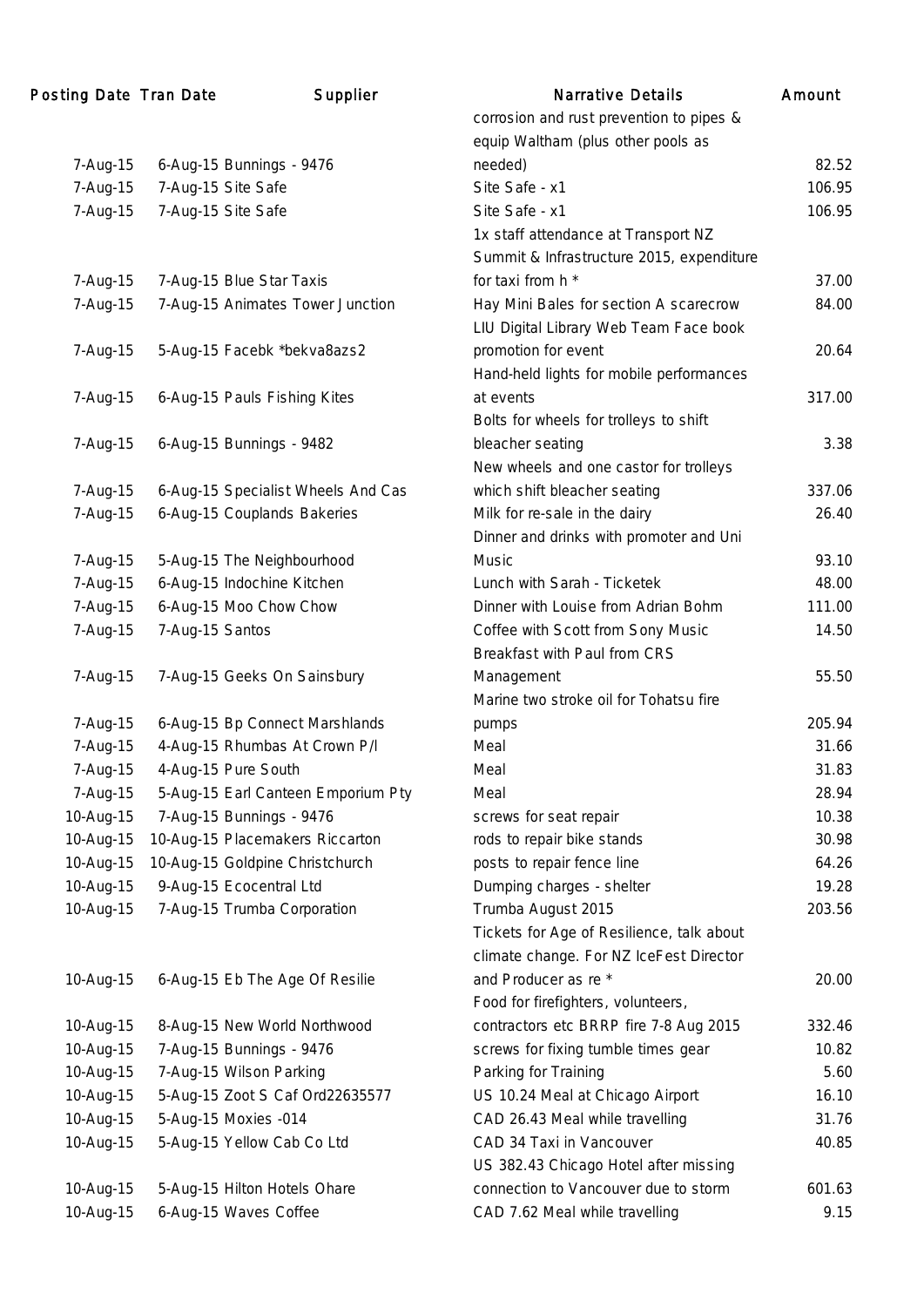| <b>Posting Date Tran Date</b> |                | Supplier                           | <b>Narrative Details</b>                       | Amount   |
|-------------------------------|----------------|------------------------------------|------------------------------------------------|----------|
| 10-Aug-15                     |                | 6-Aug-15 Pacific Cabs Car 57       | CAD 36 Taxi in Vancouver                       | 43.22    |
|                               |                |                                    | Evening meal x2 during FRFANZ                  |          |
| 10-Aug-15                     |                | 6-Aug-15 Dodson Street Beer Garden | Conference, Blenheim (food only)               | 34.50    |
|                               |                |                                    | Paintbrushes to apply liquid rubber to roof    |          |
| 10-Aug-15                     |                | 10-Aug-15 Twl 120 Northlands       | leak                                           | 11.96    |
|                               |                |                                    | Catering for Akaroa Wairewa Community          |          |
| 10-Aug-15                     |                | 8-Aug-15 Couplands Bakeries        | Board meetings August-October 2015             | 11.96    |
|                               |                |                                    | Catering, powerboard for Akaroa Service        |          |
|                               |                |                                    | Centre, catering for Akaroa/Wairewa            |          |
| 10-Aug-15                     |                | 10-Aug-15 Four Square Akaroa       | <b>Community Board</b>                         | 52.48    |
| 10-Aug-15                     | 7-Aug-15 Icell |                                    | Protective case for iphone 5S                  | 10.00    |
|                               |                |                                    | Sport & Rec Centres Welcome email 7 Aug        |          |
| 10-Aug-15                     |                | 7-Aug-15 Createsend.Com Ema        | 2015                                           | 8.34     |
|                               |                |                                    | Sport & Rec Centres newsletter - Non-          |          |
| 10-Aug-15                     |                | 7-Aug-15 Createsend.Com Ema        | <b>Members</b>                                 | 34.53    |
| 10-Aug-15                     |                | 7-Aug-15 Readdle Inc.              | PDF expert sub Aug 15 - 10 users               | 156.64   |
|                               |                |                                    | catering for fire fighters Fire at Bottle Lake |          |
| 10-Aug-15                     |                | 8-Aug-15 Edgeware Supervalue       | <b>Resource Park</b>                           | 114.50   |
|                               |                |                                    | Catering for fire fighters Fire at Bottle Lake |          |
| 10-Aug-15                     |                | 8-Aug-15 Peter Timbs Meats         | <b>Resource Park</b>                           | 142.55   |
|                               |                |                                    | new fan heater for reception - new aerial for  |          |
| 10-Aug-15                     |                | 10-Aug-15 Twl 123 Eastgate         | TV                                             | 77.97    |
| 10-Aug-15                     |                | 7-Aug-15 Companies Office Iponz    | Tenancy Tribunal application                   | 20.44    |
| 10-Aug-15                     |                | 7-Aug-15 Hirepool Christchurch     | Plate Compactor for hole BG PATHS              | 435.60   |
| 10-Aug-15                     |                | 7-Aug-15 Corys 7363                | cable ties to fasten irrigation pipe to wires  | 36.98    |
| 10-Aug-15                     |                | 7-Aug-15 Egmont Commercial Ltd     | planter bags to pot trees                      | 448.50   |
| 10-Aug-15                     |                | 10-Aug-15 New World Northwood      | supplies for nursery tea room                  | 18.69    |
| 10-Aug-15                     |                | 10-Aug-15 Pgg Wrightson Chch       | coffee for nursery tea room                    | 34.99    |
|                               |                |                                    | hinges & bolt for gate, knives to cut          |          |
| 10-Aug-15                     |                | 10-Aug-15 Goldpine Christchurch    | rootballs                                      | 53.70    |
| 10-Aug-15                     |                | 7-Aug-15 Bp Connect Edgeware       | Milk for Port Hills tearoom                    | 11.58    |
|                               |                |                                    | Gas bottle fillups for Groynes inv             |          |
| 10-Aug-15                     |                | 7-Aug-15 Ryder NZ Ltd              | 8170/8290/8056                                 | 250.78   |
|                               |                |                                    | Duct tape and nuts for Coastal                 |          |
| 10-Aug-15                     |                | 7-Aug-15 Bunnings - 9482           | maintenance                                    | 251.84   |
| 10-Aug-15                     |                | 7-Aug-15 Subway Parklands Ltd      | BRRP Fire food for firefighters                | 462.80   |
|                               |                |                                    | gas bottle fills for BBQ at Bottle Lake        |          |
| 10-Aug-15                     |                | 8-Aug-15 Bp Connect Marshlands     | Forest                                         | 77.98    |
| 10-Aug-15                     |                | 8-Aug-15 Couplands Bakeries        | BRRP Fire food for firefighters                | 336.94   |
|                               |                |                                    | Credit on book purchase (Managing Your         |          |
|                               |                |                                    | Library Construction Project) which arrived    |          |
| 10-Aug-15                     |                | 7-Aug-15 Bookdepository.Com        | slightly damaged.                              | $-44.84$ |
|                               |                |                                    | Board Principals Meeting held on Tuesday       |          |
| 10-Aug-15                     |                | 10-Aug-15 Fendalton Supervalue     | 11th of august                                 | 31.69    |
|                               |                |                                    | Facebook promoted post for Maori               |          |
| 10-Aug-15                     |                | 7-Aug-15 Facebk *zpdb48a8v2        | Language Week 2015.                            | 17.74    |
| 10-Aug-15                     |                | 10-Aug-15 Twl 220 Riccarton        | storage bins                                   | 108.00   |
|                               |                |                                    |                                                |          |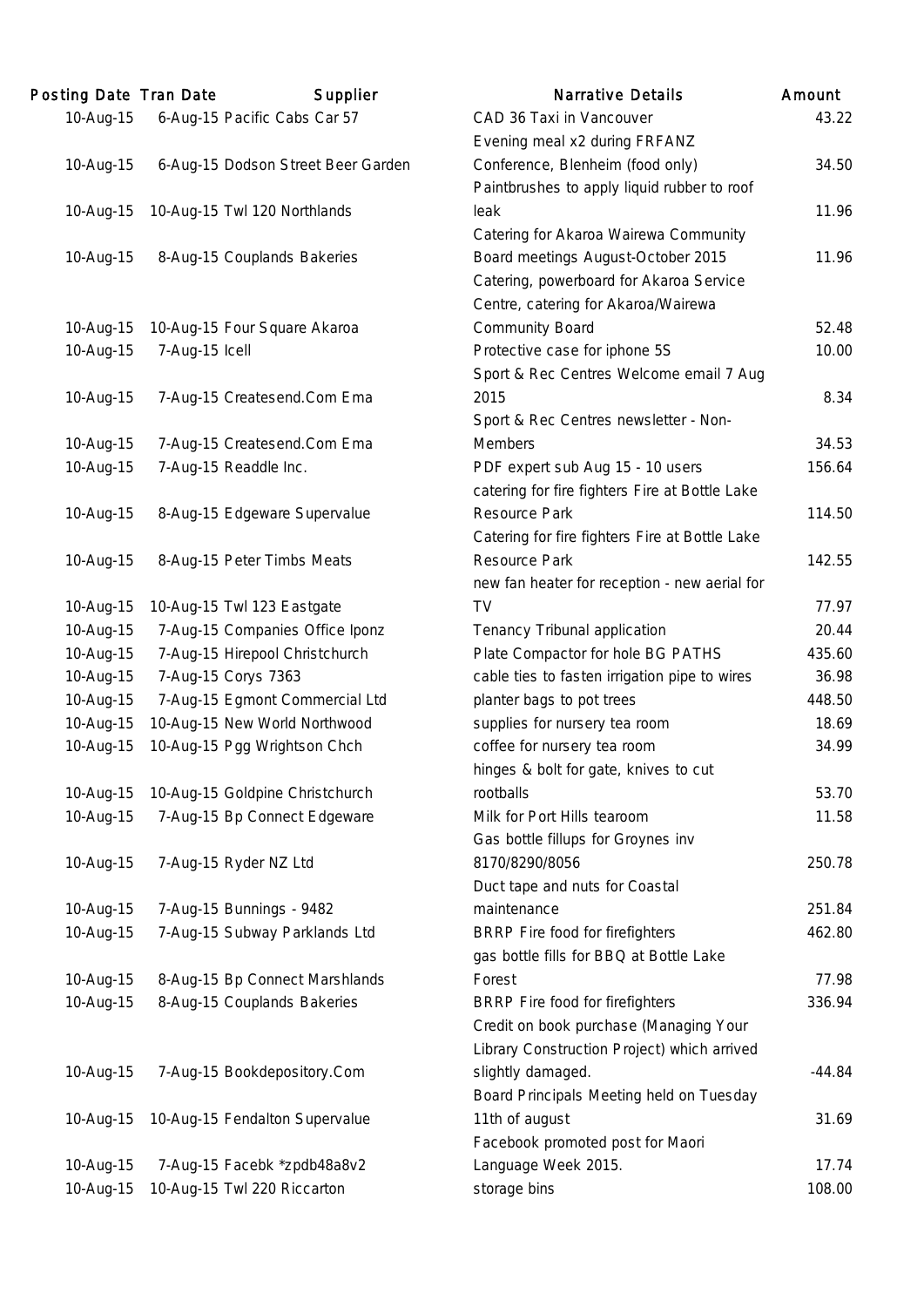| Posting Date Tran Date |                   | Supplier                            | <b>Narrative Details</b>                    | Amount   |
|------------------------|-------------------|-------------------------------------|---------------------------------------------|----------|
|                        |                   |                                     | Meeting in Civic, No CCC car parks          |          |
| 10-Aug-15              |                   | 7-Aug-15 Wilson Parking             | available                                   | 5.60     |
|                        |                   |                                     | 2 x Thunderbolt gB Ethernet + 2 x           |          |
|                        |                   |                                     | Lightning Digital AV Adapter - Te Hapua:    |          |
| 10-Aug-15              |                   | 7-Aug-15 Global Collect Apple NZ 2  | Halswell Centre IT *                        | 240.00   |
| 10-Aug-15              |                   | 9-Aug-15 Fresh Choice Parklands     | BRRP fire, firefighter food                 | 36.00    |
| 10-Aug-15              |                   | 9-Aug-15 Subway Parklands Ltd       | BRRP fire, lunch                            | 46.70    |
| 10-Aug-15              |                   | 7-Aug-15 Caltex Hornby              | Milk for tearoom                            | 10.80    |
| 10-Aug-15              |                   | 10-Aug-15 Prebble Seeds Ltd         | Fertilzer/Sprays                            | 195.20   |
|                        |                   |                                     | Leaving function. Over 10 years service so  |          |
| 10-Aug-15              |                   | 7-Aug-15 Cocopelli                  | consistent with gratuities policy.          | 170.00   |
| 10-Aug-15              |                   | 7-Aug-15 Ryder NZ Ltd               | gas bottle swaps                            | 251.89   |
| 10-Aug-15              | 6-Aug-15 Toru     |                                     | Coffee with lan Magan - promoter            | 15.20    |
| 10-Aug-15              |                   | 7-Aug-15 Super Shuttle              | Shuttle from Airport                        | 35.00    |
| 10-Aug-15              |                   | 7-Aug-15 Mercure Hotel Auckland     | Parking at Mercure Hotel                    | 81.60    |
|                        |                   |                                     | Hot drinks for firefighters working on fire |          |
| 10-Aug-15              |                   | 8-Aug-15 Bp Connect Marshlands      | overnight while snowing                     | 57.60    |
| 10-Aug-15              |                   | 5-Aug-15 Rhumbas At Crown P/I       | Meal                                        | 32.10    |
| 10-Aug-15              |                   | 6-Aug-15 Best Of Souvenirs          | <b>Shuttle Bus</b>                          | 11.56    |
| 10-Aug-15              |                   | 6-Aug-15 Waterfront Southgate Sou   | Meal                                        | 33.49    |
| 10-Aug-15              |                   | 9-Aug-15 Blue Star Taxis            | Taxi                                        | 56.40    |
|                        |                   |                                     | Picture frames for South Island CDEM        |          |
| 11-Aug-15              |                   | 11-Aug-15 Twl 175 South City        | conference.                                 | 104.97   |
|                        |                   |                                     | airport taxi fare for ranger attending      |          |
| 11-Aug-15              |                   | 10-Aug-15 Mactang Enterprises       | conference in Wgtn                          | 47.30    |
| 11-Aug-15              |                   | 10-Aug-15 Richard Suckling          | 1x staff eye test with Richard Suckling     | 51.75    |
| 11-Aug-15              |                   | 10-Aug-15 Ross Galt Lock & Key      | Shed Locks                                  | 69.00    |
| 11-Aug-15              |                   | 10-Aug-15 John Brooks Ltd           | In House Maintenance - WO                   | 118.50   |
| 11-Aug-15              |                   | 11-Aug-15 Nzls Cle - Zeald          | Webinar - x1 staff                          | 91.00    |
|                        |                   |                                     | Sprout Social - Social Media Monitoring     |          |
| 11-Aug-15              |                   | 9-Aug-15 Sprout Social              | software                                    | 310.15   |
| 11-Aug-15              |                   | 10-Aug-15 Auldhouse Computer        | Seminar training for 2 employees            | 1,466.24 |
| 11-Aug-15              |                   | 10-Aug-15 Wilson Parking New Zealan | Parking at Civic Offices                    | 15.60    |
| 11-Aug-15              |                   | 10-Aug-15 Wishbone Jellie Park      | Catering for photo shoot                    | 50.20    |
| 11-Aug-15              |                   | 11-Aug-15 Pioneer Stadium Cafe      | Catering for photo shoot                    | 21.30    |
| 11-Aug-15              | 10-Aug-15 les Ltd |                                     | tubes                                       | 71.63    |
| 11-Aug-15              |                   | 10-Aug-15 Wilson Parking            | Parking for meetings in Civic               | 6.60     |
| 11-Aug-15              |                   | 11-Aug-15 Mitre 10 Bishopdale       | concrete for setting posts                  | 47.08    |
|                        |                   | 9-Aug-15 The Redwood Hub Limited    | BRRP Fire accommodation for expert          | 198.00   |
| 11-Aug-15              |                   |                                     | Microsoft Project 2013 Training for 4 CFRU  |          |
|                        |                   | 10-Aug-15 Auldhouse Computer        | staff                                       | 733.13   |
| 11-Aug-15              |                   |                                     |                                             | 80.00    |
| 11-Aug-15              |                   | 11-Aug-15 New World South City      | Staff leaving function                      | 174.34   |
| 11-Aug-15              |                   | 10-Aug-15 Relish Catering           | Board meeting food                          |          |
| 11-Aug-15              |                   | 11-Aug-15 Parsley And Sage          | Board meeting food                          | 65.44    |
| 11-Aug-15              |                   | 11-Aug-15 Twl 123 Eastgate          | Scrabble game for customer events           | 38.99    |
|                        |                   |                                     | Canterbury Regional Landfill Joint          |          |
|                        |                   |                                     | Committee and Canterbury Waste Joint        |          |
| 11-Aug-15              |                   | 10-Aug-15 Parsley And Sage          | Committee 7 August 2015 - Ca *              | 251.62   |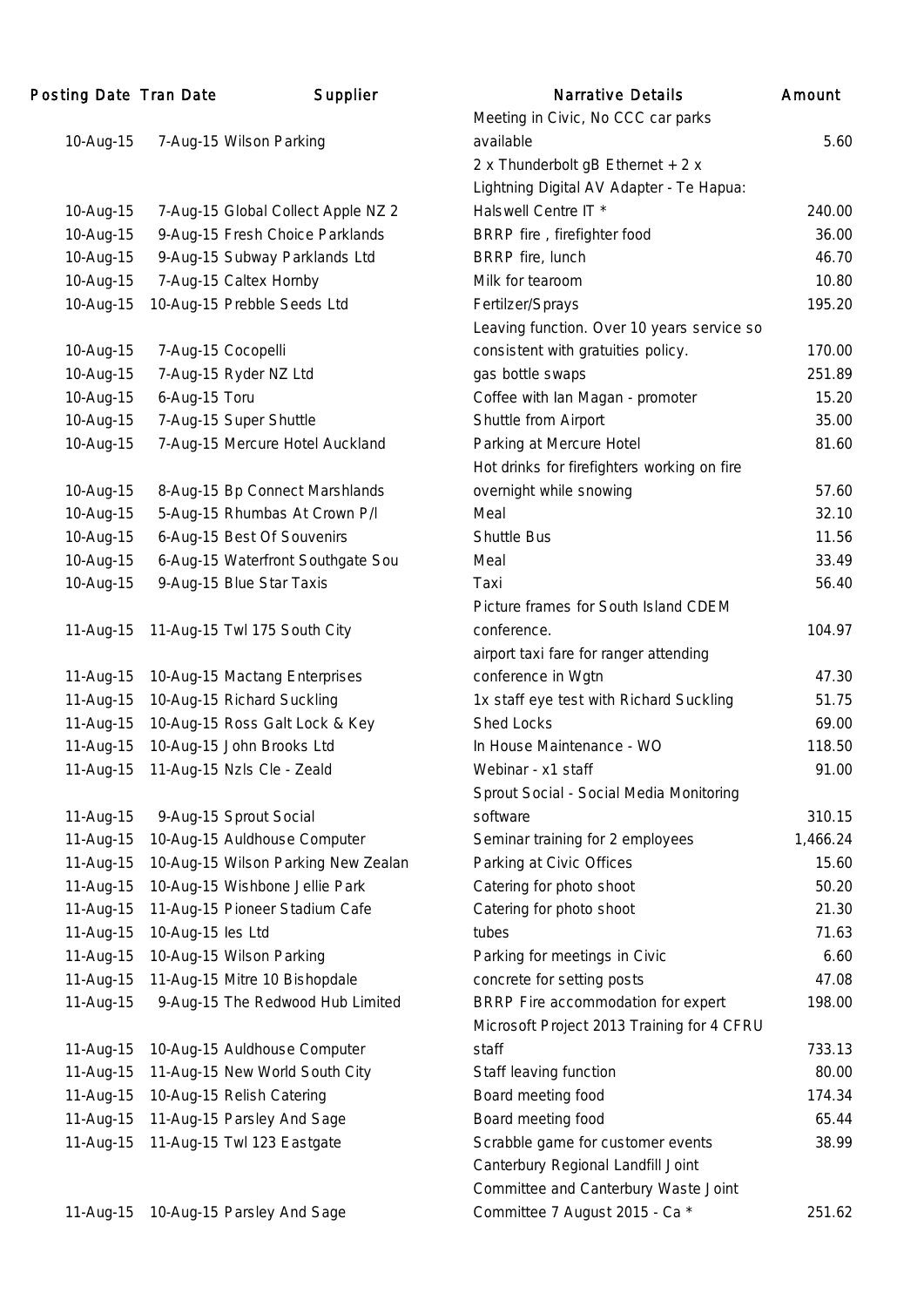| Posting Date Tran Date | Supplier                               | <b>Narrative Details</b>                     | Amount |
|------------------------|----------------------------------------|----------------------------------------------|--------|
|                        |                                        | Flags for Akaroa Service Centre's civic      |        |
|                        |                                        | flagpoles - one French flag and two NZ       |        |
| 11-Aug-15              | 11-Aug-15 Flagmakers                   | flags requested by Ge *                      | 381.86 |
|                        |                                        | protective sleeve for managing the ipad in   |        |
| 11-Aug-15              | 10-Aug-15 Noel Leeming 12              | the field                                    | 39.97  |
| 11-Aug-15              | 10-Aug-15 Tasman Safety                | new work boots x1                            | 259.90 |
| 11-Aug-15              | 10-Aug-15 Bunnings - 9476              | tools old stone house                        | 367.96 |
| 11-Aug-15              | 11-Aug-15 Caltex Redwood               | milk for staffroom                           | 9.30   |
|                        |                                        | Rextron KAG-12, 2-Port KVM Switch, USB       |        |
|                        |                                        | + VGA, with cables for South Learning        |        |
| 11-Aug-15              | 11-Aug-15 Ascent Technology Ltd        | Centre                                       | 117.16 |
| 11-Aug-15              | 11-Aug-15 New World Halswell           | Milk for staffroom                           | 4.39   |
|                        |                                        | Microsoft Project Training 2013 for x1 staff |        |
|                        |                                        | (Cost reflects their share of Training on    |        |
| 11-Aug-15              | 10-Aug-15 Auldhouse Computer           | Invoice)                                     | 733.13 |
|                        |                                        | Shirley Papanui Community Board 2015 -       |        |
| 11-Aug-15              | 10-Aug-15 New World Bishopdale         | For meeting held on 12 August 2015.          | 15.97  |
|                        |                                        | Canterbury Employers Chamber of              |        |
|                        |                                        | Commerce - Understanding Social Media        |        |
|                        |                                        |                                              | 253.00 |
| 11-Aug-15              | 10-Aug-15 Canterbury Employers         | 27th August 2015                             |        |
| 11-Aug-15              | 10-Aug-15 Super Cheap Auto             | <b>Work Gloves</b>                           | 3.00   |
| 11-Aug-15              | 10-Aug-15 Bunnings - 9482              | sign for Brooklands track id private lands   | 73.45  |
| 11-Aug-15              | 11-Aug-15 Artists Alliance Inc         | Library subscription                         | 165.00 |
| 11-Aug-15              | 7-Aug-15 Pure South                    | Meal                                         | 42.73  |
| 11-Aug-15              | 8-Aug-15 M And L Trading Pty Ltd       | Meal                                         | 16.17  |
| 11-Aug-15              | 8-Aug-15 Silvertop Vic 131008          | Taxi                                         | 46.68  |
|                        |                                        | Prizes for South Island Emergency            |        |
| 12-Aug-15              | 11-Aug-15 Wsl South City               | Management conference delegates.             | 67.41  |
| 12-Aug-15              | 11-Aug-15 Gregs Photo & Video          | telescope tripod repair                      | 33.00  |
|                        | 12-Aug-15 12-Aug-15 Fairfax Media (Ps) | Press account for July                       | 342.11 |
|                        |                                        | Baking soda to clean the children's couch    |        |
| 12-Aug-15              | 12-Aug-15 Freshchoice Barrington       | of vomit                                     | 2.09   |
|                        |                                        | Glitter for the Glitter Painting Outreach    |        |
| 12-Aug-15              | 12-Aug-15 Spotlight Stores NZ Ltd      | Lesson - Term 3 2015                         | 17.98  |
| 12-Aug-15              | 11-Aug-15 Blacks Fasteners Lt          | In House Maintenance - Digester 3            | 46.78  |
|                        |                                        | 12 Aug 15 taxi Wgtn airport to TAGG          |        |
| 12-Aug-15              | 12-Aug-15 Wgtn Combined Taxis          | meeting                                      | 37.10  |
|                        |                                        | Provision of morning tea for Kapahaka        |        |
| 12-Aug-15              | 12-Aug-15 Countdown                    | group members                                | 8.00   |
|                        |                                        | Taxi Melbourne airport to hotel, Dip LCM     |        |
| 12-Aug-15              | 10-Aug-15 Melbourne Business Exp       | course                                       | 77.06  |
|                        |                                        | Go Ahead - new info about exemptions etc     |        |
| 12-Aug-15              | 11-Aug-15 Createsend.Com Ema           | email                                        | 16.57  |
| 12-Aug-15              | 12-Aug-15 Pioneer Stadium Cafe         | Catering for photo shoot                     | 10.10  |
| 12-Aug-15              | 12-Aug-15 Samurai Bowl                 | Catering for photo shoot                     | 28.00  |
|                        |                                        | Parking - Attending meeting for recruitment  |        |
| 12-Aug-15              | 12-Aug-15 Ccc Parking                  | at Civic                                     | 8.50   |
| 12-Aug-15              | 12-Aug-15 Twl 128 Hornby               | Storage Boxes for response team gear         | 64.00  |
|                        |                                        |                                              |        |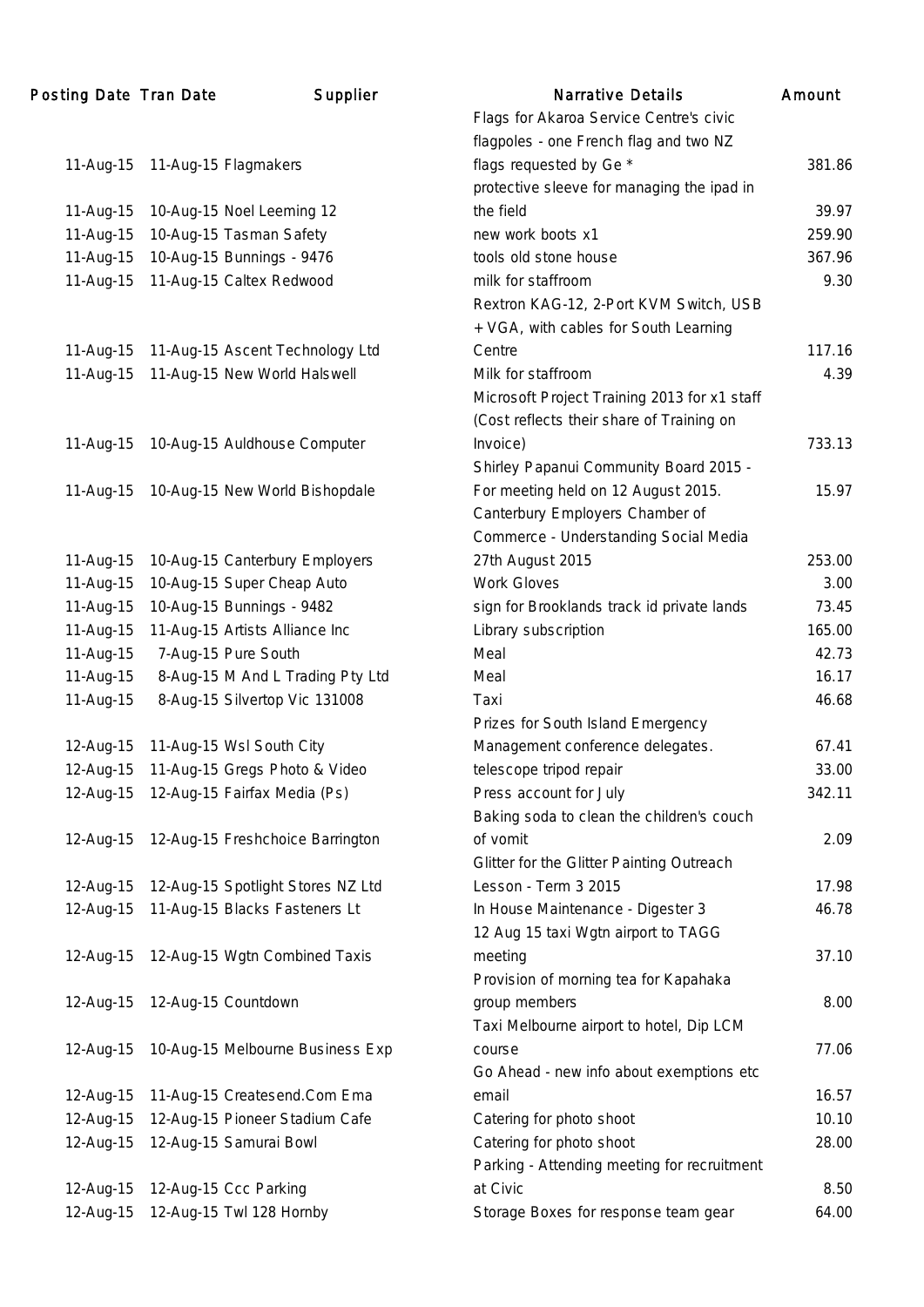| Posting Date Tran Date |                    | Supplier                             | <b>Narrative Details</b>                 | Amount |
|------------------------|--------------------|--------------------------------------|------------------------------------------|--------|
| 12-Aug-15              |                    | 11-Aug-15 Nz Safety Br 23            | Credit Voucher Nz Safety Br 23           | $-39.$ |
| 12-Aug-15              |                    | 11-Aug-15 Nz Safety Br 23            | Safety Fencing for Brewery Car Park      | 166.   |
|                        |                    |                                      | Estapol, Plyers, Filler, Hardner,        |        |
| 12-Aug-15              |                    | 12-Aug-15 Placemakers Riccarton      | Aquadhere, Poypatch.                     | 433.   |
|                        |                    |                                      | World Parks Academy Certificate Reissue  |        |
| 12-Aug-15              | 11-Aug-15 Eppley   |                                      | x1 staff                                 | 74.    |
| 12-Aug-15              |                    | 11-Aug-15 Service Fees - Spendvision | Service Fees Spendvision                 | 1,368. |
| 12-Aug-15              |                    | 11-Aug-15 Bunnings - 9482            | <b>Extension lead</b>                    | 62.1   |
| 12-Aug-15              |                    | 10-Aug-15 Formassembly.Com Forma     | On-line form builder access              | 60.    |
| 12-Aug-15              |                    | 11-Aug-15 Wilson Parking             | Parking Fee - Distribution               | 11.    |
|                        |                    |                                      | The Press Subscription for August 2015 - |        |
| 12-Aug-15              |                    | 12-Aug-15 Fairfax Media (Ps)         | Papanui Service Centre.                  | 37.    |
| 12-Aug-15              |                    | 11-Aug-15 Blackwoods Protector       | New fluoro jacket & new shoes x1         | 191.   |
| 12-Aug-15              |                    | 11-Aug-15 Couplands Bakeries         | Bread for re-sale in the dairy           | 3.5    |
| 12-Aug-15              |                    | 11-Aug-15 Kowhai Media Limited       | Magazine subscription                    | 59.    |
| 12-Aug-15              |                    | 11-Aug-15 Computer Dynamics Limited  | Fibre patch cables                       | 417.   |
| 12-Aug-15              |                    | 7-Aug-15 Gordon S Cafe               | Meal                                     | 29.    |
| 13-Aug-15              |                    | 13-Aug-15 Mitre 10 Beckenham         | trap cleaning gear                       | 20.    |
| 13-Aug-15              |                    | 12-Aug-15 Freshchoice Barrington     | milk for the staffroom                   | 3.3    |
| 13-Aug-15              |                    | 12-Aug-15 Nz Safety Br 23            | signage for toilets                      | 77.5   |
| 13-Aug-15              |                    | 12-Aug-15 Cedar Lodge Nurseries      | plant order freight                      | 254.   |
|                        |                    |                                      | Catering for Hagley/Ferrymead Community  |        |
| 13-Aug-15              |                    | 13-Aug-15 Relish Catering            | <b>Board</b>                             | 101.   |
| 13-Aug-15              |                    | 13-Aug-15 Fendalton Service Ctr      | Parking Coupons                          | 155.   |
| 13-Aug-15              |                    | 12-Aug-15 Ats Pneumatics             | In House Maintenance - WO                | 43.    |
| 13-Aug-15              |                    | 12-Aug-15 Ross Galt Lock & Key       | Padlocks for Compound areas              | 305.   |
| 13-Aug-15              |                    | 13-Aug-15 Seal Imports               | In House Maintenance - WO                | 12.    |
|                        |                    |                                      | Coffee for meeting with Southern Centre  |        |
| 13-Aug-15              |                    | 12-Aug-15 Pioneer Stadium Cafe       | Charitable Trust chairperson re lease    | 6.     |
| 13-Aug-15              |                    | 13-Aug-15 Twl 120 Northlands         | Mat for Halswell - childrens area        | 149.   |
|                        |                    |                                      | 12 Aug 15 parking at Chch airport for    |        |
| 13-Aug-15              |                    | 12-Aug-15 Chch Airport Carpark       | TAGG meeting in Wgtn                     | 25.1   |
|                        |                    |                                      | 12 Aug 15 taxi TAGG meeting to Wgtn      |        |
| 13-Aug-15              |                    | 12-Aug-15 Wgtn Taxi 33888-882        | airport                                  | 44.    |
|                        |                    |                                      | NZS 3916 training workshop for 2         |        |
| 13-Aug-15              | 12-Aug-15 Ipwea Nz |                                      | employees                                | 1,449. |
|                        |                    |                                      | 1x staff attend pre-caste concrete and   |        |
| 13-Aug-15              |                    | 13-Aug-15 Nz Concrete Society        | cladding seminar                         | 391.   |
| 13-Aug-15              |                    | 10-Aug-15 Rice Paper Vietnamese      | Dip LCM Melbourne travel expenses        | 12.    |
| 13-Aug-15              |                    | 11-Aug-15 Dantes Paradiso Pty Ltd    | Dip LCM Melbourne travel expenses        | 7.5    |
| 13-Aug-15              |                    | 11-Aug-15 Yoyogi Japanese Cafe       | Dip LCM Melbourne travel expenses        | 27.    |
|                        |                    |                                      | Dip LCM Melbourne travel expenses.       |        |
| 13-Aug-15              |                    | 12-Aug-15 Peter Rowland              | Invoice misplaced (see memo)             | 9.     |
|                        |                    |                                      | Sport & Rec Centres Welcome email 12     |        |
| 13-Aug-15              |                    | 12-Aug-15 Createsend.Com Ema         | Aug                                      | 8.4    |
| 13-Aug-15              |                    | 13-Aug-15 Fresh Choice Merivale      | Dr Who event                             | 2.1    |
| 13-Aug-15              |                    | 13-Aug-15 Merivale Paper Plus        | Dr Who event                             | 58.    |
| 13-Aug-15              |                    | 12-Aug-15 Pb Technologies Christchu  | Two x 8 gb RAM                           | 204.   |

|           | ing Date Tran Date | Supplier                                 | <b>Narrative Details</b>                                                 | Amount   |
|-----------|--------------------|------------------------------------------|--------------------------------------------------------------------------|----------|
| 12-Aug-15 |                    | 11-Aug-15 Nz Safety Br 23                | Credit Voucher Nz Safety Br 23                                           | $-39.06$ |
| 12-Aug-15 |                    | 11-Aug-15 Nz Safety Br 23                | Safety Fencing for Brewery Car Park<br>Estapol, Plyers, Filler, Hardner, | 166.75   |
| 12-Aug-15 |                    | 12-Aug-15 Placemakers Riccarton          | Aquadhere, Poypatch.                                                     | 433.06   |
|           |                    |                                          | World Parks Academy Certificate Reissue                                  |          |
| 12-Aug-15 | 11-Aug-15 Eppley   |                                          | x1 staff                                                                 | 74.10    |
| 12-Aug-15 |                    | 11-Aug-15 Service Fees - Spendvision     | Service Fees Spendvision                                                 | 1,368.50 |
| 12-Aug-15 |                    | 11-Aug-15 Bunnings - 9482                | <b>Extension lead</b>                                                    | 62.00    |
| 12-Aug-15 |                    | 10-Aug-15 Formassembly.Com Forma         | On-line form builder access                                              | 60.84    |
| 12-Aug-15 |                    | 11-Aug-15 Wilson Parking                 | Parking Fee - Distribution                                               | 11.60    |
|           |                    |                                          | The Press Subscription for August 2015 -                                 |          |
| 12-Aug-15 |                    | 12-Aug-15 Fairfax Media (Ps)             | Papanui Service Centre.                                                  | 37.23    |
| 12-Aug-15 |                    | 11-Aug-15 Blackwoods Protector           | New fluoro jacket & new shoes x1                                         | 191.11   |
| 12-Aug-15 |                    | 11-Aug-15 Couplands Bakeries             | Bread for re-sale in the dairy                                           | 3.96     |
| 12-Aug-15 |                    | 11-Aug-15 Kowhai Media Limited           | Magazine subscription                                                    | 59.00    |
| 12-Aug-15 |                    | 11-Aug-15 Computer Dynamics Limited      | Fibre patch cables                                                       | 417.80   |
| 12-Aug-15 |                    | 7-Aug-15 Gordon S Cafe                   | Meal                                                                     | 29.66    |
| 13-Aug-15 |                    | 13-Aug-15 Mitre 10 Beckenham             | trap cleaning gear                                                       | 20.56    |
| 13-Aug-15 |                    | 12-Aug-15 Freshchoice Barrington         | milk for the staffroom                                                   | 3.29     |
| 13-Aug-15 |                    | 12-Aug-15 Nz Safety Br 23                | signage for toilets                                                      | 77.98    |
| 13-Aug-15 |                    | 12-Aug-15 Cedar Lodge Nurseries          | plant order freight                                                      | 254.55   |
|           |                    |                                          | Catering for Hagley/Ferrymead Community                                  |          |
| 13-Aug-15 |                    | 13-Aug-15 Relish Catering                | <b>Board</b>                                                             | 101.20   |
| 13-Aug-15 |                    | 13-Aug-15 Fendalton Service Ctr          | Parking Coupons                                                          | 155.00   |
| 13-Aug-15 |                    | 12-Aug-15 Ats Pneumatics                 | In House Maintenance - WO                                                | 43.99    |
| 13-Aug-15 |                    | 12-Aug-15 Ross Galt Lock & Key           | Padlocks for Compound areas                                              | 305.10   |
| 13-Aug-15 |                    | 13-Aug-15 Seal Imports                   | In House Maintenance - WO                                                | 12.58    |
|           |                    |                                          | Coffee for meeting with Southern Centre                                  |          |
| 13-Aug-15 |                    | 12-Aug-15 Pioneer Stadium Cafe           | Charitable Trust chairperson re lease                                    | 6.80     |
|           |                    | 13-Aug-15 13-Aug-15 Twl 120 Northlands   | Mat for Halswell - childrens area                                        | 149.99   |
|           |                    |                                          | 12 Aug 15 parking at Chch airport for                                    |          |
|           |                    | 13-Aug-15 12-Aug-15 Chch Airport Carpark | TAGG meeting in Wgtn                                                     | 25.00    |
|           |                    |                                          | 12 Aug 15 taxi TAGG meeting to Wgtn                                      |          |
| 13-Aug-15 |                    | 12-Aug-15 Wgtn Taxi 33888-882            | airport                                                                  | 44.10    |
|           |                    |                                          | NZS 3916 training workshop for 2                                         |          |
| 13-Aug-15 | 12-Aug-15 Ipwea Nz |                                          | employees                                                                | 1,449.00 |
|           |                    |                                          | 1x staff attend pre-caste concrete and                                   |          |
| 13-Aug-15 |                    | 13-Aug-15 Nz Concrete Society            | cladding seminar                                                         | 391.00   |
| 13-Aug-15 |                    | 10-Aug-15 Rice Paper Vietnamese          | Dip LCM Melbourne travel expenses                                        | 12.62    |
| 13-Aug-15 |                    | 11-Aug-15 Dantes Paradiso Pty Ltd        | Dip LCM Melbourne travel expenses                                        | 7.80     |
| 13-Aug-15 |                    | 11-Aug-15 Yoyogi Japanese Cafe           | Dip LCM Melbourne travel expenses                                        | 27.66    |
|           |                    |                                          | Dip LCM Melbourne travel expenses.                                       |          |
| 13-Aug-15 |                    | 12-Aug-15 Peter Rowland                  | Invoice misplaced (see memo)                                             | 9.75     |
|           |                    |                                          | Sport & Rec Centres Welcome email 12                                     |          |
| 13-Aug-15 |                    | 12-Aug-15 Createsend.Com Ema             | Aug                                                                      | 8.49     |
| 13-Aug-15 |                    | 13-Aug-15 Fresh Choice Merivale          | Dr Who event                                                             | 2.89     |
| 13-Aug-15 |                    | 13-Aug-15 Merivale Paper Plus            | Dr Who event                                                             | 58.99    |
| 13-Aug-15 |                    | 12-Aug-15 Pb Technologies Christchu      | Two x 8 gb RAM                                                           | 204.70   |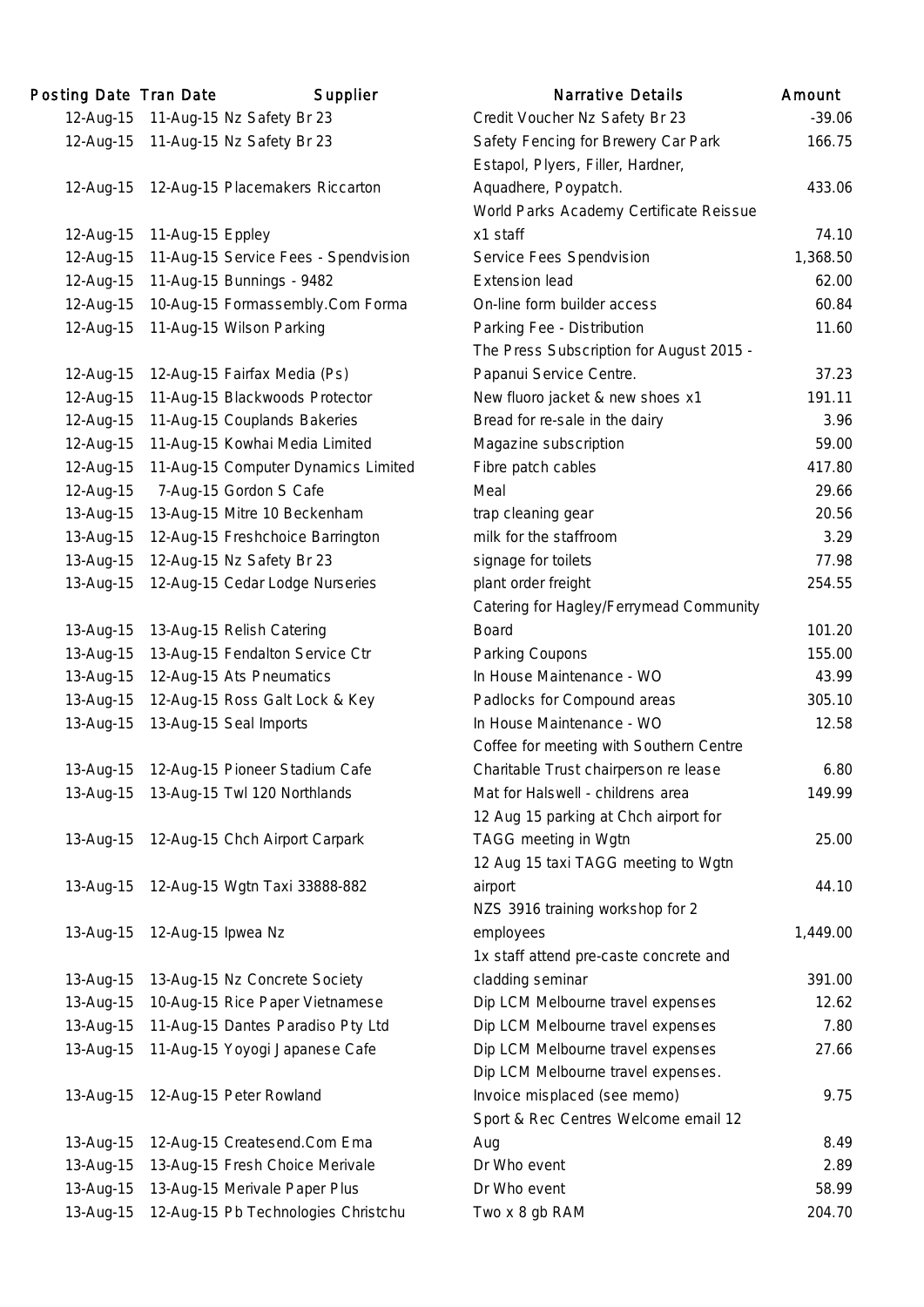| Posting Date Tran Date | Supplier                            | <b>Narrative Details</b>                   | Amount   |
|------------------------|-------------------------------------|--------------------------------------------|----------|
| 13-Aug-15              | 12-Aug-15 Ross Galt Lock & Key      | Keys for parks                             | 18.00    |
| 13-Aug-15              | 11-Aug-15 George Henry & Co Lt      | Equipment for Inspectors                   | 94.47    |
| 13-Aug-15              | 13-Aug-15 Order Of St John          | BAU PD Training - x1 staff                 | 649.00   |
|                        |                                     | Registration cost x1 staff to attend NZCID |          |
| 13-Aug-15              | 12-Aug-15 Building Nations Symposiu | conference 20/21 August.                   | 1,144.25 |
|                        |                                     | Lollies for RSU roadshow at Pioneer        |          |
| 13-Aug-15              | 13-Aug-15 Trents Wholesale Ltd      | Stadium                                    | 56.30    |
| 13-Aug-15              | 12-Aug-15 Pest Control Research     | 800665868                                  | 429.50   |
| 13-Aug-15              | 12-Aug-15 French Bakery Limited     | Hubei Delegation MOU signing               | 7.80     |
|                        |                                     | conservation materials for collection      |          |
| 13-Aug-15              | 10-Aug-15 Paypal *conservatio       | storage                                    | 303.00   |
|                        |                                     | Catering for the Civic Welcome Tohoku      |          |
|                        |                                     | Kids programme group from Japan on 11      |          |
| 13-Aug-15              | 12-Aug-15 Boulevard Cafe & Bar      | August 2015                                | 44.00    |
|                        |                                     | Flags for Akaroa Service Centre's civic    |          |
|                        |                                     | flagpoles, two Union Jack flags requested  |          |
| 13-Aug-15              | 13-Aug-15 Flagmakers                | by Geoff Carter                            | 268.36   |
|                        |                                     | Meeting in Civic, No CCC car parks         |          |
| 13-Aug-15              | 12-Aug-15 Wilson Parking            | available                                  | 5.60     |
|                        |                                     | Logitech AnyAngle Stand Protective Case,   |          |
|                        |                                     | for iPad Air 2, Stand for Te Hapua:        |          |
| 13-Aug-15              | 13-Aug-15 Ascent Technology Ltd     | Halswell Centre IT fit *                   | 712.43   |
| 13-Aug-15              | 12-Aug-15 Office Products Online    | Cubby Trays                                | 307.05   |
| 13-Aug-15              | 12-Aug-15 Wilson Parking            | Wilson Day Parking for Recruitment         | 9.60     |
| 13-Aug-15              | 12-Aug-15 Blackwoods Protector      | Safety boots, gloves and ear muffs         | 247.32   |
| 13-Aug-15              | 13-Aug-15 Leedsafe Limited          | PPE Wet Weather Gear x1                    | 102.35   |
| 13-Aug-15              | 13-Aug-15 Nzrc Online Shop          | First Aid Training x1                      | 210.00   |
|                        |                                     | Volunteer recognition for R/W Walk'n'Talk  |          |
| 13-Aug-15              | 12-Aug-15 New World Fendalton       | co-ordinators                              | 62.91    |
|                        |                                     | Purchase of parking coupons for staff use  |          |
| 13-Aug-15              | 13-Aug-15 Fendalton Service Ctr     | for meetings in Civic                      | 93.00    |
|                        |                                     | Lunch for MCR workshop with NZTA           |          |
| 13-Aug-15              | 13-Aug-15 New World South City      | presenters - approved by manager           | 14.47    |
| 13-Aug-15              | 13-Aug-15 Twl 178 Barrington        | x2 usb sticks for training                 | 12.00    |
| 13-Aug-15              | 12-Aug-15 Copyland Digital Print    | Gardens plant records                      | 20.70    |
| 14-Aug-15              | 14-Aug-15 New World South City      | Independent Hearings Panel meetings        | 22.07    |
| 14-Aug-15              | 14-Aug-15 Harding Consultants Ltd   | bus fare to Dunedin airport                | 10.00    |
|                        |                                     | Yellow tape for marking Wheelchair rugby   |          |
| 14-Aug-15              | 13-Aug-15 M J Shardlow & Colid      | court for Nationals                        | 409.86   |
| 14-Aug-15              | 14-Aug-15 Freshchoice Barrington    | milk for the staffroom                     | 3.29     |
| 14-Aug-15              | 13-Aug-15 Hirepool Christchurch     | compactor hire for path repairs            | 101.50   |
| 14-Aug-15              | 14-Aug-15 Gardenmakers              | dump fees Aug 2015                         | 259.94   |
| 14-Aug-15              | 13-Aug-15 Wilson Parking            | Carparking for OLG & Results               | 9.60     |
| 14-Aug-15              | 13-Aug-15 Stihl Shop Northwood      | protective equipment for chainsaw          | 509.98   |
| 14-Aug-15              | 13-Aug-15 Kmart - Shirley           | Step stool for kiosk                       | 5.00     |
| 14-Aug-15              | 13-Aug-15 Htc Specialised Tooling   | hire of jack to do some tension testing    | 224.60   |
|                        |                                     | Parking - Meeting with Parks Unit Manager  |          |
|                        | 14-Aug-15 13-Aug-15 Wilson Parking  | at Civic                                   | 11.60    |
|                        |                                     |                                            |          |

| <b>Narrative Details</b>                   | Amount   |
|--------------------------------------------|----------|
| Keys for parks                             | 18.00    |
| <b>Equipment for Inspectors</b>            | 94.47    |
| BAU PD Training - x1 staff                 | 649.00   |
| Registration cost x1 staff to attend NZCID |          |
| conference 20/21 August.                   | 1,144.25 |
| Lollies for RSU roadshow at Pioneer        |          |
| Stadium                                    | 56.30    |
| 800665868                                  | 429.50   |
| Hubei Delegation MOU signing               | 7.80     |
| conservation materials for collection      |          |
| storage                                    | 303.00   |
| Catering for the Civic Welcome Tohoku      |          |
| Kids programme group from Japan on 11      |          |
| August 2015                                | 44.00    |
| Flags for Akaroa Service Centre's civic    |          |
| flagpoles, two Union Jack flags requested  |          |
| by Geoff Carter                            | 268.36   |
| Meeting in Civic, No CCC car parks         |          |
| available                                  | 5.60     |
| Logitech AnyAngle Stand Protective Case,   |          |
| for iPad Air 2, Stand for Te Hapua:        |          |
| Halswell Centre IT fit *                   | 712.43   |
| Cubby Trays                                | 307.05   |
| Wilson Day Parking for Recruitment         | 9.60     |
| Safety boots, gloves and ear muffs         | 247.32   |
| PPE Wet Weather Gear x1                    | 102.35   |
| First Aid Training x1                      | 210.00   |
| Volunteer recognition for R/W Walk'n'Talk  |          |
| co-ordinators                              | 62.91    |
| Purchase of parking coupons for staff use  |          |
| for meetings in Civic                      | 93.00    |
| Lunch for MCR workshop with NZTA           |          |
| presenters - approved by manager           | 14.47    |
| x2 usb sticks for training                 | 12.00    |
| Gardens plant records                      | 20.70    |
| Independent Hearings Panel meetings        | 22.07    |
| bus fare to Dunedin airport                | 10.00    |
| Yellow tape for marking Wheelchair rugby   |          |
| court for Nationals                        | 409.86   |
| milk for the staffroom                     | 3.29     |
| compactor hire for path repairs            | 101.50   |
| dump fees Aug 2015                         | 259.94   |
| Carparking for OLG & Results               | 9.60     |
| protective equipment for chainsaw          | 509.98   |
| Step stool for kiosk                       | 5.00     |
| hire of jack to do some tension testing    | 224.60   |
| Parking - Meeting with Parks Unit Manager  |          |
| at Civic                                   | 11.60    |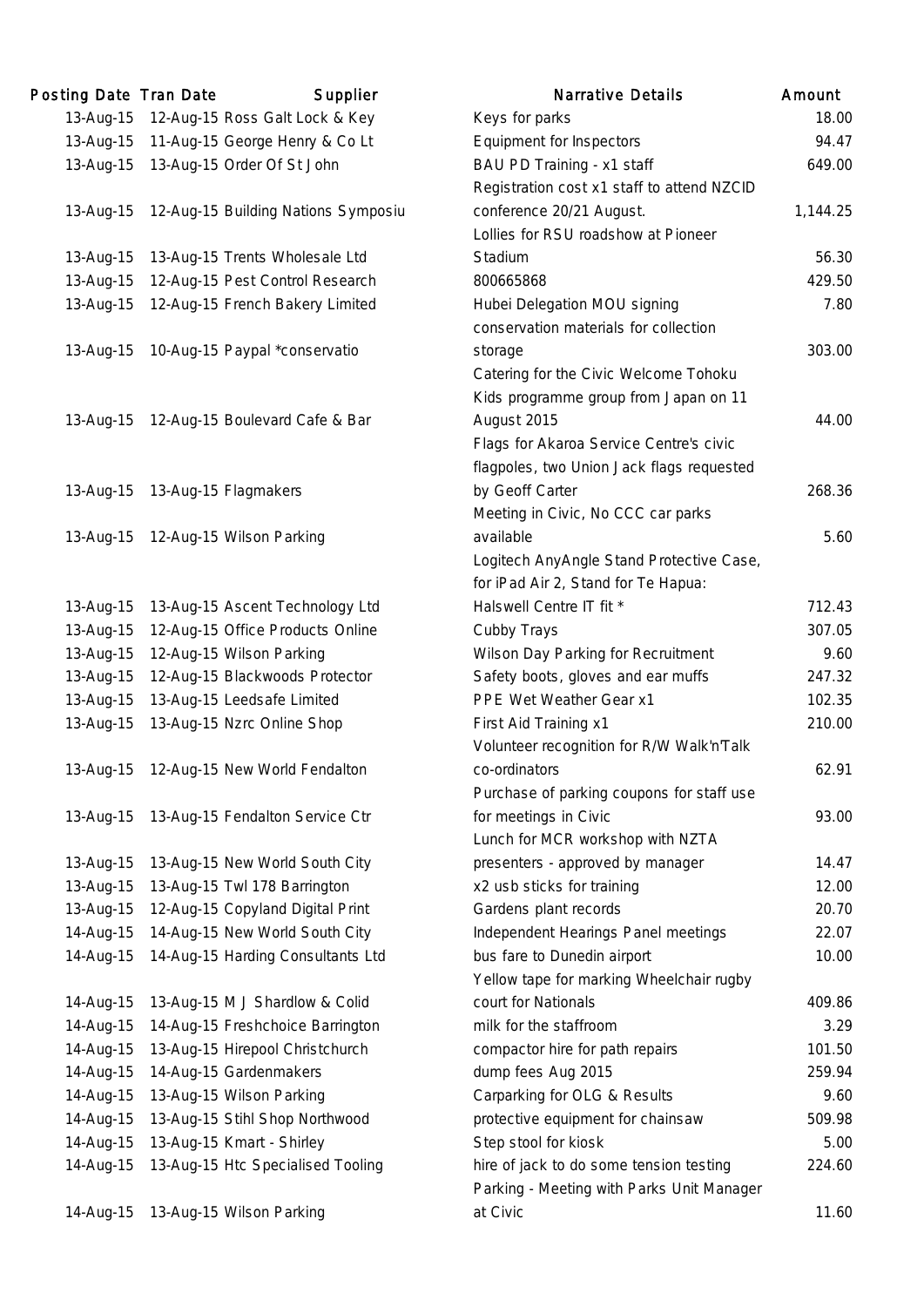| Posting Date Tran Date | Supplier                            | <b>Narrative Details</b>                    | Amount |
|------------------------|-------------------------------------|---------------------------------------------|--------|
| 14-Aug-15              | 13-Aug-15 Wilson Parking New Zealan | Parking at Civic Offices                    | 15.60  |
| 14-Aug-15              | 11-Aug-15 Hairy Little Sista        | Dip LCM Melbourne travel expenses           | 17.84  |
| 14-Aug-15              | 12-Aug-15 Tank Emporium Pty Ltd     | Dip LCM Melbourne travel expenses           | 17.73  |
| 14-Aug-15              | 13-Aug-15 Pioneer Stadium Cafe      | Catering for photo shoot                    | 10.80  |
| 14-Aug-15              | 13-Aug-15 Createsend.Com Ema        | Graham Condon Pool closures email           | 20.23  |
| 14-Aug-15              | 13-Aug-15 Wilson Parking            | Parking for meetings in Civic               | 6.60   |
| 14-Aug-15              | 13-Aug-15 Wilson Parking            | Parking at Civic all day for meetings       | 11.60  |
|                        |                                     | Breakfast meeting with potential gallery    |        |
| 14-Aug-15              | 12-Aug-15 Fiddlesticks              | corporate sponsors                          | 143.60 |
| 14-Aug-15              | 13-Aug-15 Companies Office Iponz    | Tenancy Tribunal application                | 20.44  |
| 14-Aug-15              | 14-Aug-15 Twl 175 South City        | Teddy bear - Fendalton Library              | 180.00 |
| 14-Aug-15              | 13-Aug-15 Stihl Shop Northwood      | 800684402                                   | 92.86  |
| 14-Aug-15              | 14-Aug-15 Twl 123 Eastgate          | Storage bin                                 | 22.00  |
| 14-Aug-15              | 13-Aug-15 Bp Connect Marshlands     | Milk for BLFP tearoom                       | 7.49   |
| 14-Aug-15              | 14-Aug-15 The Kitchen Cafe          | UDSIC 14 August 2015 - Catering             | 90.00  |
| 14-Aug-15              | 13-Aug-15 Nz Safety Br 21           | Health and Safety Equipment x1              | 330.53 |
| 14-Aug-15              | 13-Aug-15 Fosters Outdoor Power     | service on pole saw                         | 112.88 |
| 14-Aug-15              | 13-Aug-15 Bunnings - 9476           | storage bins                                | 204.92 |
| 14-Aug-15              | 13-Aug-15 Photron Pty Ltd           | Purchase of consumables for laboratory      | 638.60 |
|                        |                                     | 25 No. Slotted S/S machine screws, 25       |        |
|                        |                                     | No. flat washes S/S for matting in teach    |        |
| 14-Aug-15              | 14-Aug-15 Anzor Fasteners           | pool at Jellie Park                         | 37.39  |
| 14-Aug-15              | 13-Aug-15 Bunnings - 9482           | Rubbish bags for new bins                   | 23.96  |
| 14-Aug-15              | 14-Aug-15 Fresh Choice Parklands    | Spit Res planting volunteer supplies        | 109.00 |
|                        |                                     | Spit Res planting day - volunteer BBQ       |        |
| 14-Aug-15              | 14-Aug-15 Peter Timbs Meats         | supplies                                    | 235.07 |
| 14-Aug-15              | 14-Aug-15 Pottery World             | pots curators house garden                  | 95.03  |
| 14-Aug-15              | 13-Aug-15 Caltex Hornby             | Milk for tearoom                            | 6.00   |
| 14-Aug-15              | 13-Aug-15 Farmers Riccarton         | Prizes for Dr Who Day promotion             | 14.99  |
| 14-Aug-15              | 13-Aug-15 Twl 220 Riccarton         | Prizes for Dr Who Day promotion             | 19.00  |
|                        |                                     | Lunch for NZTA Employees presenting to      |        |
| 14-Aug-15              | 13-Aug-15 Subway South City         | staff - manager approved                    | 50.00  |
|                        |                                     | For Shirley Inter-Agency Community          |        |
| 14-Aug-15              | 14-Aug-15 Countdown                 | Network held on 14/8/15.                    | 5.14   |
|                        |                                     | Apple Lightning VGA adapter x 2 (UR &       |        |
| 14-Aug-15              | 11-Aug-15 Global Collect Apple NZ 2 | NB)                                         | 150.00 |
| 14-Aug-15              | 14-Aug-15 Scenic Southern Cross     | Car parking at conference accom             | 24.35  |
|                        |                                     | Contact cleaner & compressed air for        |        |
| 14-Aug-15              | 13-Aug-15 Blackwoods Protector      | charging stations                           | 74.77  |
| 14-Aug-15              | 12-Aug-15 Skr*abebooks.Co 3i252p    | Library book                                | 111.49 |
| 14-Aug-15              | 13-Aug-15 Abebooks.Com              | Library book                                | 77.28  |
|                        |                                     | Sydney, Australia to view sightscreens and  |        |
|                        |                                     | grounds for Hagley Oval sightscreen         |        |
| 14-Aug-15              | 12-Aug-15 Bavarian Bc York St       | project.                                    | 101.81 |
|                        |                                     | Clocks for change rooms, customer           |        |
| 17-Aug-15              | 17-Aug-15 Twl 120 Northlands        | requests.                                   | 28.00  |
|                        |                                     | Ziplock bags to pack clay into for Outreach |        |
| 17-Aug-15              | 17-Aug-15 New World South City      | Lessons                                     | 8.29   |
|                        |                                     |                                             |        |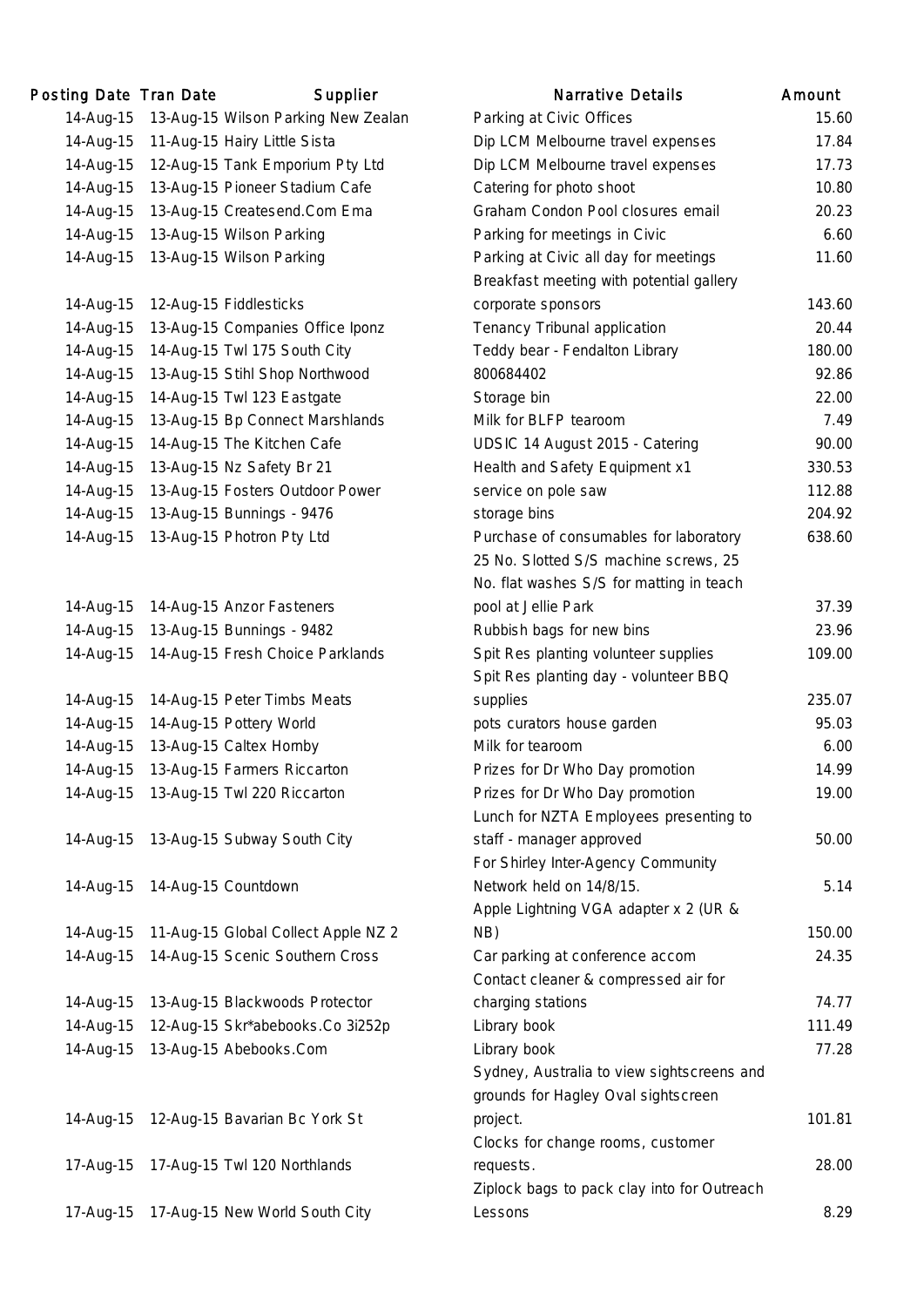## Posting Date Tran Date Supplier

| 17-Aug-15 | 17-Aug-15 Gordon Harris Chch        |
|-----------|-------------------------------------|
| 17-Aug-15 | 15-Aug-15 Farmlands Co-Operative So |
| 17-Aug-15 | 16-Aug-15 Ecocentral Ltd            |
| 17-Aug-15 | 14-Aug-15 Blacks Fasteners Lt       |
| 17-Aug-15 | 14-Aug-15 Ats Pneumatics            |
| 17-Aug-15 | 14-Aug-15 Ascent Technology Ltd     |
| 17-Aug-15 | 15-Aug-15 Vendhq.Com                |
| 17-Aug-15 | 17-Aug-15 Countdown                 |
| 17-Aug-15 | 14-Aug-15 Twl 120 Northlands        |
| 17-Aug-15 | 14-Aug-15 Twl 120 Northlands        |
|           |                                     |
| 17-Aug-15 | 16-Aug-15 Storage Box - Papanui     |
| 17-Aug-15 | 16-Aug-15 Bunnings - 9482           |
| 17-Aug-15 | 14-Aug-15 Westfield Gift Voucher    |
|           |                                     |
|           |                                     |
| 17-Aug-15 | 16-Aug-15 Kmart - Shirley           |
| 17-Aug-15 | 14-Aug-15 Nz Red Cross Cwc          |
|           |                                     |
| 17-Aug-15 | 14-Aug-15 Net 24                    |
| 17-Aug-15 | 14-Aug-15 Telerik Inc               |
|           |                                     |
|           |                                     |
| 17-Aug-15 | 16-Aug-15 Bp Oil New Zealand L      |
| 17-Aug-15 | 17-Aug-15 The Kitchen Cafe          |
| 17-Aug-15 | 12-Aug-15 Hairy Little Sista        |
| 17-Aug-15 | 13-Aug-15 Dantes Paradiso Pty Ltd   |
| 17-Aug-15 | 13-Aug-15 Hairy Little Sista        |
| 17-Aug-15 | 13-Aug-15 Oki2go                    |
| 17-Aug-15 |                                     |
|           | 14-Aug-15 Airport Retail Enter      |
| 17-Aug-15 | 14-Aug-15 Black Cab Vic 132227      |
|           |                                     |
| 17-Aug-15 | 13-Aug-15 Facebook Mz35h8sgx2       |
| 17-Aug-15 | 14-Aug-15 Wishbone Jellie Park      |
| 17-Aug-15 | 17-Aug-15 Ccc Parking               |
|           |                                     |
| 17-Aug-15 | 17-Aug-15 Mitre 10 Bishopdale       |
| 17-Aug-15 | 14-Aug-15 Moj 267 Dept              |
| 17-Aug-15 | 13-Aug-15 Paypal *mayhemtwopt       |
| 17-Aug-15 | 14-Aug-15 Kens Cameras & Video      |
|           |                                     |
| 17-Aug-15 | 15-Aug-15 Fresh Choice Parklands    |
| 17-Aug-15 | 17-Aug-15 Twl 220 Riccarton         |
| 17-Aug-15 | 17-Aug-15 Twl 120 Northlands        |
|           |                                     |

|           | ing Date Tran Date | Supplier                            | <b>Narrative Details</b>                  | Amount    |
|-----------|--------------------|-------------------------------------|-------------------------------------------|-----------|
|           |                    |                                     | Glitter for the Glitter Painting Outreach |           |
| 17-Aug-15 |                    | 17-Aug-15 Gordon Harris Chch        | Lesson - Term 3 2015                      | 79.95     |
| 17-Aug-15 |                    | 15-Aug-15 Farmlands Co-Operative So | Dog, stock and poultry food for shelter   | 330.36    |
| 17-Aug-15 |                    | 16-Aug-15 Ecocentral Ltd            | Dumping charges - shelter                 | 19.28     |
| 17-Aug-15 |                    | 14-Aug-15 Blacks Fasteners Lt       | In House Maintenance - WO                 | 8.00      |
| 17-Aug-15 |                    | 14-Aug-15 Ats Pneumatics            | In House Maintenance - WO                 | 21.39     |
| 17-Aug-15 |                    | 14-Aug-15 Ascent Technology Ltd     | Solid State Drives                        | 1,355.41  |
| 17-Aug-15 |                    | 15-Aug-15 Vendhq.Com                | vend licence August 2015                  | 674.00    |
| 17-Aug-15 |                    | 17-Aug-15 Countdown                 | Milk for Carlyle street staffroom         | 6.38      |
| 17-Aug-15 |                    | 14-Aug-15 Twl 120 Northlands        | Credit Voucher Twl 120 Northlands         | $-149.99$ |
| 17-Aug-15 |                    | 14-Aug-15 Twl 120 Northlands        | Mega Bear for library network             | 180.00    |
|           |                    |                                     | 3 childrens steps for self issues/returns |           |
| 17-Aug-15 |                    | 16-Aug-15 Storage Box - Papanui     | area Halswell Library                     | 59.97     |
| 17-Aug-15 |                    | 16-Aug-15 Bunnings - 9482           | tools and paint                           | 219.41    |
| 17-Aug-15 |                    | 14-Aug-15 Westfield Gift Voucher    | Vouchers                                  | 200.00    |
|           |                    |                                     | Replacement Leisure/rehab balls, Battery  |           |
|           |                    |                                     | for TDS water meter, Replacement towels   |           |
| 17-Aug-15 |                    | 16-Aug-15 Kmart - Shirley           | for staff.                                | 99.00     |
| 17-Aug-15 |                    | 14-Aug-15 Nz Red Cross Cwc          | Replacement Defib Battery                 | 603.75    |
|           |                    |                                     | Website hosting for Spencer Beach         |           |
| 17-Aug-15 | 14-Aug-15 Net 24   |                                     | Holiday Park website                      | 34.44     |
| 17-Aug-15 |                    | 14-Aug-15 Telerik Inc               | Renewal of Software License               | 1,411.66  |
|           |                    |                                     | 2x Gift Cards for 8 cultural/educational  |           |
|           |                    |                                     | exchange scholars, formal dinner &        |           |
| 17-Aug-15 |                    | 16-Aug-15 Bp Oil New Zealand L      | farewell                                  | 211.90    |
| 17-Aug-15 |                    | 17-Aug-15 The Kitchen Cafe          | refreshments for a meeting with USAP      | 9.40      |
| 17-Aug-15 |                    | 12-Aug-15 Hairy Little Sista        | Dip LCM Melbourne travel expenses         | 23.06     |
| 17-Aug-15 |                    | 13-Aug-15 Dantes Paradiso Pty Ltd   | Dip LCM Melbourne travel expenses         | 12.97     |
| 17-Aug-15 |                    | 13-Aug-15 Hairy Little Sista        | Dip LCM Melbourne travel expenses         | 18.04     |
| 17-Aug-15 | 13-Aug-15 Oki2go   |                                     | Dip LCM Melbourne travel expenses         | 28.91     |
| 17-Aug-15 |                    | 14-Aug-15 Airport Retail Enter      | Dip LCM Melbourne travel expenses         | 19.30     |
| 17-Aug-15 |                    | 14-Aug-15 Black Cab Vic 132227      | Taxi Melbourne Dip LCM - hotel/airport    | 69.63     |
|           |                    |                                     | Snap Send Solve & Inspiration Stations    |           |
| 17-Aug-15 |                    | 13-Aug-15 Facebook Mz35h8sgx2       | Facebook posts                            | 330.19    |
| 17-Aug-15 |                    | 14-Aug-15 Wishbone Jellie Park      | Catering for photo shoot                  | 16.30     |
| 17-Aug-15 |                    | 17-Aug-15 Ccc Parking               | Parking for meetings in Civic             | 9.50      |
|           |                    |                                     | Padlock for Council Car Cage at Fendalton |           |
| 17-Aug-15 |                    | 17-Aug-15 Mitre 10 Bishopdale       | Library building                          | 41.97     |
| 17-Aug-15 |                    | 14-Aug-15 Moj 267 Dept              | MOJ - Possession warrant                  | 200.00    |
| 17-Aug-15 |                    | 13-Aug-15 Paypal *mayhemtwopt       | 2x 8GB RAM for Mac                        | 342.58    |
| 17-Aug-15 |                    | 14-Aug-15 Kens Cameras & Video      | 2 x scans for Library archives            | 75.00     |
|           |                    |                                     | volunteer support travis wetland trust    |           |
| 17-Aug-15 |                    | 15-Aug-15 Fresh Choice Parklands    | workday and meeting                       | 26.87     |
| 17-Aug-15 |                    | 17-Aug-15 Twl 220 Riccarton         | Floor cushions for Storytimes             | 96.00     |
| 17-Aug-15 |                    | 17-Aug-15 Twl 120 Northlands        | Floor cushions for Storytimes             | 120.00    |
|           |                    |                                     | aerial for digital channels on Travis     |           |
| 17-Aug-15 |                    | 14-Aug-15 Dick Smith Electroni      | datascreen                                | 69.98     |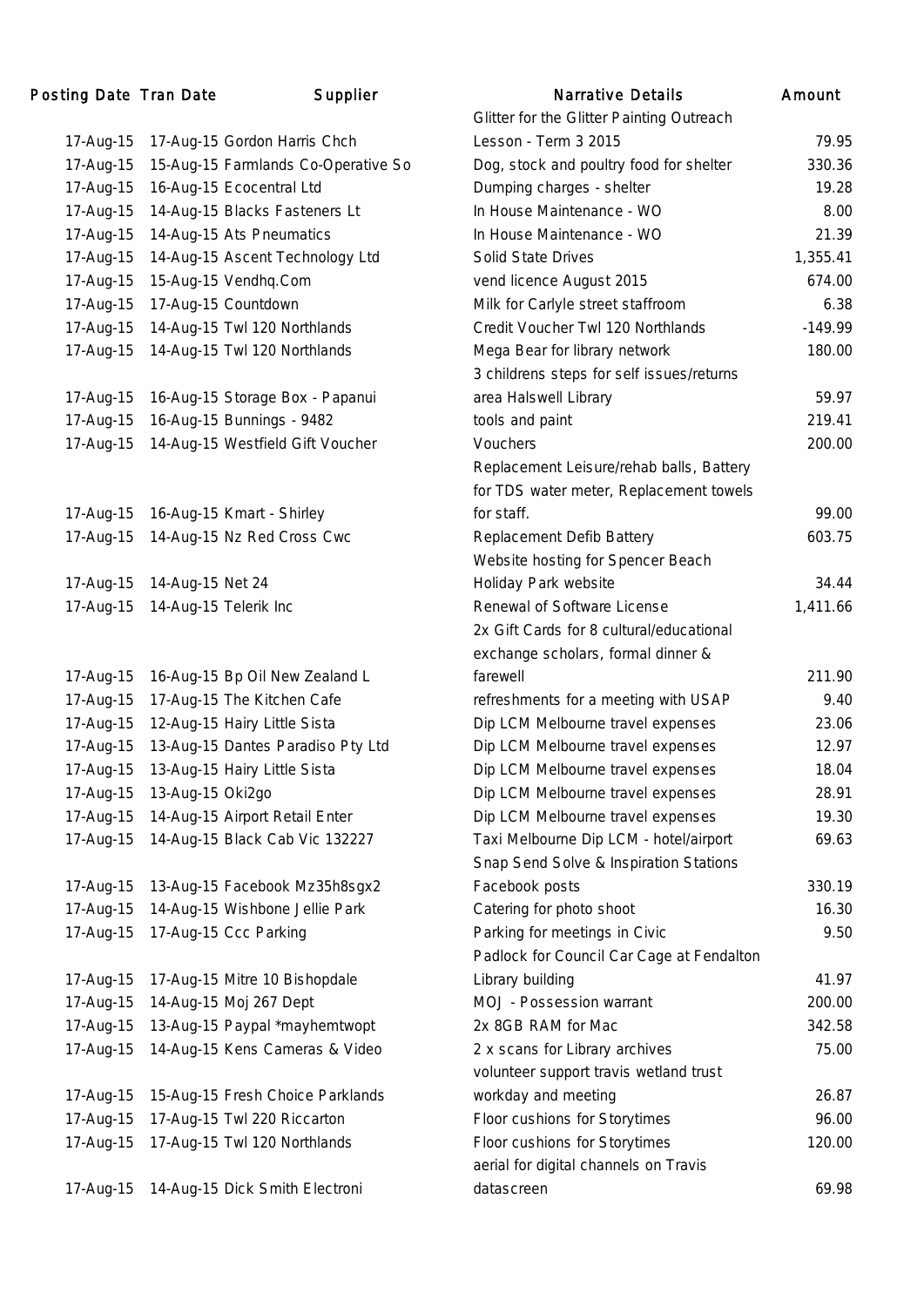| Posting Date Tran Date |                      | Supplier                         | <b>Narrative Details</b>                  | Amount    |
|------------------------|----------------------|----------------------------------|-------------------------------------------|-----------|
|                        |                      |                                  | rural fire training including external    |           |
| 17-Aug-15              |                      | 14-Aug-15 The Naked Baker Ltd    | agencies (cost to be recovered)           | 738.80    |
|                        |                      |                                  | Monthly team text alerting system -       |           |
| 17-Aug-15              | 14-Aug-15 Net 24     |                                  | Decisions [D4H]                           | 13.57     |
|                        |                      |                                  | MetroCard Top Up - Strategy & Planning    |           |
|                        |                      |                                  | Group have a bus card for staff to use to |           |
| 17-Aug-15              |                      | 17-Aug-15 Metro Card Online      | go to meetings as *                       | 30.00     |
|                        |                      |                                  | Christchurch Airport parking; MetroSector |           |
| 17-Aug-15              |                      | 14-Aug-15 Chch Airport Carpark   | meeting Wellington 14/8/15                | 32.00     |
| 17-Aug-15              |                      | 17-Aug-15 Bed Bath Riccarton     | brush to clean bubble column              | 8.00      |
| 17-Aug-15              |                      | 17-Aug-15 Pak N Save Riccarton   | items for smell machine - receipt lost    | 9.31      |
|                        |                      |                                  | material for display and customer         |           |
| 17-Aug-15              |                      | 14-Aug-15 Lincraft NZ Limited    | education                                 | 21.60     |
|                        |                      |                                  | items for table setting, Museum function  |           |
| 17-Aug-15              | 14-Aug-15 Pot Pourri |                                  | 14 Aug                                    | 52.30     |
|                        |                      |                                  | catering, sweets for table, Museum        |           |
| 17-Aug-15              | 14-Aug-15 Pot Pourri |                                  | function 14 Aug                           | 135.50    |
|                        |                      |                                  | Fencing Materials - reinforcing rods for  |           |
| 17-Aug-15              |                      | 17-Aug-15 Mitre 10 Beckenham     | fixing netting to ground - pegs.          | 82.24     |
| 17-Aug-15              |                      | 16-Aug-15 Mitre 10 Beckenham     | toilet seat replacement sign of the kiwi  | 36.75     |
| 17-Aug-15              |                      | 17-Aug-15 New World Halswell     | team room supplies for tea breaks         | 13.96     |
| 17-Aug-15              |                      | 17-Aug-15 Mitre 10 Beckenham     | paint for new sign install job            | 171.50    |
|                        |                      |                                  | Atdec TH-TVCB Telehook Mobile cart for    |           |
|                        |                      |                                  | digital display for Te Hapua: Halswell    |           |
| 17-Aug-15              |                      | 14-Aug-15 Ascent Technology Ltd  | Centre IT fit out.                        | 702.09    |
|                        |                      |                                  | H &S for Halswell site visitors to new    |           |
| 17-Aug-15              |                      | 14-Aug-15 Bunnings - 9476        | library                                   | 28.29     |
| 17-Aug-15              |                      | 14-Aug-15 Nz Safety Br 21        | Safety boots and safety clothing x1       | 317.46    |
| 17-Aug-15              |                      | 14-Aug-15 Office Products Online | Credit Voucher Office Products Online     | $-133.74$ |
|                        |                      |                                  | 3 No. containers De scale for steam       |           |
| 17-Aug-15              |                      | 14-Aug-15 Ian Coombes Ltd        | generators at Jellie Park                 | 336.38    |
| 17-Aug-15              |                      | 14-Aug-15 Bunnings - 9482        | Dyna bolts                                | 37.95     |
|                        |                      |                                  | parking while delivering and working on   |           |
| 17-Aug-15              |                      | 17-Aug-15 Ccc Parking            | artworks in an offsite location           | 5.15      |
| 17-Aug-15              |                      | 14-Aug-15 Bunnings - 9476        | Plants for Curators house garden          | 179.25    |
| 17-Aug-15              |                      | 14-Aug-15 Oderings Nurseries     | Plants for section B                      | 741.22    |
| 17-Aug-15              |                      | 14-Aug-15 Wsl Hornby 78          | Craft items for promotions activities     | 45.94     |
| 17-Aug-15              |                      | 13-Aug-15 Harvey Norman          | SD Care for Sound level meter             | 115.99    |
|                        |                      |                                  | Washing powder cycle safe team 1 & 2 to   |           |
| 17-Aug-15              |                      | 15-Aug-15 Twl 128 Hornby         | wash safety vests                         | 59.98     |
|                        |                      |                                  | Permission to reproduce image of Paul     |           |
|                        |                      |                                  | Nash 'Promenade' for 101 and handbook     |           |
| 17-Aug-15              |                      | 13-Aug-15 Tate Picture Library   | collection books                          | 639.74    |
| 17-Aug-15              |                      | 15-Aug-15 Bunnings - 9476        | Ratchet Straps for Events Fencing Trailer | 51.52     |
|                        |                      |                                  | replacement vacuum cleaner with bags for  |           |
| 17-Aug-15              |                      | 14-Aug-15 Cotters Electrical Ltd | Sth New Brighton hall                     | 443.60    |
| 17-Aug-15              |                      | 14-Aug-15 Nationwide Books       | Library book                              | 50.00     |
|                        |                      |                                  |                                           |           |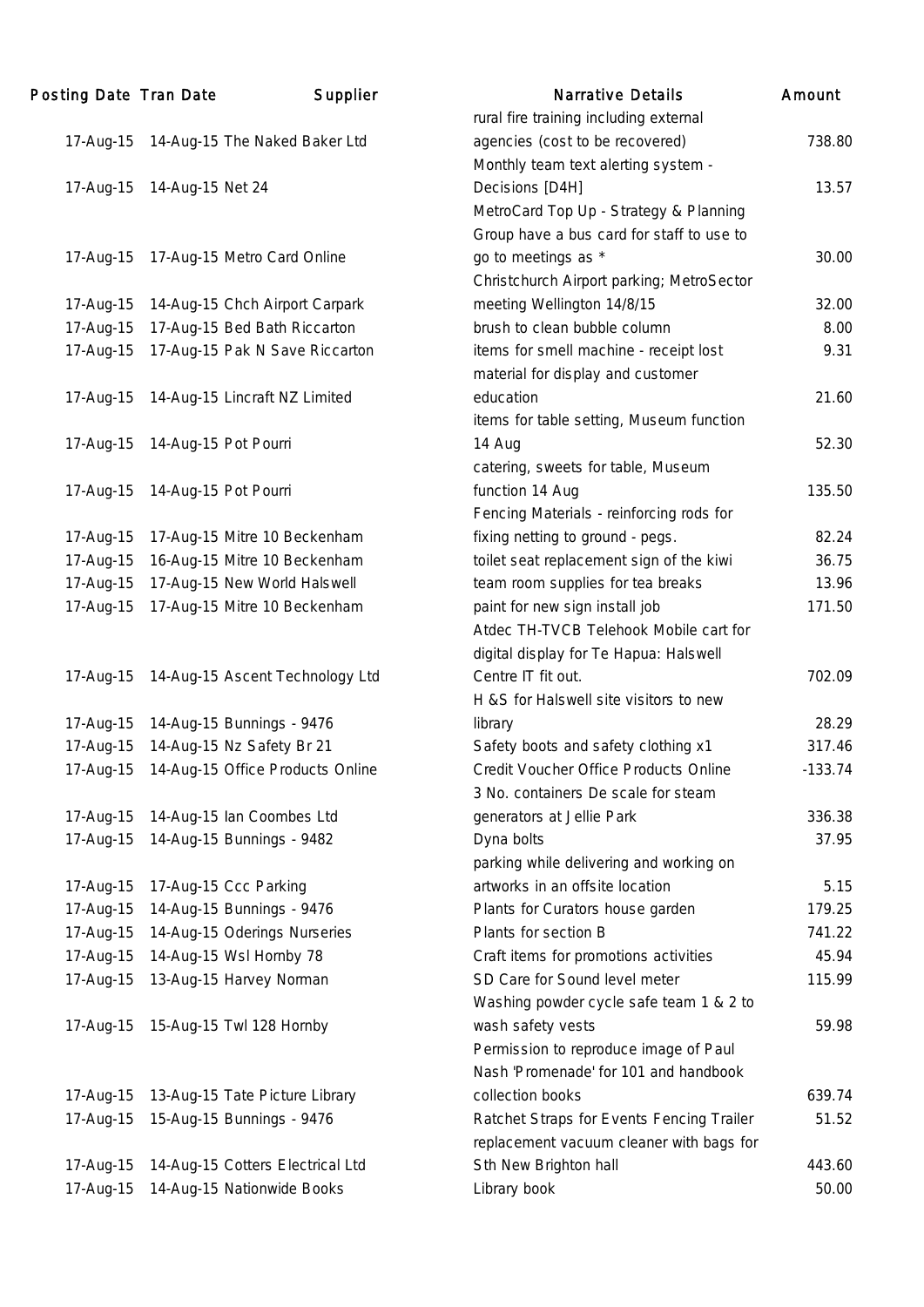| Posting Date Tran Date |                     | Supplier                            | <b>Narrative Details</b>                   | Amount    |
|------------------------|---------------------|-------------------------------------|--------------------------------------------|-----------|
|                        |                     |                                     | Y posts and nails for blocking tracks due  |           |
| 17-Aug-15              |                     | 14-Aug-15 Bunnings - 9482           | to felling                                 | 172.00    |
|                        |                     |                                     | Sightscreen/ grounds project for Hagley    |           |
| 17-Aug-15              |                     | 12-Aug-15 Sfs Sia Velluto M296      | Oval.                                      | 10.33     |
|                        |                     |                                     | Sydney, Australia on sightscreen /ground   |           |
| 17-Aug-15              |                     | 13-Aug-15 Red Rosso Esprss D Ash    | project (lunch)                            | 12.14     |
|                        |                     |                                     | Sightscreen/ grounds project for Hagley    |           |
| 17-Aug-15              |                     | 14-Aug-15 Silver Servic 133100      | Oval. (Taxi Ride)                          | 9.64      |
|                        |                     |                                     | Parking at Christchurch Airport for Sydney |           |
| 17-Aug-15              |                     | 15-Aug-15 Chch Airport Carpark      | trip                                       | 75.00     |
|                        |                     |                                     | 30% deposit for giftware for resale in BG  |           |
| 17-Aug-15              |                     | 13-Aug-15 Nordic Designs Home Pty L | Giftshop                                   | 539.26    |
| 17-Aug-15              |                     | 14-Aug-15 Outliving Pty Ltd         | Giftware for resale in BG Giftshop         | 452.97    |
| 17-Aug-15              |                     | 16-Aug-15 Paper Plus South City     | Books for resale in BG Giftshop            | 359.76    |
| 18-Aug-15              |                     | 17-Aug-15 Kleenwash Supplies        | Stainless steel cleaner for poolside       | 448.78    |
|                        |                     |                                     | Catering for community boards attending    |           |
| 18-Aug-15              |                     | 18-Aug-15 New World Halswell        | <b>Board Review Clinics</b>                | 50.86     |
| 18-Aug-15              |                     | 17-Aug-15 Barrington Mall Post      | Postage for skills active books            | 5.50      |
| 18-Aug-15              |                     | 18-Aug-15 Ferrymead Mitre 10 Mega   | 2x pr of leather work gloves               | 23.96     |
| 18-Aug-15              |                     | 17-Aug-15 Saecowilson - Christch    | <b>Workshop Consumables</b>                | 213.72    |
| 18-Aug-15              |                     | 17-Aug-15 Bunnings - 9482           | consumables for repair                     | 137.86    |
| 18-Aug-15              |                     | 18-Aug-15 Parsley And Sage          | Catering for Community Board Meeting       | 118.45    |
| 18-Aug-15              |                     | 17-Aug-15 Createsend.Com Ema        | Te Hapua: Halswell Centre email            | 11.28     |
| 18-Aug-15              |                     | 17-Aug-15 Createsend.Com Ema        | Friends of The Art Gallery August update   | 13.83     |
| 18-Aug-15              | 17-Aug-15 Atlassian |                                     | Confluence 10 users                        | 31.40     |
| 18-Aug-15              |                     | 18-Aug-15 Fairfax Media (Ps)        | The Press                                  | 42.33     |
|                        |                     |                                     | Staffroom expenses - coffee, tea, milk,    |           |
|                        |                     |                                     | sugar, dishwashing cloths, dishwashing     |           |
| 18-Aug-15              |                     | 18-Aug-15 Fresh Choice Parklands    | liquid, new knives                         | 116.76    |
|                        |                     |                                     | Hard hats, vests & safety glasses - P&S    |           |
| 18-Aug-15              |                     | 17-Aug-15 Leedsafe Limited          | Team                                       | 132.89    |
| 18-Aug-15              |                     | 17-Aug-15 Raeward Fresh Marshland   | milk for BLFP tearoom                      | 13.00     |
|                        |                     |                                     | replacement smoke alarms for BLFP          |           |
| 18-Aug-15              |                     | 17-Aug-15 Bunnings - 9482           | ranger office                              | 27.96     |
| 18-Aug-15              |                     | 17-Aug-15 Blackwoods Protector      | ranger uniform socks x1                    | 42.64     |
|                        |                     |                                     | Basic Health & Safety Equipment for new    |           |
|                        |                     |                                     | staff member who will be working on the    |           |
| 18-Aug-15              |                     | 17-Aug-15 Blackwoods Protector      | Dem <sup>*</sup>                           | 189.51    |
|                        |                     |                                     | Saturday working lunch with Minister       |           |
| 18-Aug-15              |                     | 17-Aug-15 Boulevard Cafe & Bar      | <b>Brownlee</b>                            | 128.10    |
|                        |                     |                                     | Credit Voucher (USD 399.75) Hach           |           |
| 18-Aug-15              |                     | 14-Aug-15 Hach Company              | Company                                    | $-594.01$ |
|                        |                     |                                     | Re-chargeable batteries and charger for    |           |
| 18-Aug-15              |                     | 18-Aug-15 Twl 123 Eastgate          | laboratory                                 | 131.75    |
| 18-Aug-15              |                     | 17-Aug-15 Bunnings - 9476           | wooden posts for new signs                 | 106.86    |
| 18-Aug-15              |                     | 17-Aug-15 Dhl Express               | GST on importation                         | 189.30    |
| 18-Aug-15              |                     | 18-Aug-15 Leedsafe Limited          | Inner soles for work boots                 | 22.99     |
| 18-Aug-15              |                     | 18-Aug-15 Oxford Motor Co Ltd       | stationery                                 | 50.00     |
|                        |                     |                                     |                                            |           |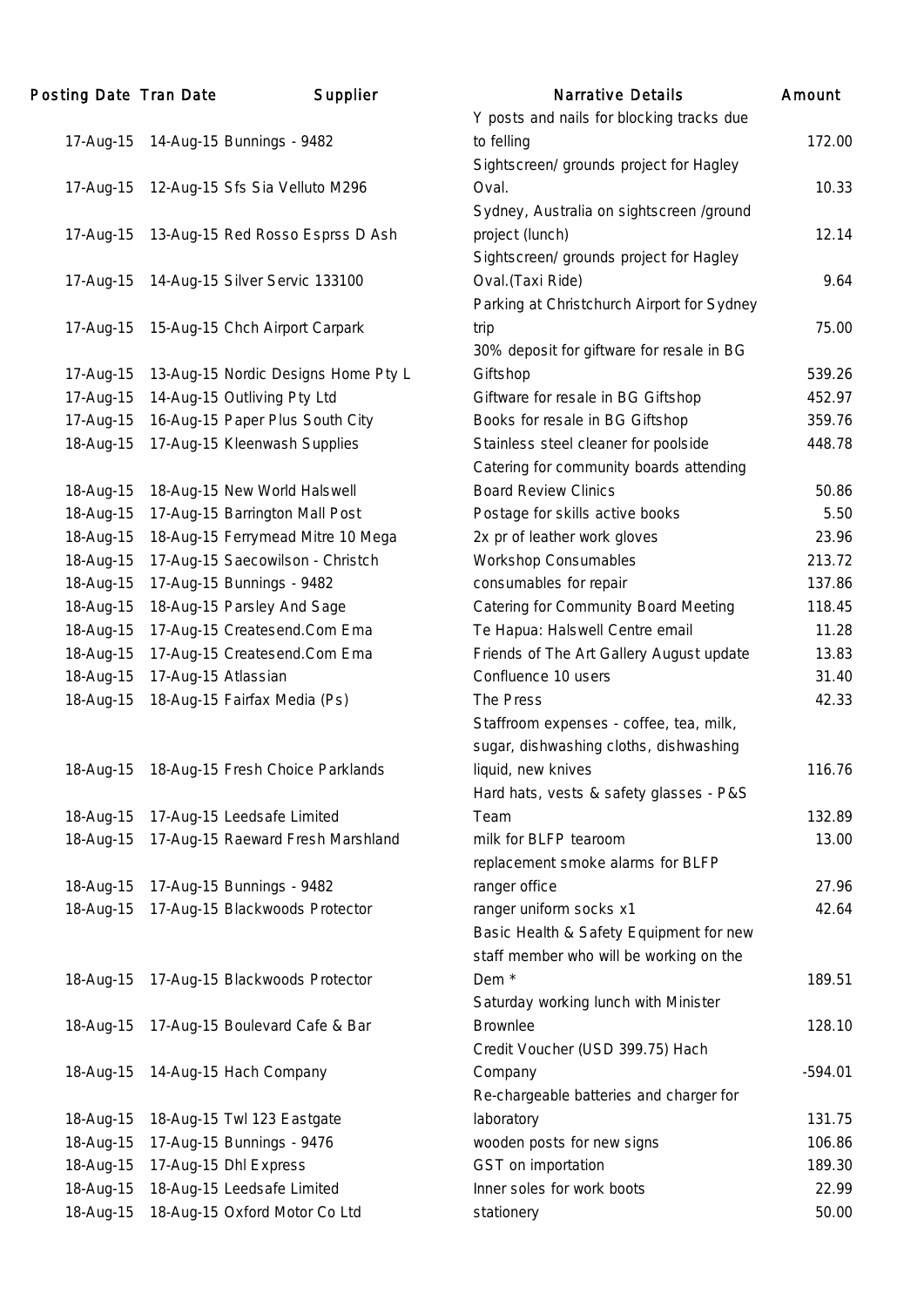#### Posting Date Tran Date Supplier Narrative Details Amount 18-Aug-15 17-Aug-15 Wilson Parking parking while delivering and working on artworks in an offsite location 12.60 18-Aug-15 18-Aug-15 Leedsafe Limited PPE Replacement Boot Innersoles 18.39 18-Aug-15 17-Aug-15 Chch Airport Carpark Parking Chch International Airport - travel to Wellington 17/8 Mbie 25.00 18-Aug-15 17-Aug-15 Veale&hulme Optometrst Eye Test 51.75 18-Aug-15 17-Aug-15 Crisp veggies for rabbits/pigs 39.97 18-Aug-15 18-Aug-15 Countdown Vinegar to clean washing machines 13.96 18-Aug-15 18-Aug-15 Twl 120 Northlands Pillow protectors for pillows in accommodation 25.00 18-Aug-15 18-Aug-15 Chch City Council Civic Health licence renewal fee for Spencer Beach Holiday Park 420.00 18-Aug-15 17-Aug-15 New Zealand Library LIANZA subscription 124.20 18-Aug-15 17-Aug-15 Tnt Express Worldwid Credit Voucher Tnt Express Worldwid -123.31 18-Aug-15 18-Aug-15 Decor Limited Giftware for resale in BG Giftshop 161.92 19-Aug-15 18-Aug-15 New World Bishopdale Stock for BG shop display 4.25 19-Aug-15 19-Aug-15 Chch City Libraries Lyt Metro top-up for staff travel by ferry to work at Diamond Harbour Library 60.00 19-Aug-15 18-Aug-15 Dotmar Engineering Plast In House Maintenance - WO 32.28 19-Aug-15 18-Aug-15 Rex Wheels & Castors In House Maintenance -WO 226.00 19-Aug-15 18-Aug-15 Decrastrip Vinyl cutter for Halswell Library 2,938.25 19-Aug-15 17-Aug-15 Quest Wellington Legal Executive conference accommodation 298.41 19-Aug-15 18-Aug-15 No 1 Fitness Power band for the gym 19.00 19-Aug-15 19-Aug-15 Ccc Parking Parking for Training 6.70 19-Aug-15 18-Aug-15 Edward Gibbon Cranford Replacement poolside drain covers 111.98 19-Aug-15 18-Aug-15 Bwc Brisbane 133222 Trip to Brisbane to visit major Library vendor - Peter Pal 53.95 19-Aug-15 17-Aug-15 Paypal \*azaleasoftw 2 year site license 1,101.76 19-Aug-15 18-Aug-15 New World Fendalton Provision of water for guests at Mayoral Taskforce graduation 17.18 19-Aug-15 18-Aug-15 Createsend.Com Ema NZ Cup & Show Week email 97.15 19-Aug-15 19-Aug-15 Mitre 10 Rangiora Trigger Sprayers 17.98 19-Aug-15 19-Aug-15 Ccc Parking Parking for meetings in Civic 6.50 19-Aug-15 18-Aug-15 Companies Office Iponz Tenancy Tribunal application 20.44 19-Aug-15 18-Aug-15 Ministry Of Justice Attachment order to recover debt 50.00 19-Aug-15 18-Aug-15 Photoshack Portable lighting studio - Halswell Library 720.70 19-Aug-15 18-Aug-15 Blackwoods Protector PPE 1pr safety sunglasses and respirator cartridges 154.73 19-Aug-15 18-Aug-15 Pivotel Communicat Inreach GPS safety device Port Hills 32.95 19-Aug-15 18-Aug-15 Pivotel Communicat Inreach GPS safety device Port Hills 32.95 19-Aug-15 19-Aug-15 Merivale Paper Plus Cable USB 12.99 19-Aug-15 18-Aug-15 Rex Wheels & Castors reg storage 717.60 19-Aug-15 19-Aug-15 Placemakers Riccarton glue, brackets 80.60 19-Aug-15 18-Aug-15 South Pacific Rose N roses edmonds factory garden 152.94 19-Aug-15 18-Aug-15 South Pacific Rose N roses mona vale 310.38 19-Aug-15 19-Aug-15 Briscoes Hornby heater portacom 239.98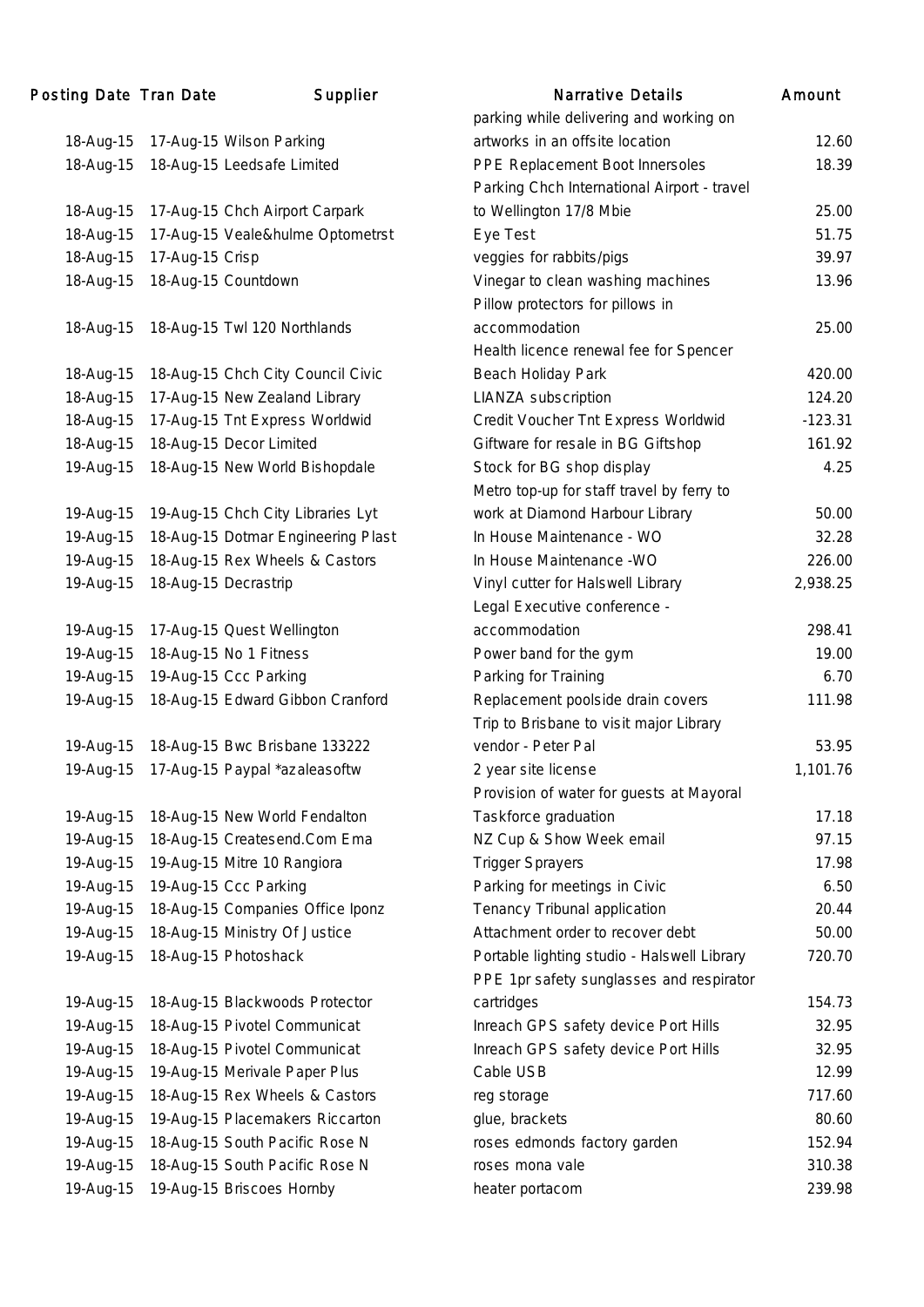| Posting Date Tran Date |                    | Supplier                            | <b>Narrative Details</b>                    | Amount   |
|------------------------|--------------------|-------------------------------------|---------------------------------------------|----------|
|                        |                    |                                     | 3 x Unitek 10 Port USB Charging Station     |          |
| 19-Aug-15              |                    | 19-Aug-15 Nice Technology           | for Te Hapua: Halswell Centre IT fit-out    | 414.00   |
|                        |                    |                                     | Trolley to shift CO2 bottle to Pioneer plus |          |
| 19-Aug-15              |                    | 18-Aug-15 Bunnings - 9476           | glue to repair fitting on site              | 43.13    |
| 19-Aug-15              |                    | 19-Aug-15 Nz Concrete Society       | <b>NZCS Seminar x1</b>                      | 506.00   |
| 19-Aug-15              |                    | 19-Aug-15 Nz Concrete Society       | NZCS Seminar x1                             | 506.00   |
| 19-Aug-15              |                    | 19-Aug-15 Nz Concrete Society       | <b>NZCS Seminar x1</b>                      | 506.00   |
| 19-Aug-15              |                    | 19-Aug-15 Hamilton Taxis            | <b>Boinz Conference</b>                     | 56.50    |
|                        |                    |                                     | 2nd interview for candidate for the UM      |          |
|                        |                    |                                     | Legal services - Candidate travelled down   |          |
| 19-Aug-15              |                    | 17-Aug-15 Vbase/ami/arena/ilex      | from north island                           | 37.50    |
| 19-Aug-15              |                    | 18-Aug-15 Industrial Maintenance Gr | repair chair                                | 110.40   |
| 19-Aug-15              |                    | 18-Aug-15 Leedsafe Limited          | PPE - Replacement of out-dated Hard Hats    | 287.21   |
| 19-Aug-15              |                    | 19-Aug-15 Mitre 10 Mega Hornby      | screws                                      | 39.00    |
|                        |                    |                                     | Parking at Airport while out of town for    |          |
| 19-Aug-15              |                    | 18-Aug-15 Chch Airport Carpark      | work                                        | 25.00    |
|                        |                    |                                     | For Shirley/Papanui Community Board         |          |
| 19-Aug-15              |                    | 18-Aug-15 New World Bishopdale      | meeting 19 August 2015.                     | 39.62    |
| 19-Aug-15              |                    | 18-Aug-15 Dawes Grain & Stock Fd    | bird seed                                   | 248.00   |
| 19-Aug-15              |                    | 18-Aug-15 Couplands Bakeries        | Bread & Milk for re-sale in the dairy       | 15.18    |
| 19-Aug-15              |                    | 18-Aug-15 Total Pos Solutions       | Re-coding the cash registers                | 163.88   |
|                        |                    |                                     | Renewal of license for Spencer Beach        |          |
| 19-Aug-15              |                    | 19-Aug-15 Chch City Council Civic   | Holiday Park Store                          | 654.00   |
| 19-Aug-15              |                    | 17-Aug-15 Amazon Mktplace Pmts      | Library book                                | 85.50    |
| 19-Aug-15              |                    | 19-Aug-15 Sydenham Bakery           | Catering in lieu rental                     | 123.20   |
| 19-Aug-15              | 18-Aug-15 Ogilvies |                                     | Giftware for resale in BG Giftshop          | 385.43   |
| 19-Aug-15              |                    | 19-Aug-15 Decor Limited             | Giftware for resale in BG Giftshop          | 134.21   |
|                        |                    |                                     | Bath / body products for resale in BG       |          |
| 19-Aug-15              |                    | 19-Aug-15 The Aromatherapy          | giftshop                                    | 1,149.95 |
| 20-Aug-15              |                    | 19-Aug-15 Hirepool Christchurch     | compactor hire for path repairs             | 156.46   |
| 20-Aug-15              |                    | 19-Aug-15 Nz Safety Br 23           | Road Cones for volunteers                   | 80.50    |
|                        |                    |                                     | Catering for Bulletin external editorial    |          |
|                        |                    |                                     | advisory meeting. Panel are non-paid        |          |
| 20-Aug-15              |                    | 20-Aug-15 Canterbury Cheesemonger   | attendees                                   | 49.30    |
| 20-Aug-15              |                    | 19-Aug-15 New World Fendalton       | <b>Event Expense</b>                        | 43.95    |
| 20-Aug-15              |                    | 19-Aug-15 Couplands Bakeries        | <b>Event Expense</b>                        | 95.07    |
| 20-Aug-15              |                    | 19-Aug-15 Blacks Fasteners Lt       | In House Maintenance - WO                   | 21.50    |
| 20-Aug-15              |                    | 20-Aug-15 Mrc Transmark Limited     | In House Maintenance - WO                   | 47.23    |
| 20-Aug-15              |                    | 20-Aug-15 Oakleys Plumbing Suppli   | In House Maintenance - WO                   | 250.65   |
| 20-Aug-15              | 19-Aug-15 les Ltd  |                                     | <b>Bulbs</b>                                | 43.91    |
|                        |                    |                                     | Kids painting pots supplies for Woolston    |          |
| 20-Aug-15              |                    | 20-Aug-15 Ferrymead Mitre 10 Mega   | <b>Transitional library</b>                 | 19.26    |
|                        |                    |                                     | Parking Gallery van 209 Tuam Street         |          |
| 20-Aug-15              |                    | 19-Aug-15 Wilson Parking            | during installation of Wayne Youle artwork  | 6.60     |
|                        |                    |                                     | Carparking - Steering Group pres and        |          |
| 20-Aug-15              |                    | 19-Aug-15 Wilson Parking            | PR&D template work                          | 10.60    |
| 20-Aug-15              |                    | 19-Aug-15 Bunnings - 9482           | consumables for repair                      | 83.00    |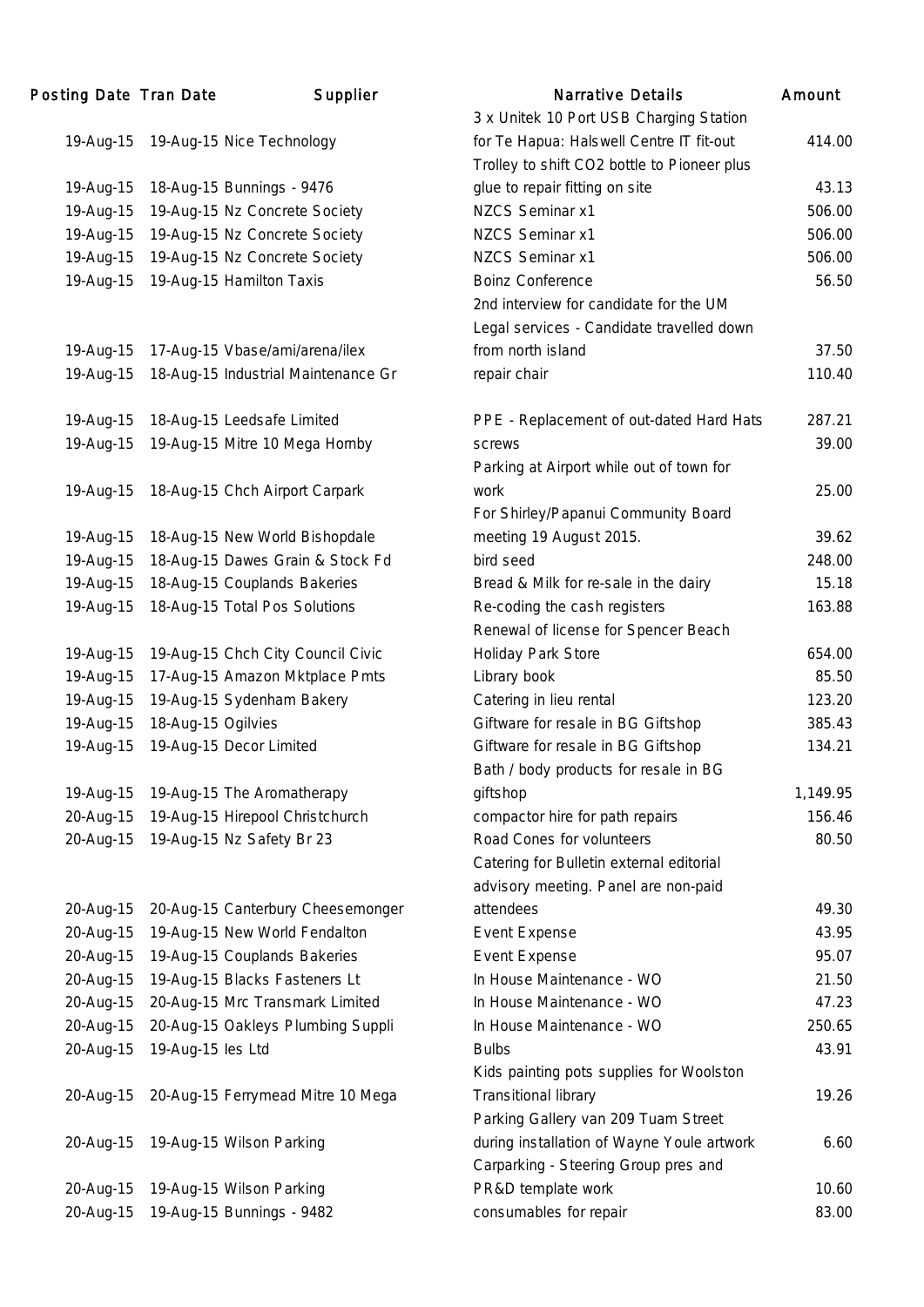| Posting Date Tran Date |                     | Supplier                            | <b>Narrative Details</b>                  | Amount |
|------------------------|---------------------|-------------------------------------|-------------------------------------------|--------|
| 20-Aug-15              |                     | 20-Aug-15 T & S Opticians Limited   | safety glasses optical prescription       | 172.   |
| 20-Aug-15              |                     | 20-Aug-15 Ccc Parking               | Parking for meetings                      | 3.5    |
| 20-Aug-15              |                     | 19-Aug-15 Chch Airport Carpark      | Hire car in Auckland                      | 32.1   |
| 20-Aug-15              |                     | 19-Aug-15 Thrifty Car Rentals       | Car hire in Auckland                      | 126.   |
| 20-Aug-15              |                     | 19-Aug-15 Akaroa Auto Centre Ltd    | Keys for new Akaroa Service Centre        | 24.    |
| 20-Aug-15              |                     | 19-Aug-15 Createsend.Com Ema        | Sport & Rec Centres Welcome email         | 7.     |
| 20-Aug-15              |                     | 20-Aug-15 Fairfaxmedia Recurring    | The Press subscription - Media staff      | 38.    |
| 20-Aug-15              |                     | 18-Aug-15 Dnh*godaddy.Com Nzd       | Std UCC SSL 3 yrs to 26/8/4/18            | 501.   |
| 20-Aug-15              |                     | 19-Aug-15 No 1 Fitness              | Slam Balls for Fitness Centre             | 80.9   |
| 20-Aug-15              |                     | 20-Aug-15 Ccc Parking               | Parking for Mtng at Civic with HR         | 3.     |
| 20-Aug-15              | 19-Aug-15 Terraquip |                                     | Response Teams Vehicle Recovery Kits      | 311.3  |
| 20-Aug-15              |                     | 19-Aug-15 Bridon New Zealand - Chch | Response Teams Vehicle Recovery Kits      | 510.   |
| 20-Aug-15              |                     | 19-Aug-15 Companies Office Iponz    | Tenancy Tribunal application              | 20.4   |
| 20-Aug-15              |                     | 19-Aug-15 Companies Office Iponz    | Tenancy Tribunal application              | 20.4   |
| 20-Aug-15              |                     | 19-Aug-15 Companies Office Iponz    | Tenancy Tribunal application              | 20.4   |
| 20-Aug-15              |                     | 19-Aug-15 Companies Office Iponz    | Tenancy Tribunal application              | 20.4   |
|                        |                     |                                     | Consumables - morning & afternoon tea for |        |
| 20-Aug-15              |                     | 20-Aug-15 Fresh Choice Merivale     | LG Housing Forum at Christchurch          | 5.5    |
| 20-Aug-15              |                     | 20-Aug-15 James Bull & Co           | x4 security keys- Vbase                   | 78.    |
|                        |                     |                                     | tools, timber for picnic table repair     |        |
| 20-Aug-15              |                     | 19-Aug-15 Bunnings - 9482           | 800700944                                 | 53.    |
| 20-Aug-15              |                     | 20-Aug-15 Chch City Council Civic   | Parking coupons                           | 31.1   |
| 20-Aug-15              |                     | 19-Aug-15 New Zealand Planning Inst | 1x staff attendance at NZPI Seminar       | 57.    |
|                        |                     |                                     | Catering for Board Meeting held on 17     |        |
| 20-Aug-15              |                     | 20-Aug-15 Parsley And Sage          | August                                    | 66.    |
|                        |                     |                                     | The Press Subscription for Fendalton      |        |
| 20-Aug-15              |                     | 20-Aug-15 Fairfaxmedia Recurring    | <b>Board Team</b>                         | 38.    |
| 20-Aug-15              |                     | 20-Aug-15 Fairfaxmedia Recurring    | The Press subscription for CAG library    | 35.0   |
| 20-Aug-15              |                     | 19-Aug-15 Countdown Online Shopping | Council and Committee Meeting biscuits    | 144.   |
| 20-Aug-15              |                     | 20-Aug-15 Countdown                 | kitchen supplies                          | 10.1   |
|                        |                     |                                     | Car parking Civic No CCC car parks        |        |
| 20-Aug-15              |                     | 19-Aug-15 Wilson Parking            | available                                 | 5.1    |
|                        |                     |                                     | Honeywell Barcode Scanner - Voyager for   |        |
| 20-Aug-15              |                     | 19-Aug-15 Acquire.Co.Nz Ltd         | Te Hapua: Halswell Centre IT fit out      | 207.   |
| 20-Aug-15              |                     | 20-Aug-15 New World Halswell        | Milk for staffroom                        | 4.     |
| 20-Aug-15              |                     | 20-Aug-15 Ccc Parking               | CCC Parking for meeting                   | 6.     |
| 20-Aug-15              |                     | 19-Aug-15 D G & E A Alderton        | <b>BOINZ</b> conference                   | 75.0   |
| 20-Aug-15              |                     | 20-Aug-15 Kennards Hire Hornby      | HQP Chipper Hire natural areas maint.     | 360.   |
|                        |                     |                                     | LIU Digital Library Services Service      |        |
| 20-Aug-15              |                     | 20-Aug-15 Modica Group Limited      | contract email to SMS 1 mth payment       | 75.    |
| 20-Aug-15              |                     | 17-Aug-15 Paypal *mr Bf Davis       | Modification to Owles Tce C23 Licence     | 251.   |
| 20-Aug-15              |                     | 20-Aug-15 The Drawing Room Limite   | Foam Board for Community Board photo      | 23.4   |
| 20-Aug-15              | 20-Aug-15 Branz     |                                     | Book order - Designing for maintenance    | 58.0   |
|                        |                     |                                     | Alexander Turnbull library loans Te Rua o |        |
| 20-Aug-15              |                     | 18-Aug-15 Jetstar Airways Pty Ltd N | te Moko exhibition change in flight time  | 50.0   |
|                        |                     |                                     | For Shirley/Papanui Community Board       |        |
| 20-Aug-15              |                     | 19-Aug-15 Georgios Gafe             | meeting 19 August 2015.                   | 98.    |
|                        |                     |                                     |                                           |        |

|           | ing Date Tran Date  | Supplier                            | <b>Narrative Details</b>                  | Amount |
|-----------|---------------------|-------------------------------------|-------------------------------------------|--------|
| 20-Aug-15 |                     | 20-Aug-15 T & S Opticians Limited   | safety glasses optical prescription       | 172.50 |
| 20-Aug-15 |                     | 20-Aug-15 Ccc Parking               | Parking for meetings                      | 3.50   |
| 20-Aug-15 |                     | 19-Aug-15 Chch Airport Carpark      | Hire car in Auckland                      | 32.00  |
| 20-Aug-15 |                     | 19-Aug-15 Thrifty Car Rentals       | Car hire in Auckland                      | 126.56 |
| 20-Aug-15 |                     | 19-Aug-15 Akaroa Auto Centre Ltd    | Keys for new Akaroa Service Centre        | 24.80  |
| 20-Aug-15 |                     | 19-Aug-15 Createsend.Com Ema        | Sport & Rec Centres Welcome email         | 7.69   |
| 20-Aug-15 |                     | 20-Aug-15 Fairfaxmedia Recurring    | The Press subscription - Media staff      | 38.20  |
| 20-Aug-15 |                     | 18-Aug-15 Dnh*godaddy.Com Nzd       | Std UCC SSL 3 yrs to 26/8/4/18            | 501.58 |
| 20-Aug-15 |                     | 19-Aug-15 No 1 Fitness              | Slam Balls for Fitness Centre             | 80.90  |
| 20-Aug-15 |                     | 20-Aug-15 Ccc Parking               | Parking for Mtng at Civic with HR         | 3.60   |
| 20-Aug-15 | 19-Aug-15 Terraquip |                                     | Response Teams Vehicle Recovery Kits      | 311.36 |
| 20-Aug-15 |                     | 19-Aug-15 Bridon New Zealand - Chch | Response Teams Vehicle Recovery Kits      | 510.81 |
| 20-Aug-15 |                     | 19-Aug-15 Companies Office Iponz    | Tenancy Tribunal application              | 20.44  |
| 20-Aug-15 |                     | 19-Aug-15 Companies Office Iponz    | Tenancy Tribunal application              | 20.44  |
| 20-Aug-15 |                     | 19-Aug-15 Companies Office Iponz    | Tenancy Tribunal application              | 20.44  |
| 20-Aug-15 |                     | 19-Aug-15 Companies Office Iponz    | Tenancy Tribunal application              | 20.44  |
|           |                     |                                     | Consumables - morning & afternoon tea for |        |
| 20-Aug-15 |                     | 20-Aug-15 Fresh Choice Merivale     | LG Housing Forum at Christchurch          | 5.87   |
| 20-Aug-15 |                     | 20-Aug-15 James Bull & Co           | x4 security keys- Vbase                   | 78.20  |
|           |                     |                                     | tools, timber for picnic table repair     |        |
| 20-Aug-15 |                     | 19-Aug-15 Bunnings - 9482           | 800700944                                 | 53.67  |
| 20-Aug-15 |                     | 20-Aug-15 Chch City Council Civic   | Parking coupons                           | 31.00  |
| 20-Aug-15 |                     | 19-Aug-15 New Zealand Planning Inst | 1x staff attendance at NZPI Seminar       | 57.50  |
|           |                     |                                     | Catering for Board Meeting held on 17     |        |
| 20-Aug-15 |                     | 20-Aug-15 Parsley And Sage          | August                                    | 66.87  |
|           |                     |                                     | The Press Subscription for Fendalton      |        |
| 20-Aug-15 |                     | 20-Aug-15 Fairfaxmedia Recurring    | <b>Board Team</b>                         | 38.20  |
| 20-Aug-15 |                     | 20-Aug-15 Fairfaxmedia Recurring    | The Press subscription for CAG library    | 35.00  |
| 20-Aug-15 |                     | 19-Aug-15 Countdown Online Shopping | Council and Committee Meeting biscuits    | 144.87 |
| 20-Aug-15 |                     | 20-Aug-15 Countdown                 | kitchen supplies                          | 10.98  |
|           |                     |                                     | Car parking Civic No CCC car parks        |        |
| 20-Aug-15 |                     | 19-Aug-15 Wilson Parking            | available                                 | 5.60   |
|           |                     |                                     | Honeywell Barcode Scanner - Voyager for   |        |
| 20-Aug-15 |                     | 19-Aug-15 Acquire.Co.Nz Ltd         | Te Hapua: Halswell Centre IT fit out      | 207.84 |
| 20-Aug-15 |                     | 20-Aug-15 New World Halswell        | Milk for staffroom                        | 4.39   |
| 20-Aug-15 |                     | 20-Aug-15 Ccc Parking               | CCC Parking for meeting                   | 6.70   |
| 20-Aug-15 |                     | 19-Aug-15 D G & E A Alderton        | <b>BOINZ</b> conference                   | 75.00  |
| 20-Aug-15 |                     | 20-Aug-15 Kennards Hire Hornby      | HQP Chipper Hire natural areas maint.     | 360.00 |
|           |                     |                                     | LIU Digital Library Services Service      |        |
| 20-Aug-15 |                     | 20-Aug-15 Modica Group Limited      | contract email to SMS 1 mth payment       | 75.49  |
| 20-Aug-15 |                     | 17-Aug-15 Paypal *mr Bf Davis       | Modification to Owles Tce C23 Licence     | 251.56 |
| 20-Aug-15 |                     | 20-Aug-15 The Drawing Room Limite   | Foam Board for Community Board photo      | 23.49  |
| 20-Aug-15 | 20-Aug-15 Branz     |                                     | Book order - Designing for maintenance    | 58.00  |
|           |                     |                                     | Alexander Turnbull library loans Te Rua o |        |
| 20-Aug-15 |                     | 18-Aug-15 Jetstar Airways Pty Ltd N | te Moko exhibition change in flight time  | 50.00  |
|           |                     |                                     | For Shirley/Papanui Community Board       |        |
| 20-Aug-15 |                     | 19-Aug-15 Georgios Gafe             | meeting 19 August 2015.                   | 98.31  |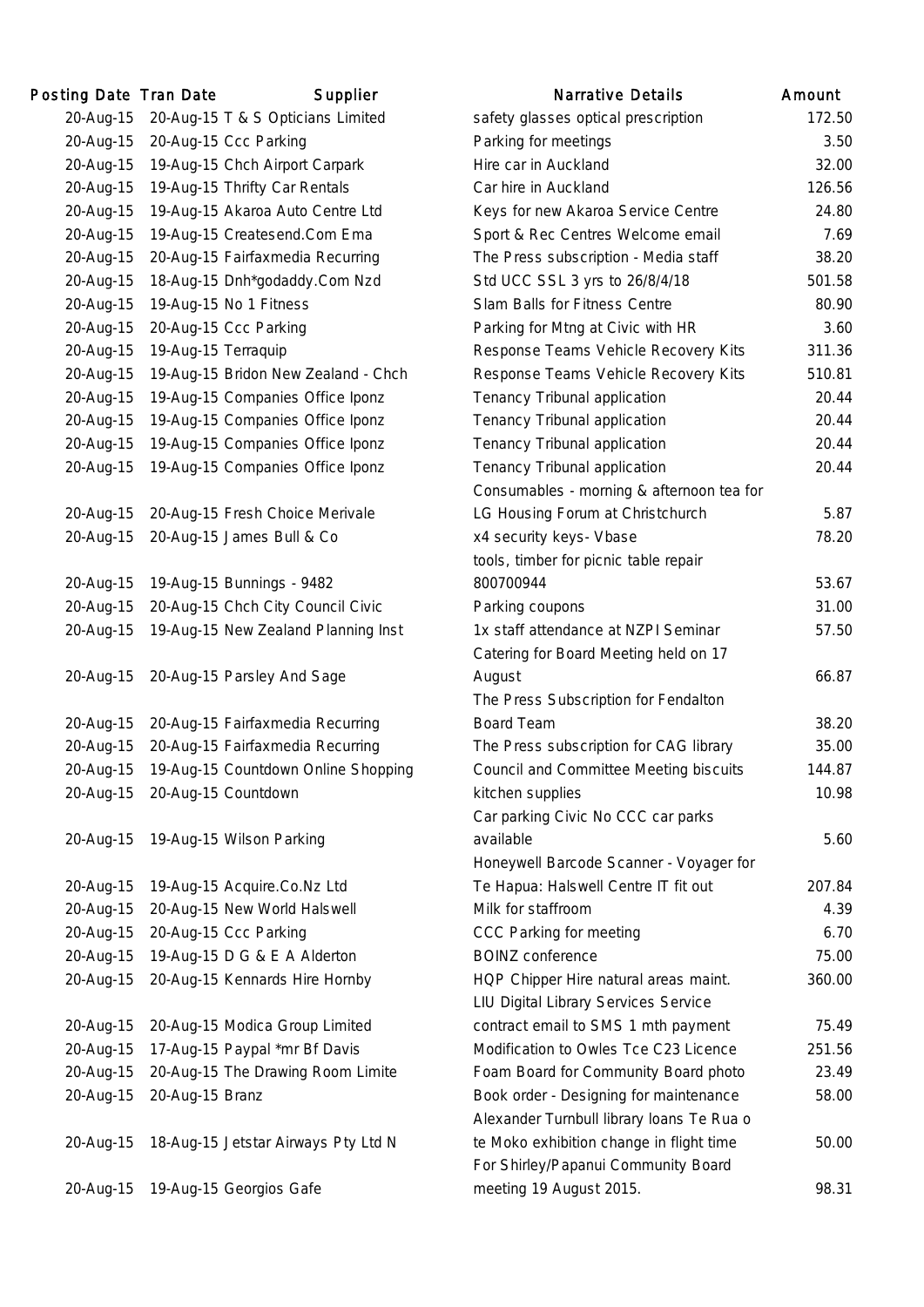| Posting Date Tran Date | Supplier                            | <b>Narrative Details</b>                     | Amount   |
|------------------------|-------------------------------------|----------------------------------------------|----------|
|                        |                                     | For Shirley/Papanui Community Board          |          |
| 20-Aug-15              | 19-Aug-15 Georgios Gafe             | meeting 5 August 2015.                       | 98.31    |
| 20-Aug-15              | 20-Aug-15 Rebel Sport Hornby        | Foosball table for new Halswell              | 399.99   |
| 20-Aug-15              | 20-Aug-15 Gordon Harris Chch        | Spraypaint for mural at dog shelter          | 890.89   |
| 20-Aug-15              | 20-Aug-15 Burwood Produce           | pig pellets straw bird seed                  | 142.30   |
| 20-Aug-15              | 19-Aug-15 Richard Suckling          | Eye examination                              | 51.75    |
| 20-Aug-15              | 19-Aug-15 Blackwoods Protector      | Wet weather jacket x1                        | 97.17    |
| 20-Aug-15              | 20-Aug-15 Twl 178 Barrington        | Shoe polish                                  | 15.47    |
|                        |                                     | spare keys for St Albans Community           |          |
| 20-Aug-15              | 20-Aug-15 Minit NZ Ltd              | centre gate padlock                          | 19.80    |
| 20-Aug-15              | 19-Aug-15 Couplands Bakeries        | Milk and Bread for re-sale in the dairy      | 15.18    |
|                        |                                     | Parking coupons for NGO stakeholders         |          |
| 20-Aug-15              | 20-Aug-15 Chch City Council Civic   | visiting Civic                               | 31.00    |
| 20-Aug-15              | 19-Aug-15 Fulton Hogan Sign Shop    | Pass With Care signage                       | 395.16   |
| 20-Aug-15              | 18-Aug-15 Amazon. Uk Payments       | Library book                                 | 48.41    |
| 20-Aug-15              | 19-Aug-15 Paardekooper & Associa    | NDF registration                             | 495.00   |
|                        |                                     | Entertainment for South Island Emergency     |          |
|                        |                                     | Management Conference delegates, which       |          |
| 21-Aug-15              | 20-Aug-15 Whisky Galore             | was covered by deleg *                       | 1,133.90 |
|                        |                                     | Lyttelton Port Recovery Plan Working         |          |
| 21-Aug-15              | 21-Aug-15 Supervalue Lyttelton      | Party 21 August 2015                         | 7.18     |
|                        |                                     | car parking fee for one hour- Civic Building |          |
| 21-Aug-15              | 20-Aug-15 Wilson Parking            | carpark                                      | 3.60     |
| 21-Aug-15              | 20-Aug-15 Stihl Shop Northwood      | chain saw chains and bar spanner             | 105.42   |
| 21-Aug-15              | 21-Aug-15 Gardenmakers              | dump fees Aug 2015                           | 687.16   |
| 21-Aug-15              | 20-Aug-15 Richard Suckling          | Payment for eye test and plastic lenses      | 224.25   |
|                        |                                     | Vacuum cleaner to assist shelter to clean    |          |
| 21-Aug-15              | 20-Aug-15 Super Cheap Auto          | debris after works                           | 138.99   |
|                        |                                     | Waterblaster for shelter to clean out runs   |          |
|                        |                                     | etc, oil for waterblaster, and hose for      |          |
| 21-Aug-15              | 21-Aug-15 Ferrymead Mitre 10 Mega   | general shelter u *                          | 623.29   |
| 21-Aug-15              | 20-Aug-15 Lincoln Event Centre      | <b>Event Expense</b>                         | 62.50    |
| 21-Aug-15              | 20-Aug-15 Hillyers Of Lincoln       | Event Expense                                | 160.60   |
| 21-Aug-15              | 20-Aug-15 Blacks Fasteners Lt       | Workshop Stock                               | 102.26   |
|                        |                                     | Kids painted pots supplies for Woolston      |          |
| 21-Aug-15              | 20-Aug-15 Resene Colorshop          | <b>Transitional Library</b>                  | 94.55    |
| 21-Aug-15              | 20-Aug-15 Modern Teaching Aids      | Te Hapua - teaching aids                     | 3,894.88 |
| 21-Aug-15              | 20-Aug-15 Wilson Parking            | including Ops Group Roadshow                 | 11.60    |
|                        |                                     | PaknSav Monthly account for Graham           |          |
| 21-Aug-15              | 21-Aug-15 Pak N Save Northlands     | Condon                                       | 321.92   |
| 21-Aug-15              | 20-Aug-15 Ecocentral Ltd            | dump waste                                   | 24.10    |
|                        |                                     | Accommodation for 6 Aquatic staff to         |          |
|                        |                                     | attend the JAWS Conference, Dunedin          |          |
| 21-Aug-15              | 21-Aug-15 The Victoria Hotel        | 2015                                         | 798.00   |
| 21-Aug-15              | 20-Aug-15 Wilson Parking New Zealan | Parking at Civic for meetings                | 15.60    |
|                        |                                     | Rec & Sport Centres 3 month membership       |          |
| 21-Aug-15              | 20-Aug-15 Createsend.Com Ema        | email                                        | 7.48     |
| 21-Aug-15              | 20-Aug-15 Createsend.Com Ema        | Eastern Rec & Sport Centre update            | 8.89     |
|                        |                                     |                                              |          |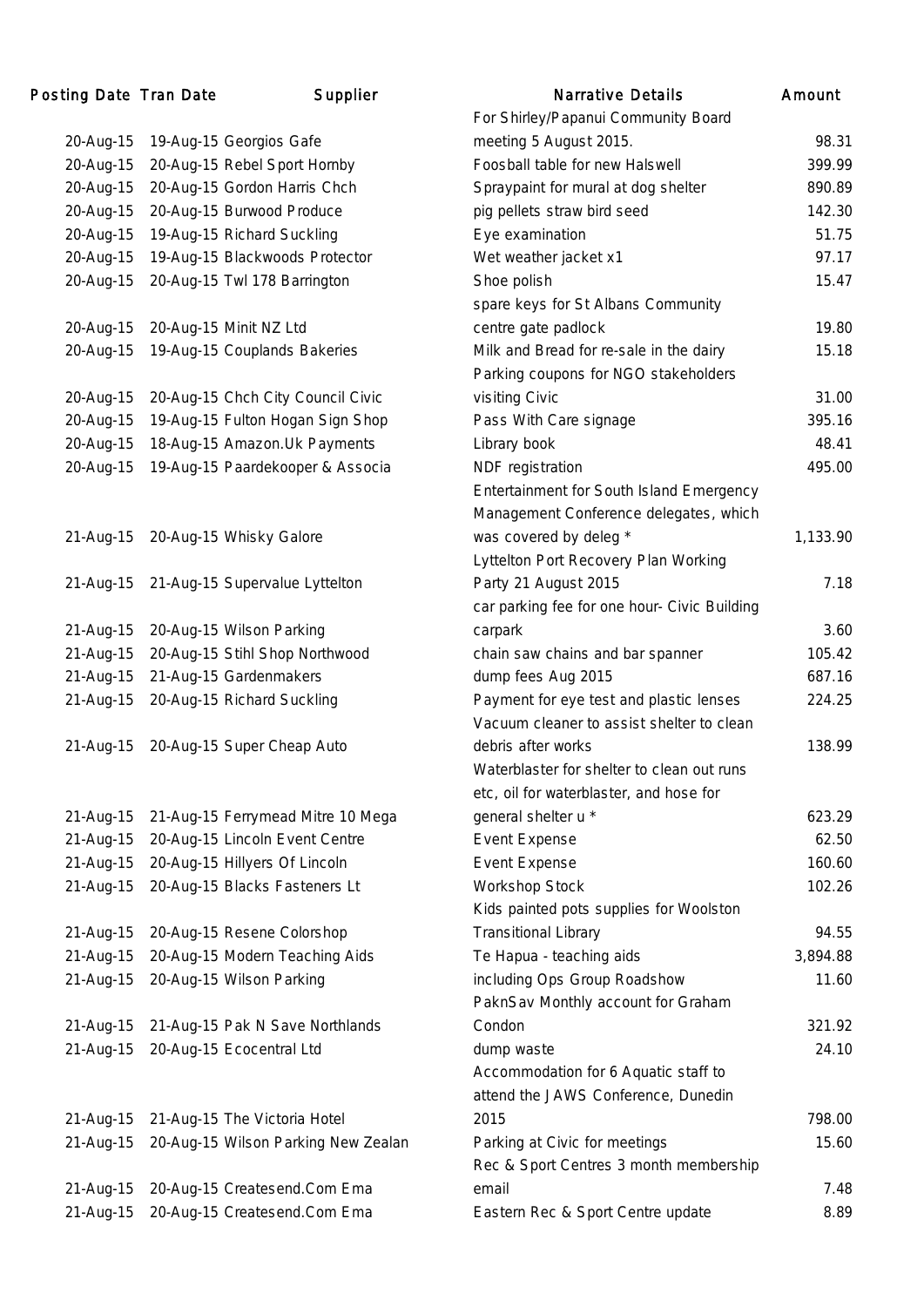| Posting Date Tran Date | Supplier                          | <b>Narrative Details</b>                    | Amount |
|------------------------|-----------------------------------|---------------------------------------------|--------|
| 21-Aug-15              | 20-Aug-15 Wilson Parking          | Parking at Civic all day for meetings       | 11.    |
| 21-Aug-15              | 21-Aug-15 Twl 120 Northlands      | Armor all and leaf scoop for aquatics       | 84.    |
|                        |                                   | Retirement brunch, attended by 28           |        |
| 21-Aug-15              | 21-Aug-15 Station One Cafe        | colleagues                                  | 261.   |
| 21-Aug-15              | 20-Aug-15 Bunnings - 9482         | auger bit 800700944                         | 9.1    |
|                        |                                   | 800700944-nuts, bolts, washer, picnic table |        |
| 21-Aug-15              | 20-Aug-15 Bunnings - 9482         | repair                                      | 84.    |
| 21-Aug-15              | 21-Aug-15 Placemakers Cranford St | screws, wire - shade house construction     | 93.    |
| 21-Aug-15              | 21-Aug-15 Countdown               | milk for Port Hills tearoom                 | 20.1   |
| 21-Aug-15              | 21-Aug-15 Battery Masta           | batteries for rural fire torch              | 39.    |
| 21-Aug-15              | 20-Aug-15 Property Council Nz     | Women In Property Spring Seminar            | 471.   |
|                        |                                   | Replacement of red rubbish bin for          |        |
| 21-Aug-15              | 21-Aug-15 Residential Collections | <b>Cranford Street business</b>             | 120.   |
| 21-Aug-15              | 21-Aug-15 Hamilton Taxis          | Hotel to airport - Hamilton                 | 58.    |
|                        |                                   | birthday cards for Southern Centre birthday |        |
| 21-Aug-15              | 21-Aug-15 Just Incredible Barring | parties                                     | 20.1   |
| 21-Aug-15              | 21-Aug-15 Merivale Paper Plus     | english garden magazine                     | 14.    |
|                        |                                   | New key battery for CCC car in Dunedin for  |        |
| 21-Aug-15              | 20-Aug-15 Cooke Howlison Toyota   | Conference                                  | 8.0    |
|                        |                                   | Taxi charge to get key battery changed for  |        |
| 21-Aug-15              | 20-Aug-15 Graeme George           | CCC pool car in Dunedin                     | 18.0   |
| 21-Aug-15              | 20-Aug-15 Chch Airport Carpark    | Car parking - conference in Dunedin         | 32.1   |
| 21-Aug-15              | 20-Aug-15 Ross Galt Lock & Key    | Windsports padlocks                         | 115.   |
|                        |                                   | Cat6 Ethernet cables - various sizes - new  |        |
| 21-Aug-15              | 20-Aug-15 Ascent Technology Ltd   | Halswell                                    | 559.   |
| 21-Aug-15              | 21-Aug-15 Pak N Save Wainoni      | 2 Dish Brushes                              | 7.1    |
|                        |                                   | Dog muzzles for issue to owners of          |        |
| 21-Aug-15              | 20-Aug-15 Shoof Intl Ltd          | menacing dogs                               | 344.   |
| 21-Aug-15              | 19-Aug-15 Paypal *conservatio     | <b>Botanic Gardens library</b>              | 73.    |
| 21-Aug-15              | 19-Aug-15 Amazon *mktplce Eu-Uk   | Library book                                | 96.    |
| 21-Aug-15              | 20-Aug-15 Kmart - Riccarton       | Stationery                                  | 1.1    |
| 21-Aug-15              | 20-Aug-15 Oceans Floral Limited   | Materials for BG event                      | 194.   |
| 21-Aug-15              | 20-Aug-15 Seedling New Zealand    | Childrens giftware - resale in BG Giftshop  | 419.   |
| 24-Aug-15              | 20-Aug-15 Bwc Brisbane 133222     | Brisbane taxi                               | 11.    |
| 24-Aug-15              | 20-Aug-15 Gm Cabs Pty. Ltd.       | Brisbane airport to Brisbane hotel          | 60.    |
| 24-Aug-15              | 21-Aug-15 Eastgate Post Shop      | Four books of NZ stamps for postage         | 32.0   |
|                        |                                   | Catering for Hagley Ferrymead Community     |        |
| 24-Aug-15              | 24-Aug-15 Relish Catering         | <b>Board</b>                                | 101.   |
| 24-Aug-15              | 23-Aug-15 Ecocentral Ltd          | Dumping shelter old blankets etc            | 19.1   |
|                        |                                   | Power board for OSD\$21.55 drill bits       |        |
| 24-Aug-15              | 24-Aug-15 Ferrymead Mitre 10 Mega | \$41.72                                     | 63.3   |
|                        |                                   | Plastic boxes and 4 childrens step stools   |        |
| 24-Aug-15              | 22-Aug-15 Storage Box - Papanui   | for Halswell Library                        | 247.   |
| 24-Aug-15              | 21-Aug-15 Bunnings - 9476         | double-sided tape for signs                 | 39.    |
| 24-Aug-15              | 22-Aug-15 Bunnings - 9482         | hardware                                    | 76.    |
| 24-Aug-15              | 22-Aug-15 Countdown               | Milk for PK tea room                        | 8.0    |
| 24-Aug-15              | 24-Aug-15 Ymca Christchurch       | Meeting room hire                           | 100.   |

|           | ing Date Tran Date | Supplier                          | <b>Narrative Details</b>                    | Amount |
|-----------|--------------------|-----------------------------------|---------------------------------------------|--------|
| 21-Aug-15 |                    | 20-Aug-15 Wilson Parking          | Parking at Civic all day for meetings       | 11.60  |
| 21-Aug-15 |                    | 21-Aug-15 Twl 120 Northlands      | Armor all and leaf scoop for aquatics       | 84.10  |
|           |                    |                                   | Retirement brunch, attended by 28           |        |
| 21-Aug-15 |                    | 21-Aug-15 Station One Cafe        | colleagues                                  | 261.00 |
| 21-Aug-15 |                    | 20-Aug-15 Bunnings - 9482         | auger bit 800700944                         | 9.26   |
|           |                    |                                   | 800700944-nuts, bolts, washer, picnic table |        |
| 21-Aug-15 |                    | 20-Aug-15 Bunnings - 9482         | repair                                      | 84.75  |
| 21-Aug-15 |                    | 21-Aug-15 Placemakers Cranford St | screws, wire - shade house construction     | 93.60  |
| 21-Aug-15 |                    | 21-Aug-15 Countdown               | milk for Port Hills tearoom                 | 20.34  |
| 21-Aug-15 |                    | 21-Aug-15 Battery Masta           | batteries for rural fire torch              | 39.80  |
| 21-Aug-15 |                    | 20-Aug-15 Property Council Nz     | Women In Property Spring Seminar            | 471.48 |
|           |                    |                                   | Replacement of red rubbish bin for          |        |
| 21-Aug-15 |                    | 21-Aug-15 Residential Collections | <b>Cranford Street business</b>             | 120.00 |
| 21-Aug-15 |                    | 21-Aug-15 Hamilton Taxis          | Hotel to airport - Hamilton                 | 58.50  |
|           |                    |                                   | birthday cards for Southern Centre birthday |        |
| 21-Aug-15 |                    | 21-Aug-15 Just Incredible Barring | parties                                     | 20.00  |
| 21-Aug-15 |                    | 21-Aug-15 Merivale Paper Plus     | english garden magazine                     | 14.00  |
|           |                    |                                   | New key battery for CCC car in Dunedin for  |        |
| 21-Aug-15 |                    | 20-Aug-15 Cooke Howlison Toyota   | Conference                                  | 8.00   |
|           |                    |                                   | Taxi charge to get key battery changed for  |        |
| 21-Aug-15 |                    | 20-Aug-15 Graeme George           | CCC pool car in Dunedin                     | 18.00  |
| 21-Aug-15 |                    | 20-Aug-15 Chch Airport Carpark    | Car parking - conference in Dunedin         | 32.00  |
| 21-Aug-15 |                    | 20-Aug-15 Ross Galt Lock & Key    | Windsports padlocks                         | 115.65 |
|           |                    |                                   | Cat6 Ethernet cables - various sizes - new  |        |
| 21-Aug-15 |                    | 20-Aug-15 Ascent Technology Ltd   | Halswell                                    | 559.51 |
| 21-Aug-15 |                    | 21-Aug-15 Pak N Save Wainoni      | 2 Dish Brushes                              | 7.54   |
|           |                    |                                   | Dog muzzles for issue to owners of          |        |
| 21-Aug-15 |                    | 20-Aug-15 Shoof Intl Ltd          | menacing dogs                               | 344.00 |
| 21-Aug-15 |                    | 19-Aug-15 Paypal *conservatio     | <b>Botanic Gardens library</b>              | 73.10  |
| 21-Aug-15 |                    | 19-Aug-15 Amazon *mktplce Eu-Uk   | Library book                                | 96.18  |
| 21-Aug-15 |                    | 20-Aug-15 Kmart - Riccarton       | Stationery                                  | 1.00   |
| 21-Aug-15 |                    | 20-Aug-15 Oceans Floral Limited   | Materials for BG event                      | 194.06 |
| 21-Aug-15 |                    | 20-Aug-15 Seedling New Zealand    | Childrens giftware - resale in BG Giftshop  | 419.20 |
| 24-Aug-15 |                    | 20-Aug-15 Bwc Brisbane 133222     | Brisbane taxi                               | 11.15  |
| 24-Aug-15 |                    | 20-Aug-15 Gm Cabs Pty. Ltd.       | Brisbane airport to Brisbane hotel          | 60.63  |
| 24-Aug-15 |                    | 21-Aug-15 Eastgate Post Shop      | Four books of NZ stamps for postage         | 32.00  |
|           |                    |                                   | Catering for Hagley Ferrymead Community     |        |
| 24-Aug-15 |                    | 24-Aug-15 Relish Catering         | Board                                       | 101.20 |
| 24-Aug-15 |                    | 23-Aug-15 Ecocentral Ltd          | Dumping shelter old blankets etc            | 19.28  |
|           |                    |                                   | Power board for OSD\$21.55 drill bits       |        |
| 24-Aug-15 |                    | 24-Aug-15 Ferrymead Mitre 10 Mega | \$41.72                                     | 63.27  |
|           |                    |                                   | Plastic boxes and 4 childrens step stools   |        |
| 24-Aug-15 |                    | 22-Aug-15 Storage Box - Papanui   | for Halswell Library                        | 247.81 |
| 24-Aug-15 |                    | 21-Aug-15 Bunnings - 9476         | double-sided tape for signs                 | 39.10  |
| 24-Aug-15 |                    | 22-Aug-15 Bunnings - 9482         | hardware                                    | 76.16  |
| 24-Aug-15 |                    | 22-Aug-15 Countdown               | Milk for PK tea room                        | 8.09   |
| 24-Aug-15 |                    | 24-Aug-15 Ymca Christchurch       | Meeting room hire                           | 100.00 |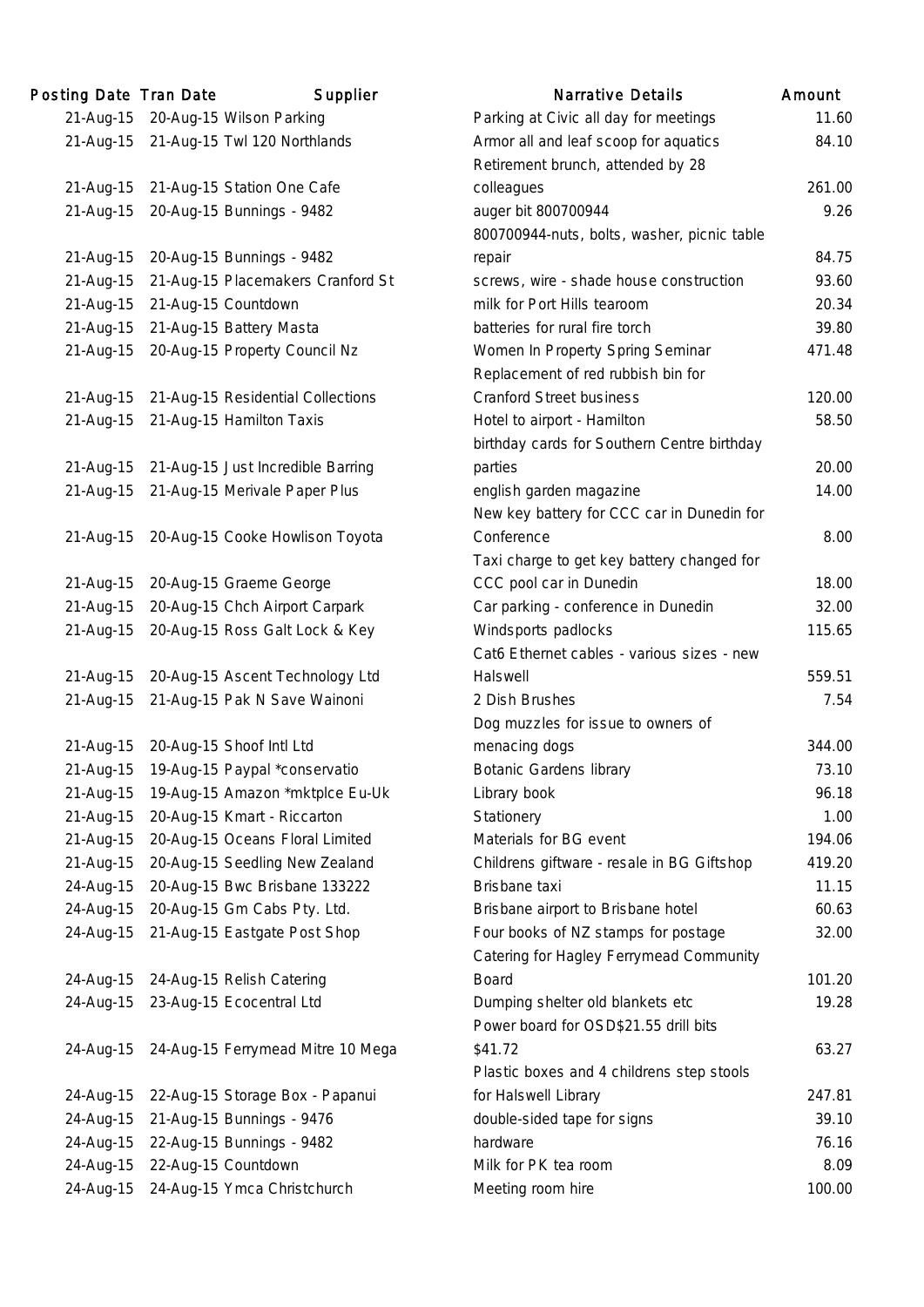| Posting Date Tran Date |                   | Supplier                            | <b>Narrative Details</b>                                                         | Amount |
|------------------------|-------------------|-------------------------------------|----------------------------------------------------------------------------------|--------|
|                        |                   |                                     | Purchase of head torches for rural fire                                          |        |
| 24-Aug-15              |                   | 21-Aug-15 Chch City Hunting&fishing | deployment kits x2                                                               | 359.98 |
| 24-Aug-15              |                   | 24-Aug-15 Shq Liquid Rubber         | Liquid Rubber for roof repairs                                                   | 194.40 |
|                        |                   |                                     | Lunch x2 staff while in Brisbane for vendor                                      |        |
| 24-Aug-15              |                   | 20-Aug-15 Pig N Whistle Queen S     | visit                                                                            | 60.10  |
|                        |                   |                                     | Provision of bottled water(500ml) for NT                                         |        |
| 24-Aug-15              |                   | 22-Aug-15 Mackenzies Hotel          | Kaumatua x4                                                                      | 11.80  |
| 24-Aug-15              |                   | 21-Aug-15 Protector Safety Supply   | Gloves for art handling                                                          | 425.85 |
|                        |                   |                                     | Auckland Vernon project meeting travel                                           |        |
| 24-Aug-15              |                   | 24-Aug-15 Mojo Gallery              | expenses                                                                         | 9.50   |
|                        |                   |                                     | Auckland Vernon project meeting travel                                           |        |
| 24-Aug-15              |                   | 24-Aug-15 Victoria St Car Park      | expenses - parking                                                               | 15.00  |
|                        |                   |                                     | Auckland Vernon project meeting travel                                           |        |
| 24-Aug-15              |                   | 24-Aug-15 Mexico Ponsonby           | expenses                                                                         | 30.00  |
|                        |                   |                                     | Invitation to Canterbury cycle ways                                              |        |
| 24-Aug-15              |                   | 21-Aug-15 Createsend.Com Ema        | opening                                                                          | 8.17   |
| 24-Aug-15              |                   | 24-Aug-15 Mighty Ape Limited        | Dr Who event                                                                     | 39.88  |
| 24-Aug-15              |                   | 22-Aug-15 Fs *readdle               | PDF expert Ent sub Aug 15 (12 users)                                             | 185.72 |
|                        |                   |                                     | Replacement of missing handtowels for                                            |        |
| 24-Aug-15              |                   | 24-Aug-15 Twl 123 Eastgate          | customer use.                                                                    | 24.10  |
| 24-Aug-15              |                   | 24-Aug-15 Promotions Only Nz        | Stationary - Housing team lanyards                                               | 375.36 |
| 24-Aug-15              | 20-Aug-15 Chromix |                                     | Chromix colour analysing software                                                | 620.34 |
| 24-Aug-15              |                   | 21-Aug-15 Packaging House           | stretch wrap for wrapping tree root balls                                        | 201.26 |
| 24-Aug-15              |                   | 21-Aug-15 Egmont Commercial Lt M/o  | planter bags for tree potting, nursery.                                          | 228.05 |
| 24-Aug-15              |                   | 21-Aug-15 Wsl Eastgate              | Supplies for workshop                                                            | 11.20  |
|                        |                   |                                     | Power pack for charging appliances at rural                                      |        |
| 24-Aug-15              |                   | 21-Aug-15 Noel Leeming 12           | fires                                                                            | 53.32  |
|                        |                   |                                     | Catering for Burwood Pegasus Board                                               |        |
| 24-Aug-15              |                   | 24-Aug-15 Relish Catering           | Meeting                                                                          | 179.40 |
|                        |                   |                                     | BOINZ Senior BCO Forum - parking at                                              |        |
|                        |                   | 21-Aug-15 Chch Airport Carpark      | Chch airport                                                                     | 75.00  |
| 24-Aug-15<br>24-Aug-15 |                   | 22-Aug-15 Hms Airport Terminal      | Conference Adelaide                                                              | 14.40  |
| 24-Aug-15              |                   | 22-Aug-15 Best Of Victoria Melb Air | Conference Adelaide                                                              | 21.87  |
|                        |                   | 23-Aug-15 City Wine Shop            | Conference Adelaide                                                              | 38.30  |
| 24-Aug-15<br>24-Aug-15 |                   | 22-Aug-15 Briscoes Riccarton        |                                                                                  | 21.98  |
|                        |                   |                                     | Bowls for Elected Members Lounge<br>Airport parking - Christchurch Airport - CHC |        |
|                        |                   |                                     |                                                                                  |        |
| 24-Aug-15              |                   | 23-Aug-15 Chch Airport Carpark      | TO HMN Boinz 19/23 Aug                                                           | 125.00 |
| 24-Aug-15              |                   | 22-Aug-15 Hachpacific.Co.Nz         | Laboratory consumables                                                           | 399.75 |
|                        |                   |                                     | volunteer expenses morning tea for                                               |        |
| 24-Aug-15              |                   | 24-Aug-15 Cashmere Super Dairy      | eastenders srs                                                                   | 23.94  |
| 24-Aug-15              |                   | 21-Aug-15 Mister Minit Merivale     | keys portcom etc                                                                 | 68.30  |
| 24-Aug-15              |                   | 21-Aug-15 New World Bishopdale      | milk for staffroom                                                               | 9.23   |
|                        |                   |                                     | mBot - 2.4Ghz - The Graphical                                                    |        |
|                        |                   |                                     | Programming Electronic Robot for Te                                              |        |
| 24-Aug-15              |                   | 20-Aug-15 Paypal *mindkitsltd       | Hapua: Halswell Centre IT fit out                                                | 949.90 |
|                        |                   |                                     | Consumables - lounge supplies for Fred                                           |        |
| 24-Aug-15              |                   | 20-Aug-15 Paknsave Moorhouse        | <b>Price Courts</b>                                                              | 17.15  |
| 24-Aug-15              |                   | 24-Aug-15 Southern Woods Nursery    | Plants section A                                                                 | 113.56 |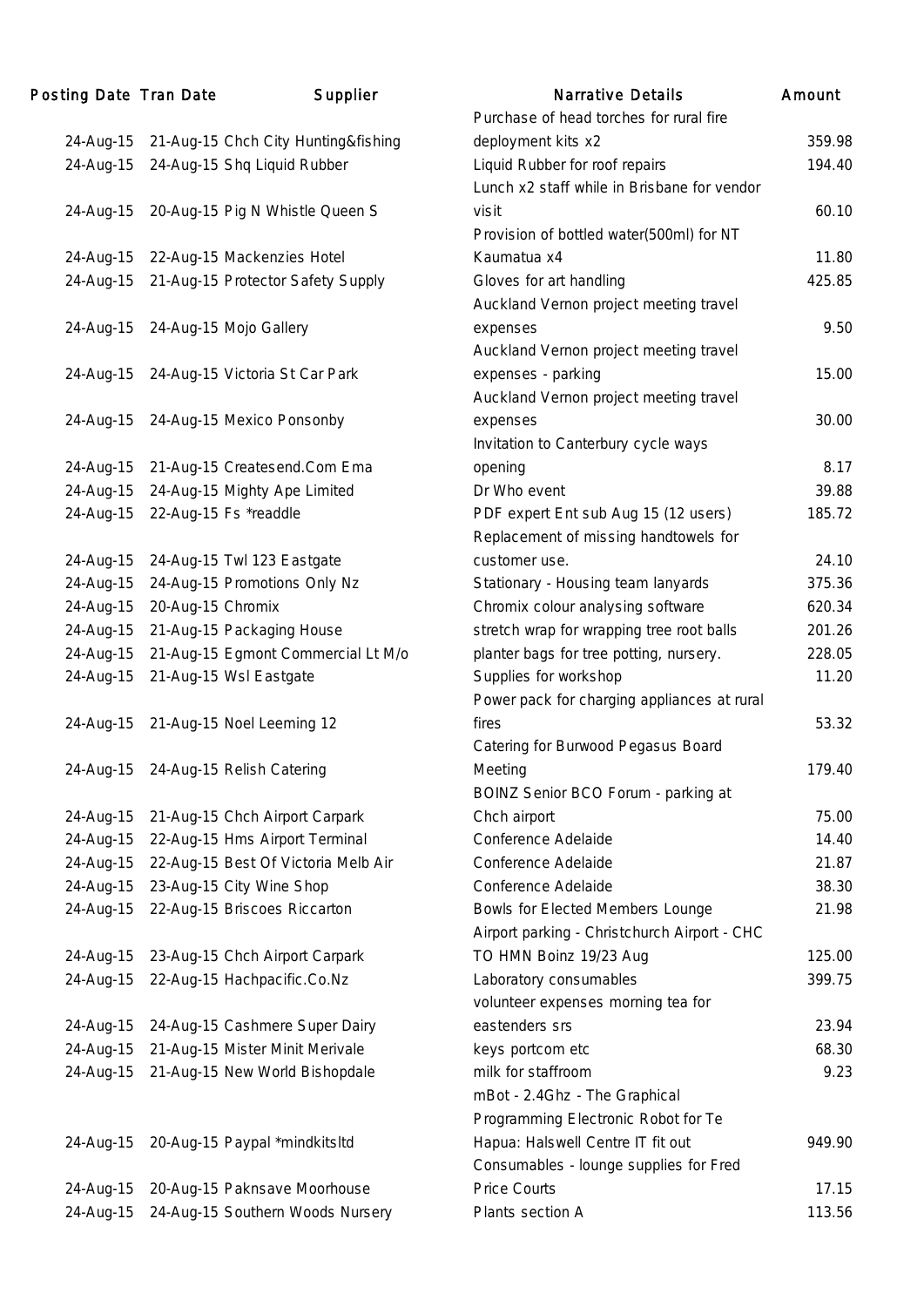#### Posting Date Tran Date Supplier Narrative Details Amount 24-Aug-15 24-Aug-15 Evergreen Garden Cntr Carmichelia x 3 for sect A and Thuja x 2  $\frac{1}{2}$  for sect B 800.00 24-Aug-15 22-Aug-15 Caltex Hornby Milk for tearoom 3.60 24-Aug-15 23-Aug-15 Wgtn Combined Taxis Alexander Turnbull library loans Te Rua o te Moko exhibition 29.70 24-Aug-15 24-Aug-15 Larson Juhl balance of payment for alpharag 4 ply card from previous credit 178.82 24-Aug-15 23-Aug-15 Mighty Ape Limited PS4 for new Halswell 578.00 24-Aug-15 21-Aug-15 Bunnings - 9482 Replacement Cordless Drill 299.00 24-Aug-15 22-Aug-15 Twl 220 Riccarton Folding tables for Riccarton West SafeGrowth Group 236.00 24-Aug-15 22-Aug-15 Noel Leeming 12 Camera equipment and warranty for CPTED Assessments 443.93 24-Aug-15 20-Aug-15 Amazon.Uk Payments Library book 53.37 24-Aug-15 22-Aug-15 Www.Gov.Uk Will for research 24.34 24-Aug-15 22-Aug-15 Peter Timbs Bishopdale Bottle Lake Fire Force training day 49.00 24-Aug-15 22-Aug-15 New World Bishopdale Bottle Lake Fire Force volunteer training day 75.65 24-Aug-15 24-Aug-15 Four Square Akaroa 4 x Milk, Bandaids for First Aid (2), Detergent (1), Tissues (1) 28.01 25-Aug-15 25-Aug-15 Permark Industries Ltd Library staff name badges 101.88 25-Aug-15 24-Aug-15 French Bakery Limited Catering for Spreydon Heathcote Community Board 57.60 25-Aug-15 24-Aug-15 French Bakery Limited Catering for Spreydon Heathcote Community Board 112.90 25-Aug-15 24-Aug-15 Mico Montreal St 7080 In House Maintenance - WO 103.13 25-Aug-15 24-Aug-15 Blackwoods Protector In House Maintenance - WO 103.96 25-Aug-15 24-Aug-15 Rex Wheels & Castors In House Maintenance - WO 226.00 25-Aug-15 24-Aug-15 Egmont Commercial Lt M/o planter bags for specimen trees 227.93 25-Aug-15 25-Aug-15 Ccc Parking Parking CCC car for meeting at Civic 3.60 25-Aug-15 24-Aug-15 Wilson Parking Parking at 209 tuam Street during Wayne Youle installation 6.60 25-Aug-15 25-Aug-15 Placemakers Riccarton Washers for Wayne Youle Alone Time 17.98 25-Aug-15 24-Aug-15 Wilson Parking Parking for half day training 6.60 25-Aug-15 25-Aug-15 Akld Transport Parking Auckland Vernon proj meeting - parking (receipt misplaced - see memo) 1.50 25-Aug-15 25-Aug-15 Z Skyway Auckland Vernon proj meeting - fuel for rental car (receipt misplaced - see memo) 20.33 25-Aug-15 24-Aug-15 Noel Leeming 3 Flash drive for Cup & Show Week 9.99 25-Aug-15 24-Aug-15 Noel Leeming 3h Flash drive for Cup & Show Week 9.99 25-Aug-15 24-Aug-15 Noel Leeming 12 Flash drive for Cup & Show Week 39.96 25-Aug-15 24-Aug-15 Createsend.Com Ema District Plan Review email 41.58 25-Aug-15 25-Aug-15 Thode Knife & Saw Ltd sharpen guillotine blade 54.93 25-Aug-15 24-Aug-15 No 1 Fitness replacement of broken O Bar collars 2 x pairs 56.40 25-Aug-15 25-Aug-15 New World Northwood Groynes milk 2lt + long life 11.15 25-Aug-15 22-Aug-15 Saporito Cafe Bar Grill Conference Adelaide 40.60 25-Aug-15 23-Aug-15 Cafe Riva Conference Adelaide 25.63